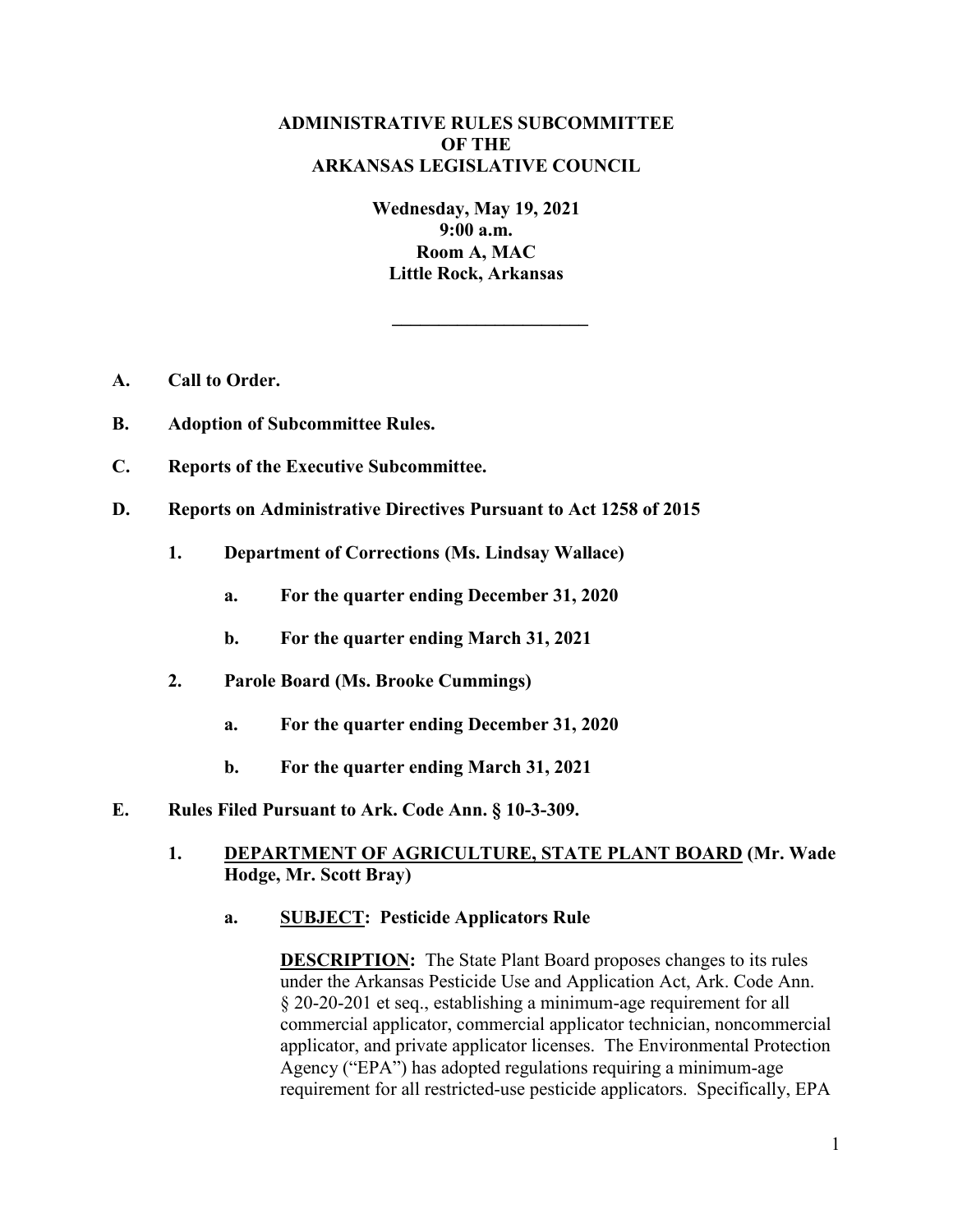regulations 40 C.F.R.  $\S 171.103(a)(1)$  and 40 C.F.R.  $\S 171.105(g)$ establish a minimum-age requirement for commercial and private pesticide applicators of at least eighteen (18) years old. EPA regulations classify all restricted-use pesticide applicators as either commercial or private applicators. Additionally, the EPA is currently requiring all states to provide "satisfactory documentation that the State standards for the certification of [commercial and private] applicators meet or exceed those standards prescribed" in the regulations, including a minimum-age requirement for licensure. Since the EPA regulations apply to all restricted-use pesticide applicators, the State Plant Board classifications of noncommercial applicators and commercial applicator technicians are also clearly covered by the minimum-age requirement of the EPA regulations. On November 20, 2020, the State Plant Board Pesticide Committee approved the proposed rules, and the changes were approved by the State Plant Board on December 2, 2020.

**PUBLIC COMMENT:** No public hearing was held. The public comment period expired on April 5, 2021. The Board received no public comments.

Rebecca Miller-Rice, an attorney with the Bureau of Legislative Research, asked the following question:

Ark. Code Ann. § 20-20-206(a)(1), within the Arkansas Pesticide Use and Application Act ("Act"), Ark. Code Ann. §§ 20-20-201 to -227, directs that the State Plant Board shall administer and enforce the Act and shall have authority to issue rules "after a public hearing following due notice to all interested persons to carry out" the provisions of the Act. It is my understanding that the Board does not plan to hold a public hearing on these rules unless one is requested. Is the Board comfortable that its actions regarding a hearing and notice comport with the statute? **RESPONSE:** Yes, we are comfortable with our rule adoption process. The Plant Board statute is a 1975 law and only addresses a public hearing and does not provide for the public to be able to submit comments in writing. The Administrative Procedure Act was amended in 1997 to provide that an oral hearing was not necessary unless requested by 25 people or an organization having 25 or more members. The legislature apparently recognized the wasteful nature of calling (in the case of the Plant Board) 18 members of the Board together to hold a hearing at which no one would appear. We have received no comments at all on the rules in question and will certainly afford the opportunity for public hearing if the need arises.

The proposed effective date is pending legislative review and approval.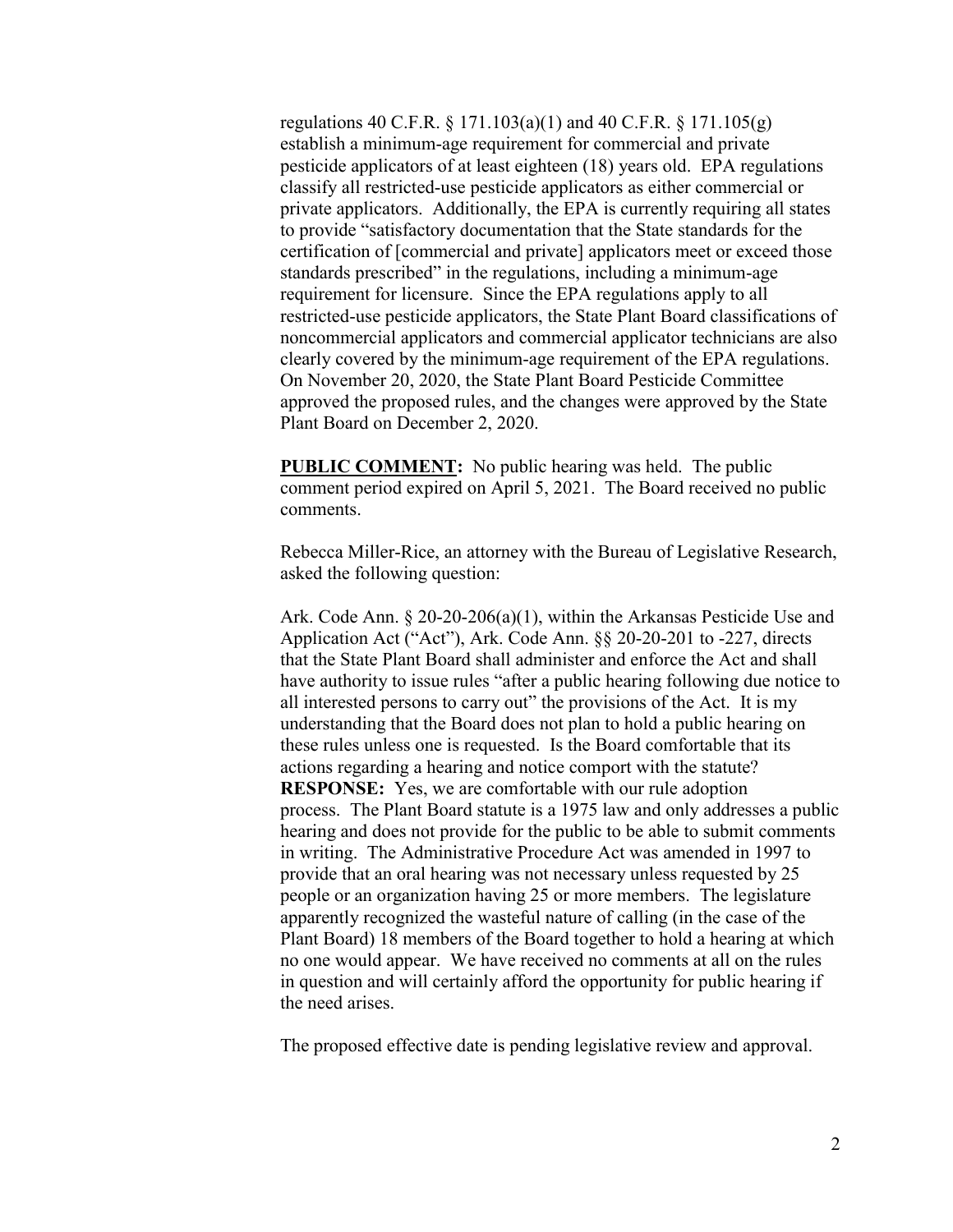**FINANCIAL IMPACT:** The agency states that the amended rule has no financial impact.

**LEGAL AUTHORIZATION:** Pursuant to Arkansas Code Annotated § 20-20-207(b)(1), the State Plant Board in promulgating rules under the Arkansas Pesticide Use and Application Act, Ark. Code Ann. §§ 20-20- 201 through 20-20-227, shall prescribe standards for the licensing of applicators of pesticides. Further, the Board is authorized to adopt standards in conformance with and at least equal to those prescribed by the United States Environmental Protection Agency and such additional standards as it deems necessary. *See* Ark. Code Ann. § 20-20-207(c).

The agency states that the amended rule is further required to comply with federal regulations, specifically, 40 C.F.R. § 171.103(a)(1) and 40 C.F.R.  $§ 171.105(g).$ 

#### **b. Pesticide Use and Application Rule (late-season permit rule)**

### **c. SUBJECT: Adoption of National Institute of Standards and Technology (NIST) Handbooks**

**DESCRIPTION:** The State Plant Board proposes its Rules Regarding the Adoption of the National Institute of Standards and Technology (NIST) Handbooks to be administered by the Department of Agriculture's Bureau of Standards. NIST was established by the United States Congress in 1901 to develop national standards for uniform measurements in commerce, science, and technology. It has developed standards that are generally recognized and adopted across multiple industries and disciplines. The rules were drafted to eliminate the need for perpetual rulemaking. The proposed rules adopt NIST Handbooks 44, 112, 130, and 133 "as amended from time to time." Therefore, any revisions to the NIST Handbooks will be automatically adopted, fulfilling the Plant Board's statutory obligation to maintain traceability with national weights and measures standards and alleviating the burden of yearly rulemaking for every change to the referenced NIST Handbooks.

Arkansas Code Annotated § 4-18-303 provides that NIST "shall be the primary state standard for weights and measures." The Arkansas State Plant Board is authorized to adopt the following NIST Handbooks by rule: • NIST Handbooks 44 and 112 as the rules governing standards for weighing and measuring devices (Ark. Code Ann. § 4-18-328); • NIST Handbook 130 as the rules governing metrology and engine fuel quality (§ 4-108-212); and

• NIST Handbook 133 as the rules governing the "checking of the net contents of packaged goods" (Ark. Code. Ann. § 4-18-312(m)).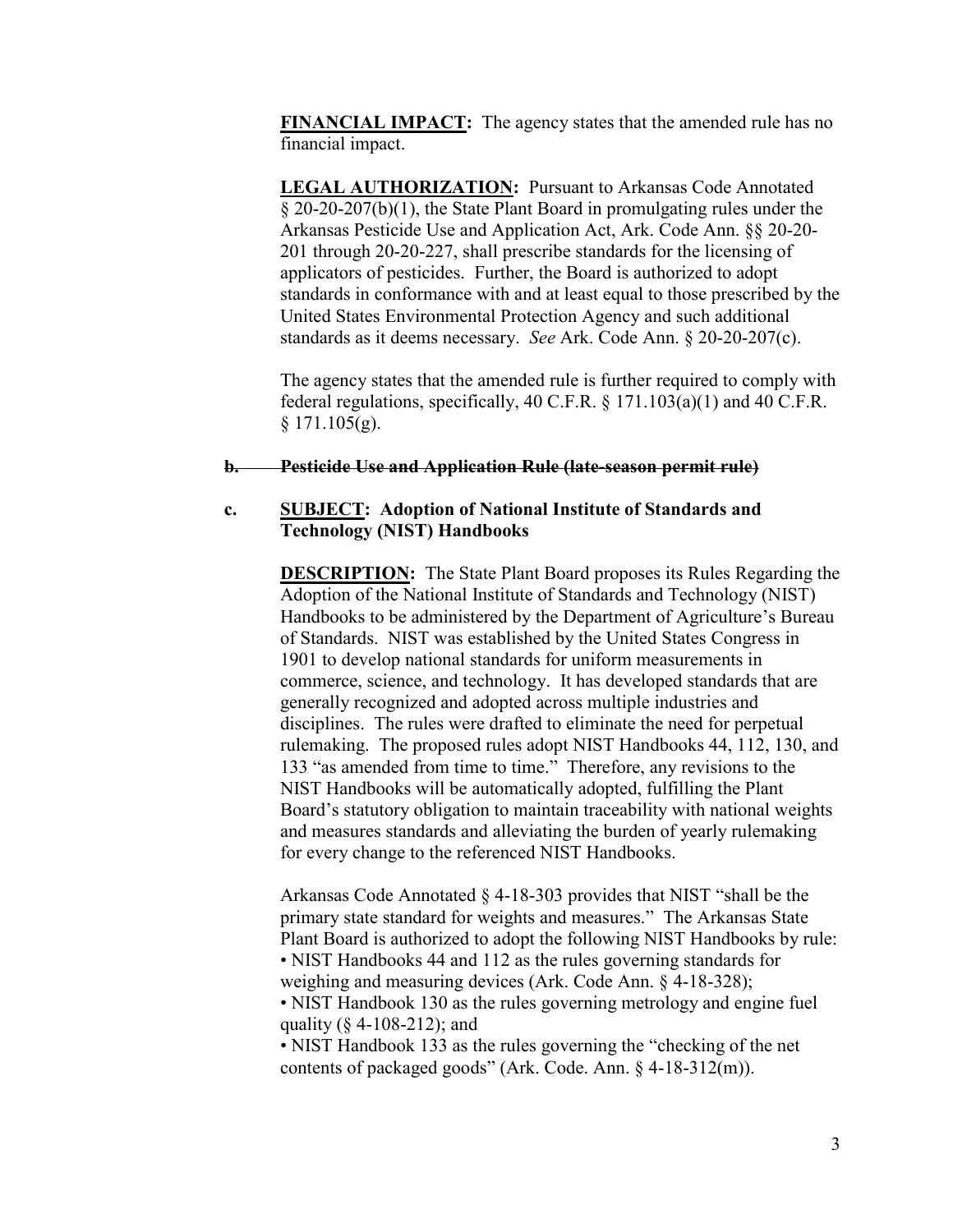The Plant Board is required to "maintain traceability of the state standards to the national standards in the possession of the [NIST]." Ark. Code Ann. § 4-18-312(a). The rulemaking process set forth in the Arkansas Administrative Procedure Act, Ark. Code Ann. § 25-15-201 et seq., has made the process difficult to update standards in a timely fashion. The result is a state of perpetual rulemaking that consumes Department resources.

The Plant Board's Bureau of Standards Committee approved the rules on November 10, 2020. The full Plant Board approved the rules on December 2, 2020.

**PUBLIC COMMENT:** No public hearing was held. The public comment period expired on April 5, 2021. The Board received no public comments.

Rebecca Miller-Rice, an attorney with the Bureau of Legislative Research, asked the following questions:

(1) Typically, when adopting by reference, an agency will specify the date or version of the rules or regulations being incorporated so as to avoid any potential delegation-of-authority issues or issues under the Administrative Procedure Act, resulting from changes to the rules without having gone through the promulgation and/or legislative-review-and-approval processes. Is the Board comfortable with simply adopting the handbooks "as amended from time to time by the National Conference on Weights and Measures ("NCWM")? **RESPONSE:** Yes, we are. We are involved in meetings with national organizations instrumental in the changes to the NIST handbooks and always have advance notice of potential changes. Therefore, we can amend our rules to carve out exceptions if we foresee any coming changes that may not be right for Arkansas. Additionally, the statutes direct that the Plant Board shall apply those national standards, but do not say that those standards "as they existed on a certain date" are the ones that the Plant Board should adopt. In fact, in some places the statutes specifically state that the NIST handbooks "and supplements thereto or revisions thereof, shall apply." It appears that the statutes contemplate the rules being in compliance with the most up-to-date versions.

(2) In accord with Ark. Code Ann. § 4-18-328 and § 4-108-212(b), did the Bureau/Board consider whether the specifications, tolerances, and regulations published by the National Institute of Standards and Technology were consistent with the needs of Arkansas business and consumers? **RESPONSE:** Yes, and as can be seen, that is why we carved out certain exemptions from the National Standards.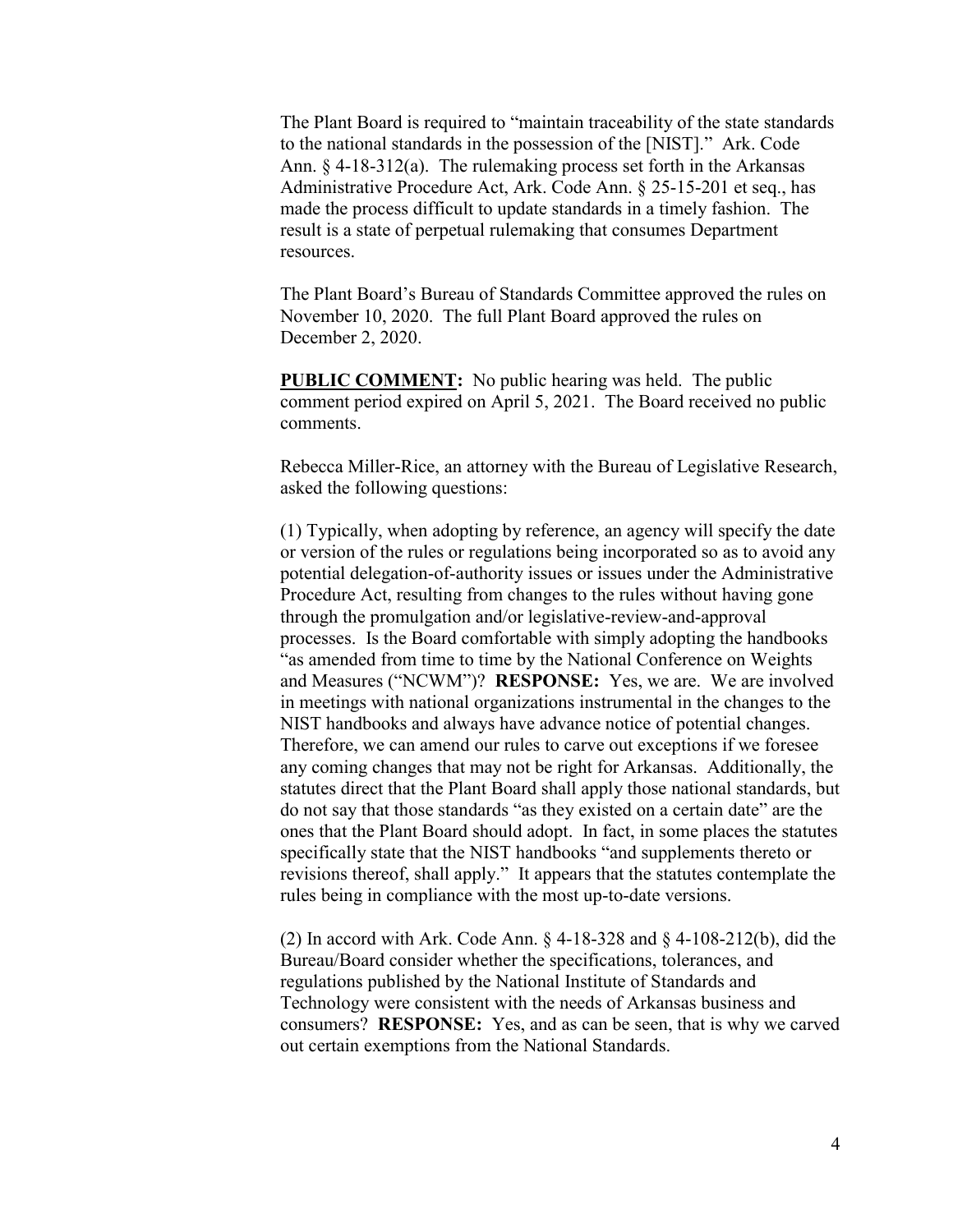(3) Just so that I am clear, the Bureau of Standards is now under the State Plant Board? If yes, am I correct that it is the result of Acts 610 and 624 of 1993? **RESPONSE:** Yes, and Act 587 of 2001 gives the State Plant Board rulemaking authority over weights and measures, and fuels and lubricants.

The proposed effective date is pending legislative review and approval.

**FINANCIAL IMPACT:** The agency states that the proposed rules have no financial impact.

**LEGAL AUTHORIZATION:** Pursuant to Arkansas Code Annotated § 4-18-312(a), (c), the State Plant Board shall maintain traceability of the state standards to the national standards in the possession of the National Institute of Standards and Technology and shall issue reasonable rules for the enforcement of Title 4, Chapter 18, Subchapter 3, concerning uniform weights and measures law, which rules shall have the force and effect of law.

Further authority for the rulemaking can be found in Ark. Code Ann. § 4- 18-328, which provides that the Arkansas Bureau of Standards, which was transferred to the State Plant Board pursuant to Acts 610 and 624 of 1993, "may by regulation adopted pursuant to the Arkansas Administrative Procedure Act, § 25-15-201 et seq., adopt as a regulation of the bureau specifications, tolerances, and regulations for commercial weighing and measuring devices set out in the National Institute of Standards and Technology Handbooks 44 and 130, or in any similar publication issued by the National Institute of Standards and Technology," and in drafting the regulations, the Bureau "shall consider whether the specifications, tolerances, and regulations published by the National Institute of Standards and Technology are consistent with the needs of Arkansas businesses and consumers and may modify, amend, or delete suggested language found in the National Institute of Standards and Technology handbooks." *See also* Ark. Code Ann. § 4-108-212 (similarly providing that the State Plant Board may by rule adopt as a rule of the Arkansas Bureau of Standards specifications, tolerances, and regulations for engine fuels, petroleum products, and automotive lubricants set out in National Institute of Standards and Technology Handbook 130, or in any similar publication issued by the National Institute of Standards and Technology and that in drafting the rules, the Bureau shall consider whether the specifications, tolerances, and regulations published by the National Institute of Standards and Technology are consistent with the needs of Arkansas businesses and consumers and may modify, amend, or delete suggested language found in the National Institute of Standards and Technology handbooks.).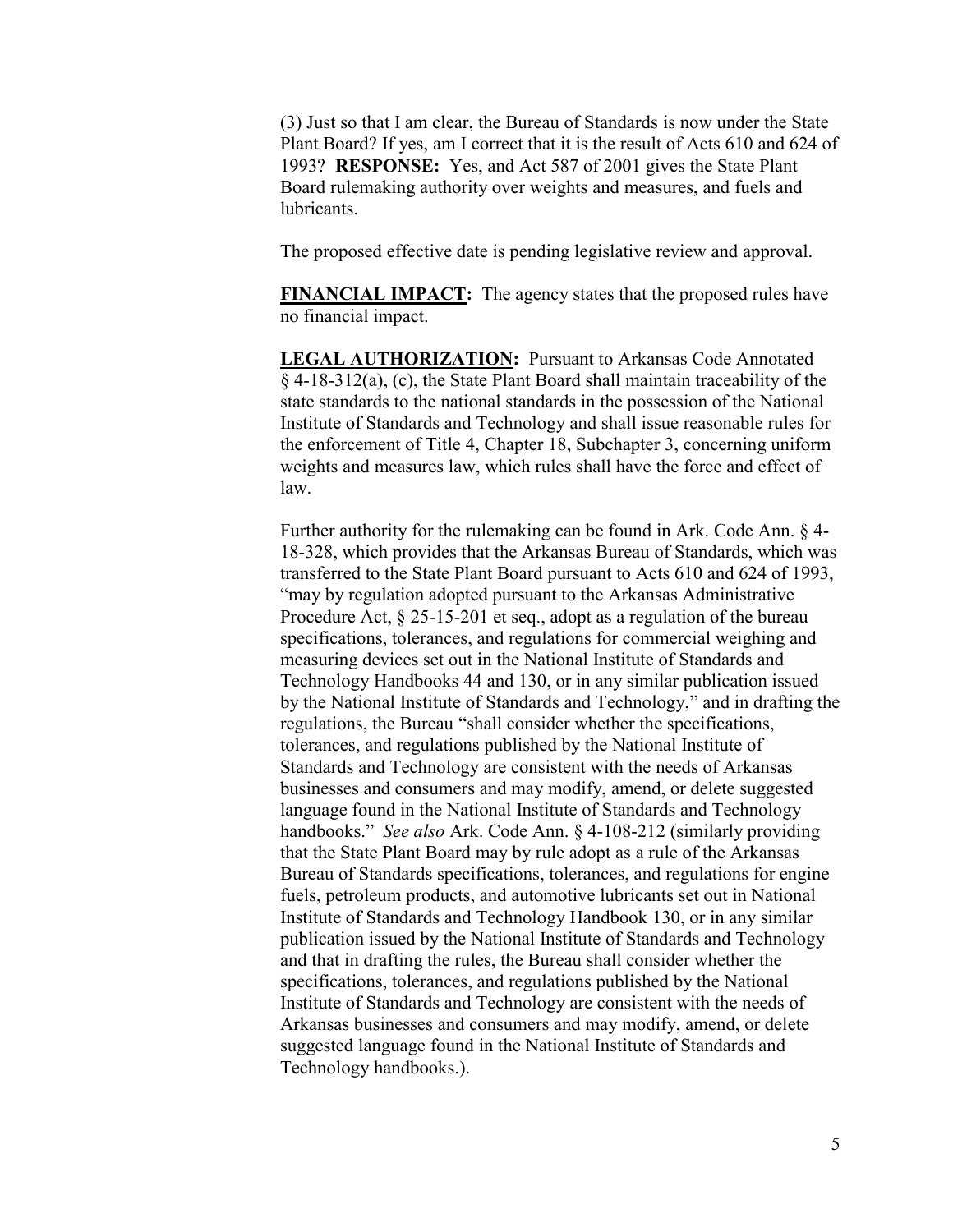# **2. DEPARTMENT OF COMMERCE, ARKANSAS DEVELOPMENT FINANCE AUTHORITY (Mr. Mark Conine)**

# **a. SUBJECT: 2021 Arkansas Development Finance Authority Qualified Allocation Plan**

**DESCRIPTION:** The Arkansas Development Finance Authority (ADFA) is proposing changes to its Qualified Allocation Plan. The agency provided the following summary of substantive changes:

1. With respect to the projects that may receive the ADFAdiscretionary 30% basis boost, we removed an obsolete reference to counties designated in the consolidated plan and a reference to USDA Rural Development-funded projects.

2. With respect to the allocation of state low-income housing tax credits and (state) Affordable Neighborhood Housing Tax Credits, we and DF&A substituted references to tiers 3 and 4 of the job- creation incentive tiers of the Arkansas Economic Development Commission for obsolete references to counties designated in the consolidated plan. We and DF&A also removed the 10% nonprofit set-aside for state low-income housing tax credits.

3. We added the average-income set-aside as an option for applicants and added rules prohibiting market-rate units and requiring proportionate distribution of designations to avoid unintended consequences of that option.

4. We provided for the applicant – rather than ADFA – to commission the required market study, and required capture rates not exceeding 20%.

5. We made a Rental Rate Impact (RRI) score of at least 40 points a threshold requirement for 9% LIHTC applicants and required equitable distribution of RRI benefits.

6. We equalized certain operating deficit reserve requirements between rehabilitation and other projects.

7. We lowered the threshold limit on developer's fees from 15% to 10% of net development costs, and imposed a limit on the amount of the developer's fee that may be deferred.

8. We added a per-unit cost cap applicable to 4% LIHTC/bonds applications.

9. We changed the fair housing training requirement from 5 hours to 4 hours.

10. We prohibited applicant-architect/engineer affiliations.

11. We removed provision for funding assisted living projects.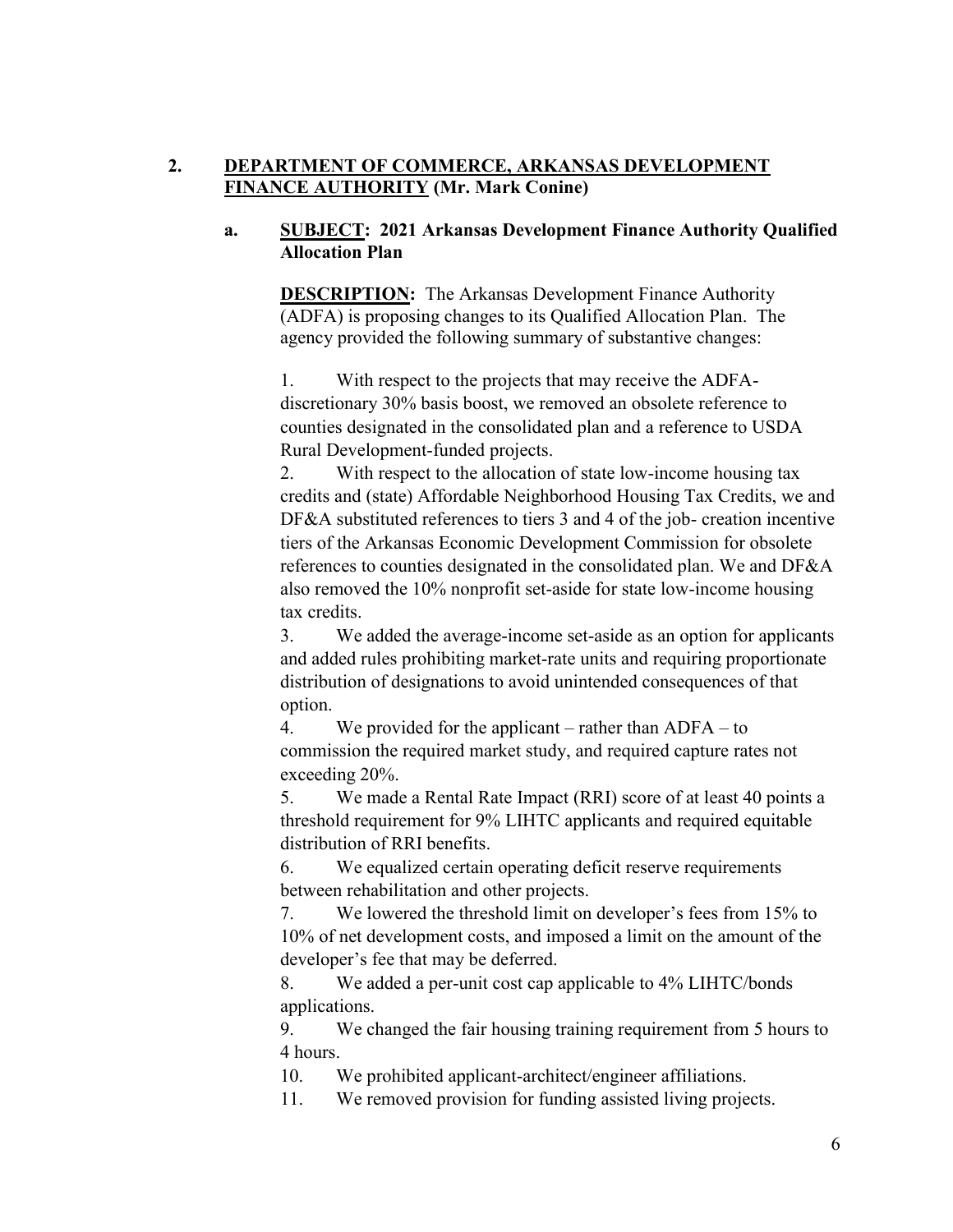12. We relaxed the survey requirements for rehabilitation projects.

13. We substituted points for profit and overhead limitations for points for public housing waiting lists.

14. We changed Rental Rate Impact (RRI) from a 100-point scoring category to a 4-point threshold category plus a 20-point scoring category.

15. We increased the importance of site selection in scoring and added residential character of the area as a scoring criterion.

16. We substituted points for a low capture rate for points for total development cost control.

17. We equalized fees for all applications.

Following the expiration of the public comment period, the agency provided the following summary of substantive changes:

1. On pages 15-16, we increased the permitted developer's fee with respect to bond-financed developments because of the increased complexity of those transactions.

2. On page 17, we increased the rehabilitation cost threshold from \$15,000 to \$25,000 to ensure that tax credits are devoted to rehabilitation projects that need substantial work.

3. On page 23, we provided a sliding-scale points deduction, rather than a flat 12-points deduction, for projects that have received tax credits within the past 20 years, to recognize that rehabilitation may be more appropriate the more time has passed.

4. On page 23, we increased from 4% to 6% the maximum level at which general requirements may be incurred and still receive points. We made this change in recognition of prevailing general requirements levels and the limited ability to control these costs.

5. On page 26, we clarified that 30% AMI units may not both receive points in 9% scoring and satisfy National Housing Trust Fund affordability requirements. This change merely states ADFA policy previously stated in an interpretative memo.

All other changes shown in the mark-up are in the nature of clarification and not intended to make any substantive change.

**PUBLIC COMMENT:** A public hearing was held on November 23, 2020. The public comment period expired on December 15, 2020. ADFA provided the following summary of comments received and its responses thereto:

#### *Commenters*

1. Mark English, E&A Team, Inc. – Training specialist, 10/23/20 2. Casey Kleinhenz, CDC of Bentonville – Housing developer, 10/26/20, 11/17/20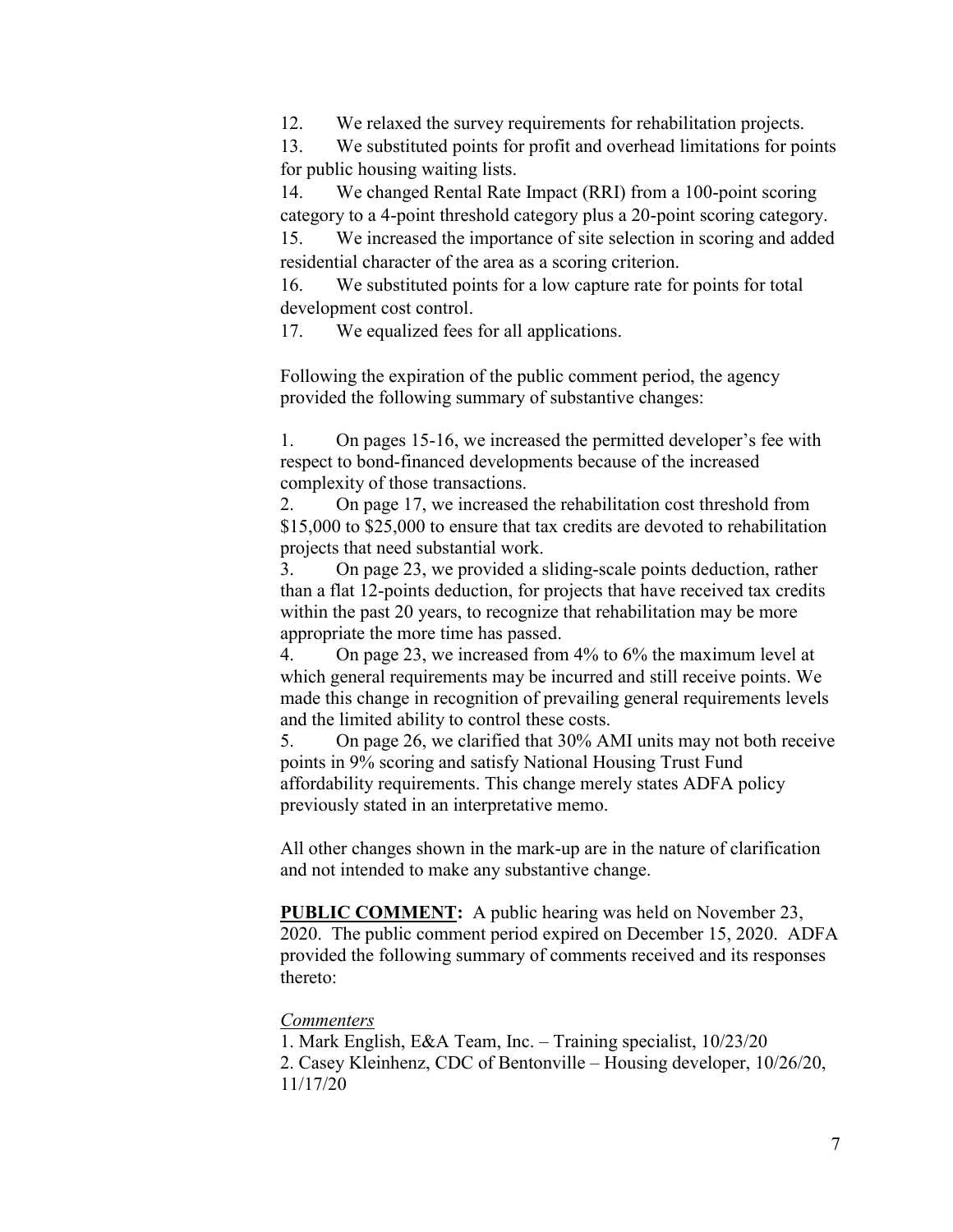3. Matt Darst, Upward Housing Group – Housing developer, 10/28/20, 11/14/20

4. Traci Wallis, S.E. Clark and Associates – Housing developer, 11/16/20

5. Andrea N. Frymire, MHEG – Tax-credit syndicator, 11/25/20

- 6. Steve Perry, KWL Properties, LLC Housing developer, 11/25/20
- 7. Jim Petty, Strategic Realty Companies Housing developer, 11/29/20

8. Thomas Embach, Leisure Homes Corporation – Housing developer, 11/30/20

9. Len Reeves, Ridgewood Consulting, LLC – Housing developer, 11/30/20

10. Ron Hughes, Home Energy Rating Services – Energy use consultant, 12/1/20

11. Ashley Wilson, BGC Advantage – Housing developer, 12/8/20

12. Jim Petty, Strategic Realty Companies – Housing developer, 12/9/20

13. Scott Christiansen, LRC Developers, Inc. – Housing developer, 12/10/20

14. Thom Amdur, National Housing & Rehabilitation Association – National trade association president, 12/15/20

### *ADFA Responses*

ADFA considered each comment received, and implemented them to the extent described or noted below in italics. ADFA did not otherwise implement the comments.

#### *Comments*

I. QUALIFIED ALLOCATION PLAN ("QAP") MODIFICATION/ADOPTION PROCESS

#### Adopt changes to the existing QAP (four commenters)

Commenter 1 submitted draft QAP language intended to implement NCSHA's recent Best Practices regarding Accessibility and the Department of Justice's New Accessibility Initiative. The commenter suggested imposing the requirements stated in the draft language as application threshold requirements. The draft language pertains to completion of Capital Needs Assessments with respect to necessary improvements to physical accessibility, construction monitoring to evaluate compliance with Fair Housing and Accessibility rules, Training on Fair Housing and Accessibility rules, and encouraging Fair Housing compliance.

Commenter 5 asked that ADFA consider the AHIC Underwriting Guidelines, NCSHA best practices and comments from affordable housing stakeholders.

Commenter 6 asked for a definition of "material" for the requirement that "any material change to the original application, and all subsequent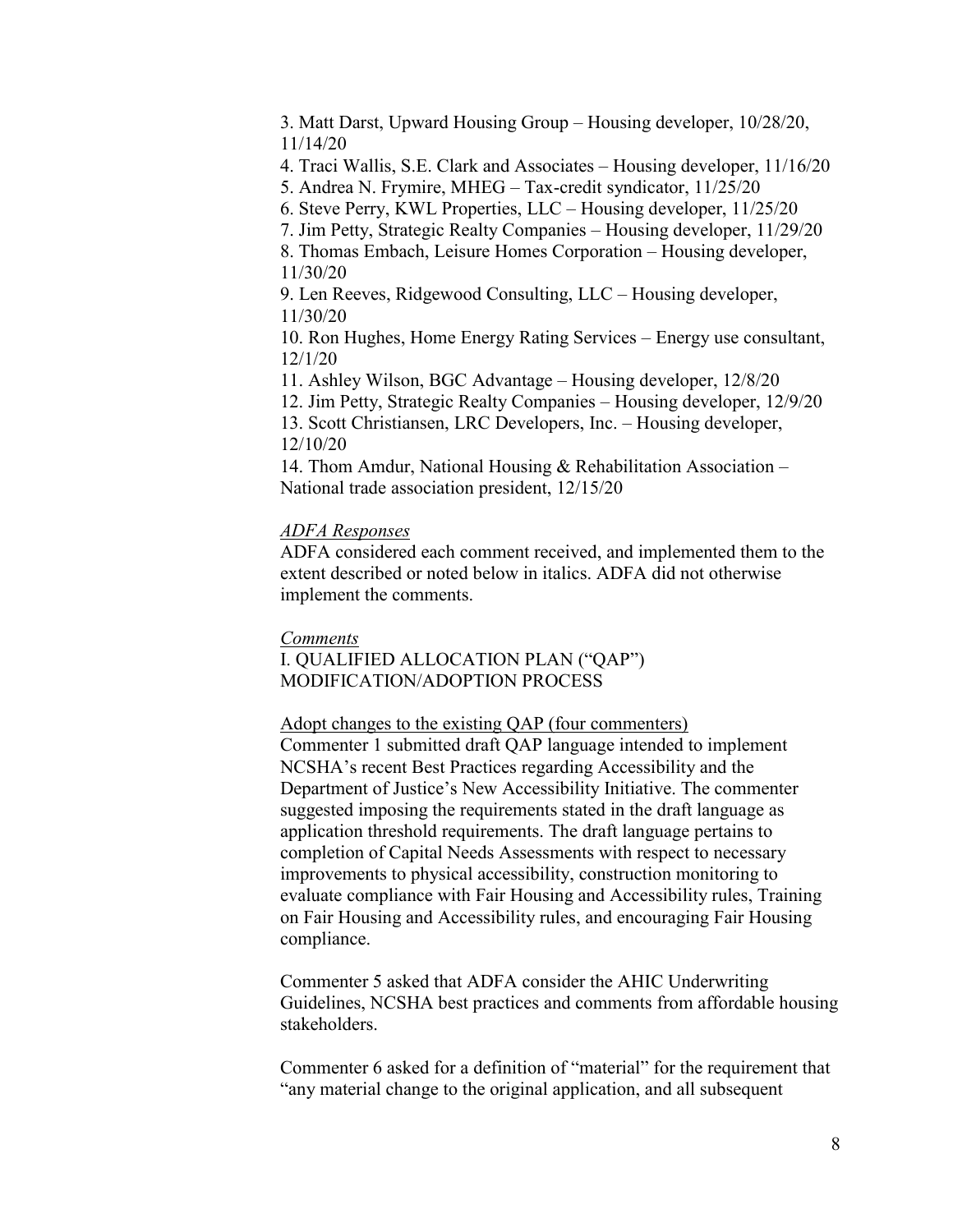changes shall be submitted to ADFA in writing at least thirty (30) days before the desired effective date of the change." Commenter 6 further stated that there are certain standard changes in the industry (such as equity pricing, a project's sources and uses) that shouldn't be considered "material."

Commenter 7 asked for clarification that ADFA still intended to utilize the State LIHTC. The QAP as proposed and adopted makes changes to the provisions relating to the State LIHTC and implicitly reaffirms their availability.

Commenter 7 noted that, with larger markets like NWA and higher economic growth areas, the minimum length of the option contract is more difficult for the seller to agree to. Commenter 7 thinks the option contract should only be required to run through September or October.

Eligible basis should go up and down with costs (one commenter) Commenter 7 stated that, historically, eligible basis went up and down with costs. Commenter 7 further stated that, ultimately, not doing this hurts tenants since higher risk means lower equity means higher loan levels means and lastly higher rent.

### ADFA should not constrain potential eligible basis for four percent transactions (one commenter)

Commenter 14 believes that implementing some of its best practices would allow ADFA to increase its financings through its bond program as, in 2018, it is estimated that ADFA issued \$51 million of the nearly \$1.2 billion available in private activity bonds.

# II. SCORING CRITERIA

#### Site Selection Criteria (six commenters)

Commenter 2 said, on the Site Selection criteria, it is noted that there is a maximum of 24 points. By Commenter 2's math, the maximum score is actually 27 points. ADFA clarified that the maximum available score is indeed 24 points.

Commenter 3 noted that the maximum number of points an application could achieve under the proposed 2021 QAP is 96 and suggested that the maximum might be brought to 100 points by (1) combining "Public Transportation" and "Access to Pedestrian Trails" and (2) making each of the 7 categories for points be worth 4 points instead of 3, thus bringing the total points for the Site Selection category up to 28 from 24. This would also allow rural areas and smaller cities to compete better since only bigger cities have public transportation. By permitting a maximum score of 24 points in the Site Selection criterion, ADFA made it possible for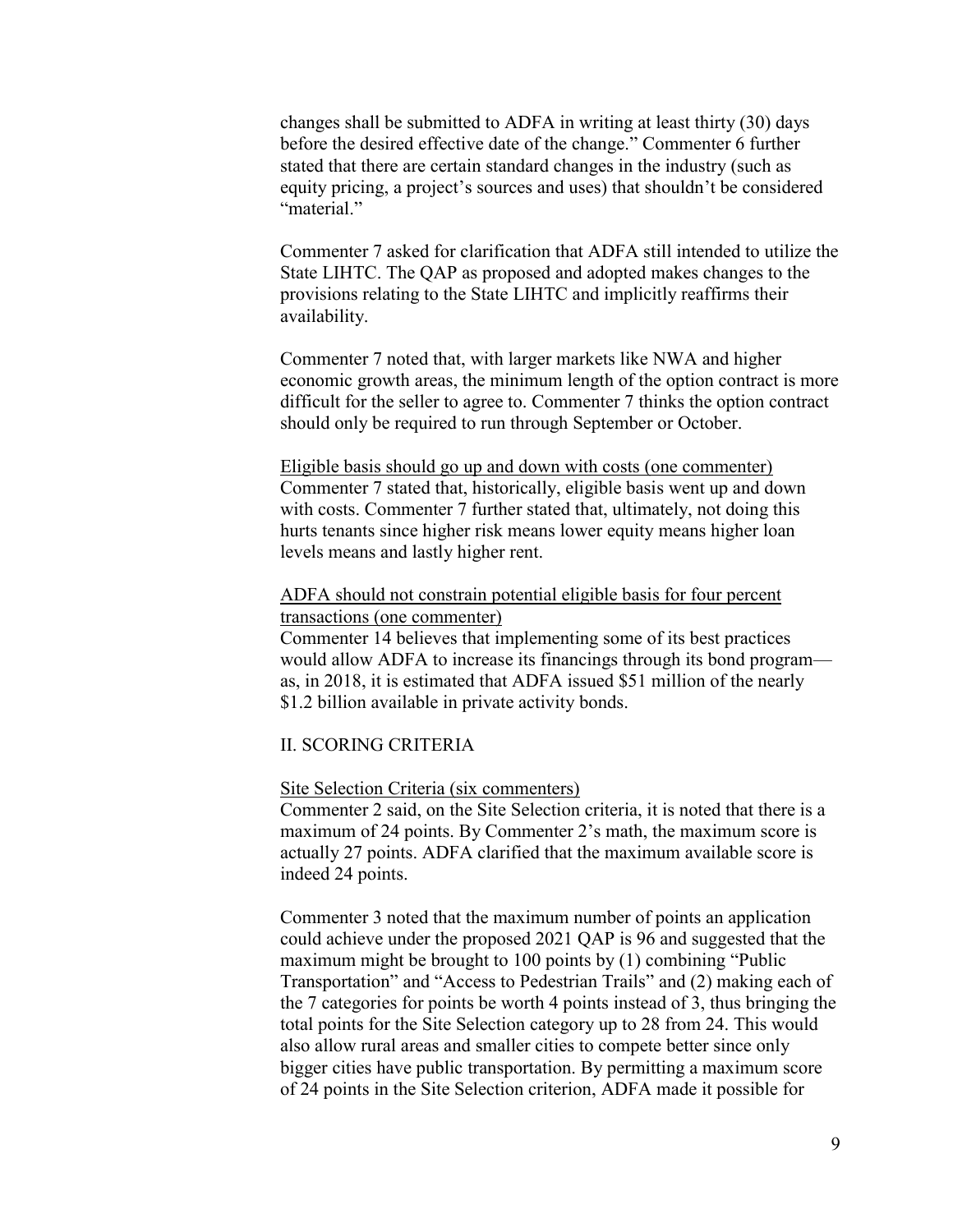developments in areas without public transportation to score the maximum number of points nevertheless.

Commenter 4 asked that, if points are deducted for the project's proximity to incompatible uses, there be an exhaustive list of those incompatible uses so that developers can make informed decisions about potential sites and their scores.

Commenter 6 asked that points be given for every amenity located within 3 miles of the site rather than 2 miles—since rural projects will have difficulty getting points for this—or possibly differentiate between rural and urban projects for amenity points. Commenter 7 echoed this sentiment.

Commenter 7 stated that points could be added if the site is within 3 miles of a large employer or a certain number of jobs.

Commenter 9 felt that more weight should be on location-related scoring items because this encourages developers to compete for the best sites, not the best spreadsheets. Commenter 9 also noted that ADFA could follow Louisiana's lead and, after set-asides, split the remaining credits evenly between rural and metro areas. The QAP's maximum score of 96 points, as compared to well over 100 points in 2020, does make site selection points a greater proportion of any application's score.

Commenter 11 asked that, in order for a 100-point maximum on the QAP, points should be awarded to (1) projects receiving rental subsidy and (2) projects using emerging building technologies that provide advanced sustainability over and above the minimum design standards.

#### Rental Rate Impact (five commenters)

Commenter 4 asserted that rental rate impact forces applicants to minimize net operating income and squeeze operating expenses, thus making it nearly impossible to leverage non-ADFA resources because the reduced NOI cannot support debt service. Commenter 4 believed that RRI favors low-cost, low-quality construction as well as encourages management to rely on inadequate staffing, substandard service, and deferred maintenance in order to minimize expenses. Commenter 4 said that RRI disincentivizes projects—especially higher quality projects—in smaller, rural markets, which are often the places with the greatest needs. Commenter 4 believed that minimizing rents does nothing to reduce the cost of building and operating a project—only encouraging projects that are not financially sound and discouraging reputable sponsors/developers from participating in the LIHTC program. Commenter 4 suggested possibly offering a scoring incentive for a project to commit a portion of case flow to provide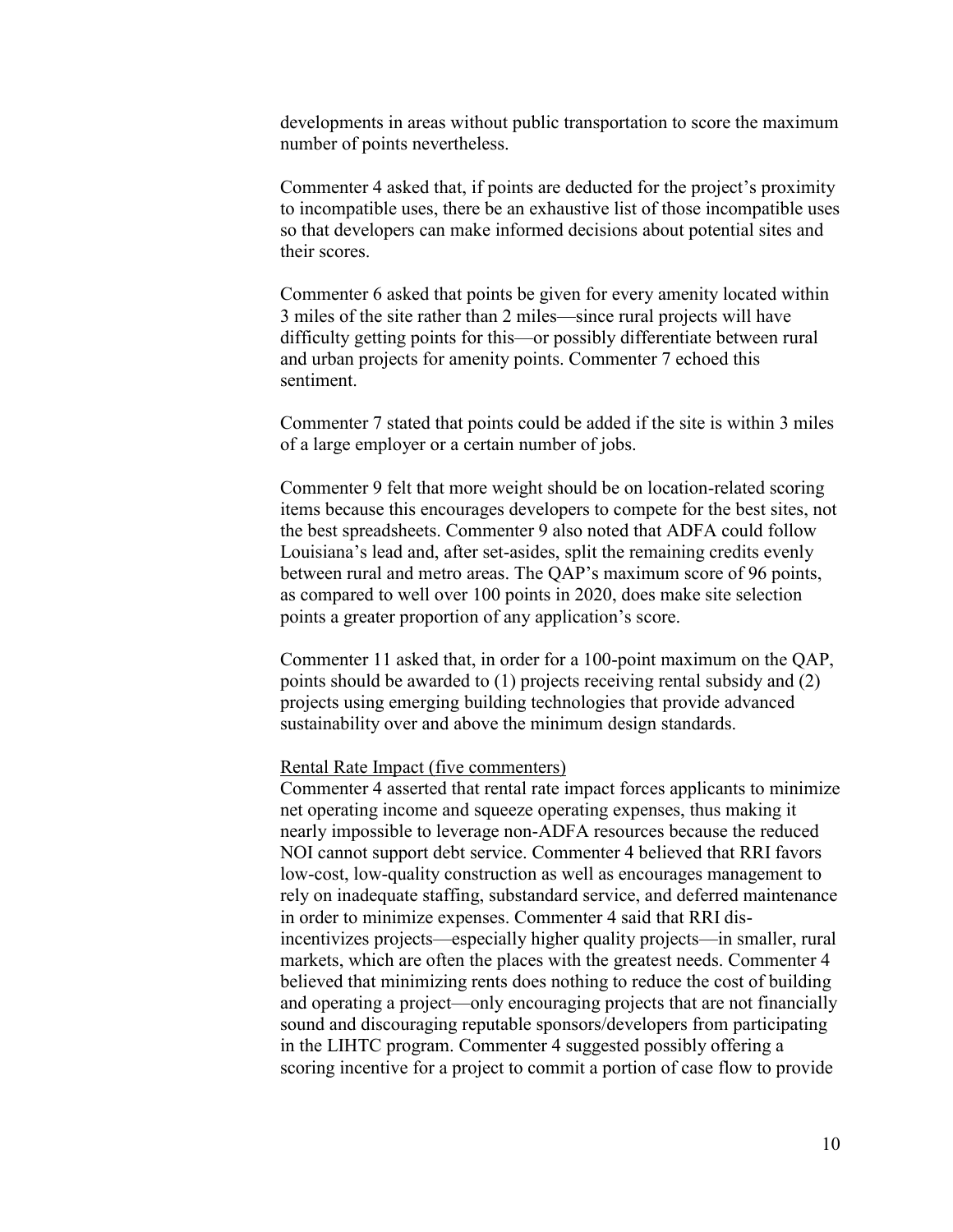rent rebates to tenants, thus giving a benefit to the tenants while not hindering a project's viability.

Commenter 5 stated that RRI should be removed due to its being too easy to manipulate and too hard to track after allocation—specifically noting that, in many instances, the proposed lowered rents cannot support historic operating expenses. Commenter 5 believes RRI should be deleted, or at least the loopholes for it should be closed.

Commenter 6 stated that RRI should be removed from the scoring criteria due to it creating an advantage for non-rural projects. Commenter 6 also echoed the sentiments of Commenter 5 above in that RRI can create projects that are unattractive to syndicators and investors due to the projects being barely feasible.

Commenter 7 stated that RRI makes it more difficult for Arkansas projects to compete for capital from national investors. Commenter 7 further stated that RRI's minimum score disproportionately affects rural areas the maximum score will create a problem since developer will do whatever it takes to get points, even if it results in a financially unfeasible development.

Commenter 9 stated that RRI can be manipulated, and developers will do whatever it takes to get the maximum amount of points—even if it means producing less and less financially feasible developments.

*ADFA did substantially revise the RRI provisions of the QAP, instituting a minimum threshold and reducing the percentage of the scores that will be attributable to RRI.*

Rental Rate Impact & Project-Based Vouchers (one commenter) Commenter 4 said, under the current RRI process, a voucher will only ever be worth the rental rate for a given unit—and if that rent is discounted under RRI, then the voucher is also discounted. Commenter 4 stated that, if rents are allowed to be set at the maximum payment standard, then that is additional income for the property that doesn't cause additional hardship to the tenant or ADFA.

#### Average Income Test (one commenter)

Commenter 4 asked that ADFA add language in the MFHA Guidelines to exclude any units designated above 60% AMI from the RRI calculation since, otherwise, projects utilizing the Average Income Test may not be able to meet the 40-point threshold for RRI.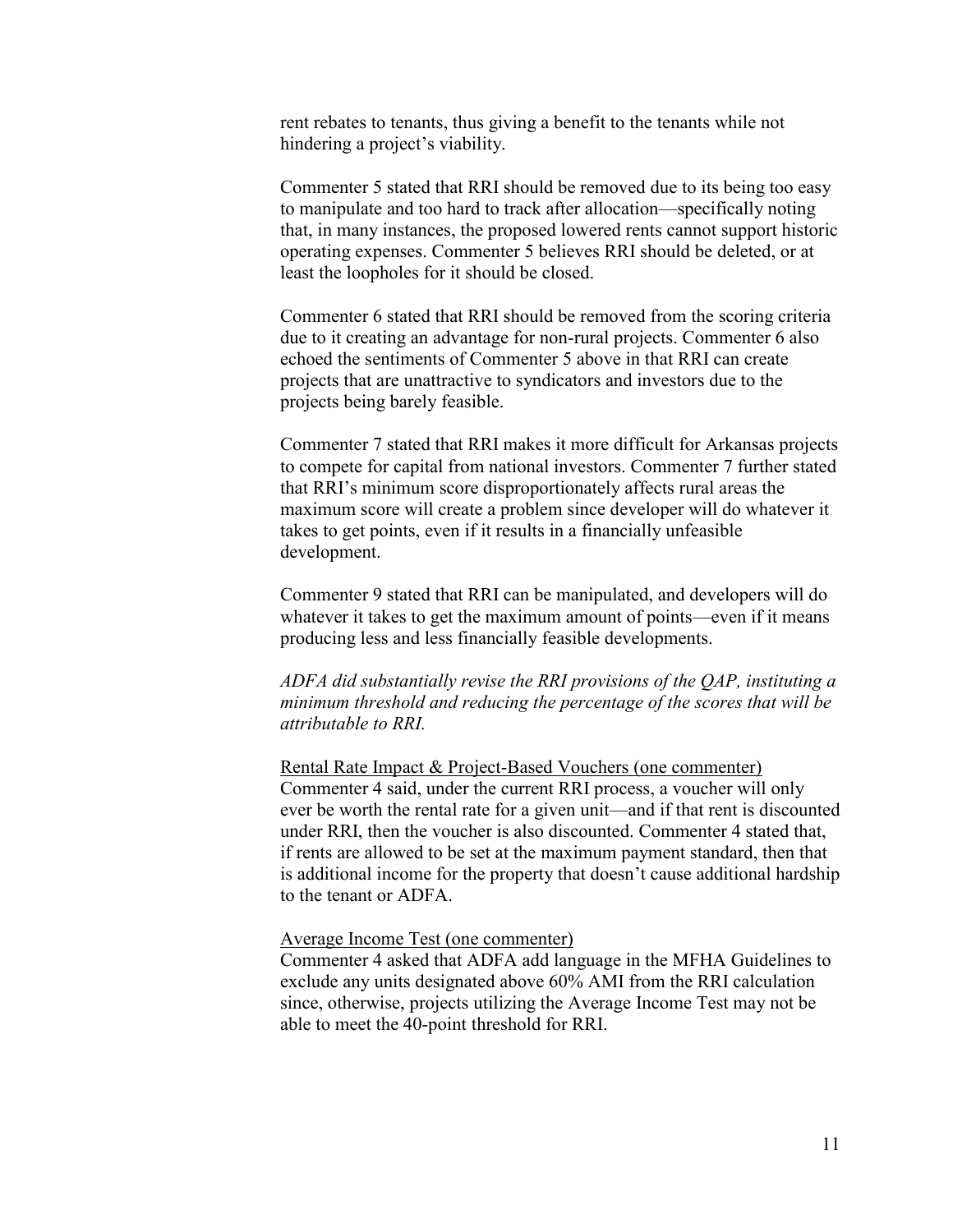Implement sliding scale for rehabilitation point deductions (one commenter)

Commenter 5 said that ADFA should utilize a sliding scale for rehabilitation point deductions so that, the longer the property has been place in service, the more points it gets. ADFA implemented this comment.

List of negative points should be published (one commenter) Commenter 5 stated that ADFA should publish a list of people who have past performance deductions so that developers can know that information (and building their team accordingly) prior to application submission.

Remove profit and overhead from scoring criteria (two commenters) Commenter 6 stated that profit and overhead should be removed from scoring criteria and profit limits left under threshold. Commenter 6 further stated that the threshold limits should be general requirements 7%, builder profits 8% and overhead 2%. ADFA changed the general requirements scoring maximum from 4% to 6%.

Commenter 7 similarly stated asked what happens if the developer/owner violates this provision when they do not have a construction company (and the costs are outside their control)? Commenter 7 stated that General Requirements are standard industry costs paid to outside, third parties and, as such, are market-driven and have minimal control by the contractor. See response to immediately preceding comment.

Add market rate units into LIHTC developments (one commenter) Commenter 7 stated that more "blue collar" market rate units should be allowed into LIHTC developments. Points could be awarded on a sliding scale up to 20%, and there should be a cap on the difference between LIHTC and market rate rents—possible 20% or 30%.

Add "local support/leverage" scoring (one commenter) Commenter 7 stated that points could be awarded for developments that bring additional sources of non-federal funding (local grants, loans, materials, etc.) to the project.

Allocate points for energy efficient projects (one commenter) Commenter 10 noted that all ADFA-funded projects should be energy rated, and that points should be allocated to projects with lower HERS scores.

Raise percentage for and define "general requirements" (one commenter) Commenter 12 noted that the "general requirements" under the "Profit and Overhead" part of the Scoring Criteria seem to be items where the cost is largely out of the developer's control. Commenter 12 recommended that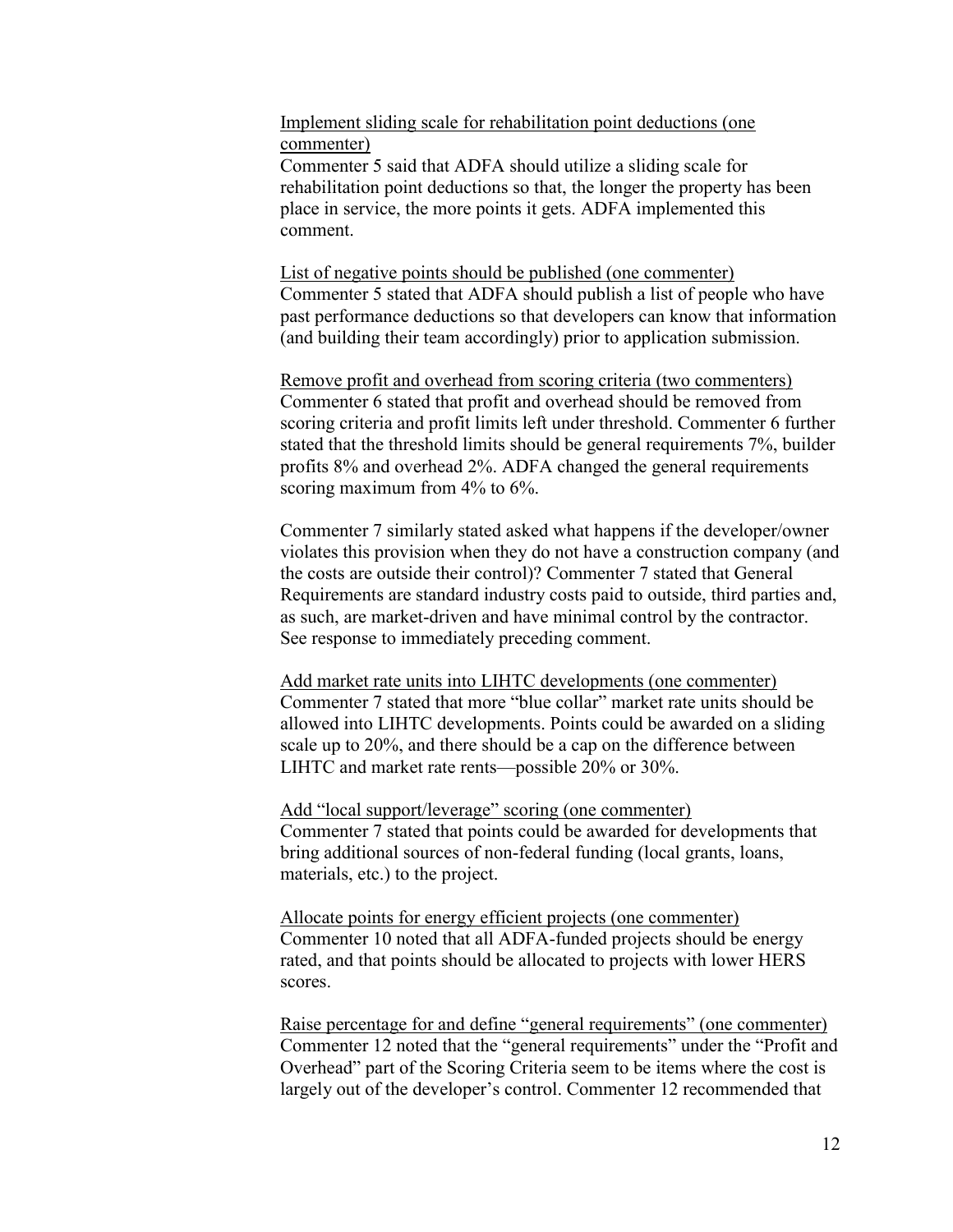either the percentage be raised (above the current 4%) or at least what constitutes "general requirements" should be clearly defined. ADFA raised the percentage from 4% to 6%.

### Developers should get points for bringing in community benefit programs (one commenter)

Commenter 13 asked that, in the Community Revitalization Plan aspect of the Scoring Criteria, developers be awarded the 4 points if they bring a community benefit plan to the area that goes beyond housing. Commenter 13 suggested adding the following language to the end of the first paragraph in the Community Revitalization Plan aspect: ", or a Developer of a project submits a Community Impact Plan of how it will invest in social programs that will have a direct impact on the residents of the community that fall below 80% AMI. This detailed plan must be accepted by the scoring committee in order to be awarded the 4 points of this section."

### III. AFFILIATIONS (two commenters)

Commenter 3 noted that the proposed 2021 QAP contains a prohibition on affiliations between project architects and other development team members but asks if this is justified/workable and if there should be other prohibitions. The commenter states that the main issue is developers with "in house" construction. The commenter goes on to say that other states deal with this issue by requiring that developers with affiliated construction companies must limit their construction profits to levels lower (2% lower in one example given) than those permitted to third-party construction companies. The commenter stated that banning in-house architects or engineers will make little difference because few, if any, developers have in-house/affiliated architects or engineers.

Commenter 4, a developer with no affiliations with fellow development team members, wanted to discourage adding unnecessary/costly verification steps to the application process. Instead of adding cost and work for smaller, non-integrated developers, Commenter 4 said it's better to either (1) limit deals with vertically integrated developers or (2) consider implementing a cost-verification step for only the teams that have this type of affiliation.

#### IV. COSTS/FUNDING

#### Total Development Costs Per Unit (three commenters)

Commenter 4 wanted to develop high quality, single-family homes; however, the total development costs for these will always be higher than the costs for high-rise multifamily apartments—with ADFA's preference seeming to be for rehabilitation of same rather than construction due to the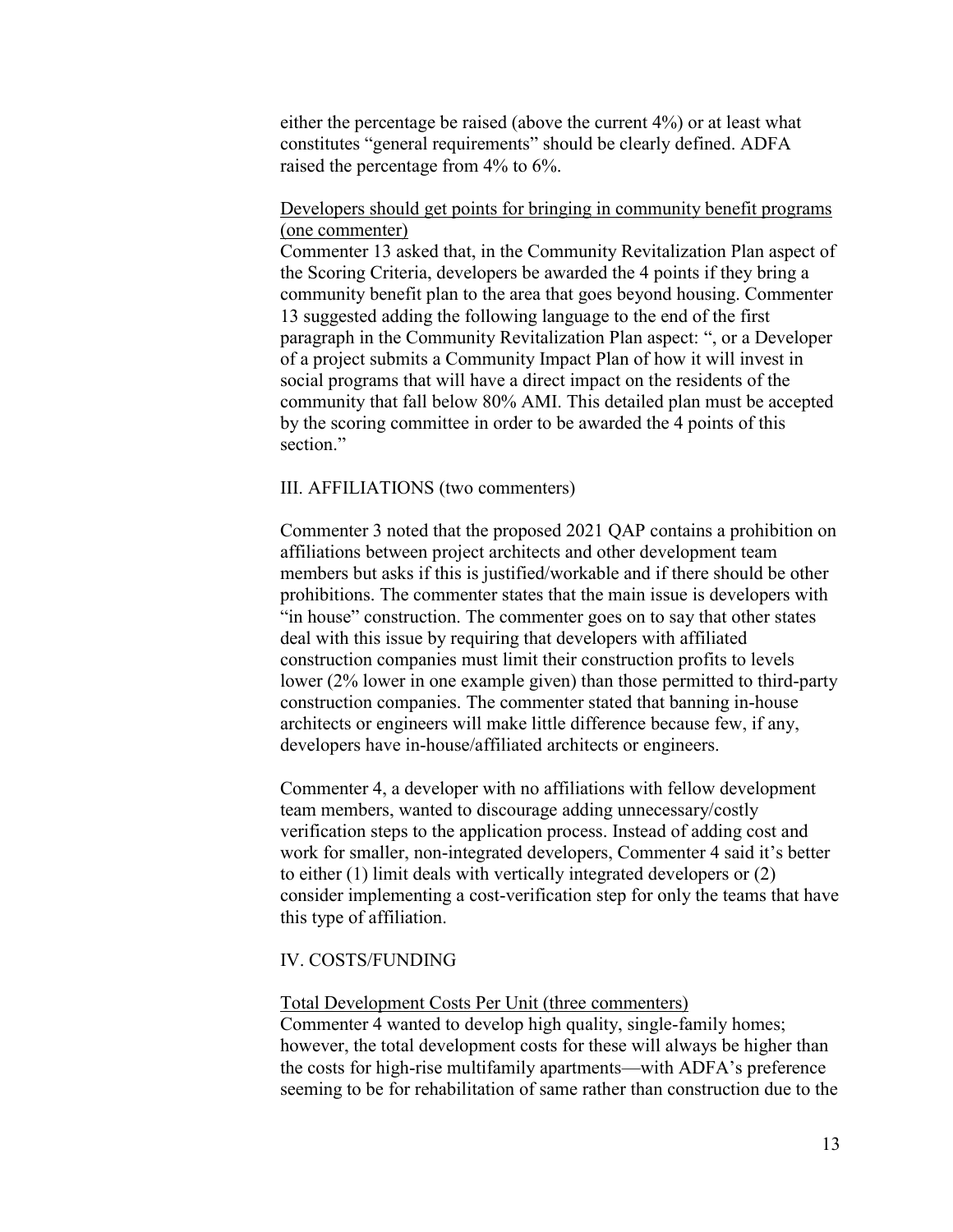lower costs—and it would be difficult to build single-family homes for less than the \$150,000 per unit limit. As such, Commenter 4 believed that ADFA's total development cost limit is too low to be feasible for many types of projects to try to compete against the low per-unit cost of multifamily rehabilitation.

Commenter 7 stated that the "cost per unit" sliding scale effectively sets the cost cap at less than \$150,000 for any type of unit or size of unit. Commenter 7 noted that this would result in units being smaller and deals in larger, more costly metro areas will be difficult to make financially feasible.

Commenter 8 stated that there should be an additional 4 points awarded in Category #8 Total Development Costs to those who can stay under \$100,000 total development cost per unit.

4% LIHTC and Tax-Exempt Bond Per-Unit Cost Cap (one commenter) Commenter 4 stated that the proposed cost cap of \$200,000 per unit makes it difficult to impossible to do new construction in a bond deal because it's difficult to build a new LIHTC unit for a total development cost of less than \$200,000 even when bonds are not involved. Commenter 4 believed direct bond costs alone add approximately \$5,000 to the per-unit cost, and having bonds in the deal puts upward pressure on legal and financing costs also. In short, Commenter 4 believed that per-unit cost caps have the effect of commoditizing LIHTC units, thus encouraging the construction of smaller, lower-quality, less marketable units.

Commenter 11 stated that the \$200,000 per-unit cost cap should be revised in terms of funding types that it is applicable to—especially 4%/RAD deals where no additional funds are being requested. Commenter 11 also believed that there should be a reduction to the TDC based on third party sources of funds brought into the project.

#### Increase LIHTC credit cap (one commenter)

Commenter 7 stated that, especially in NWA, the LIHTC credit cap is getting pushed (due to high permit fees, lumbar costs, etc.)—and it would help to "bump" the credit calculation up a bit.

#### Minimum Operating Expenses (one commenter)

Commenter 3 stated that having a minimum amount of operating expenses per unit (like several other states have) would take care of many of the issues that syndicators are having and eliminate many ways developers are able to manipulate scoring categories—such as keeping RRI from being manipulated by a lower operating expense to get more points. Commenter 3 suggested the following: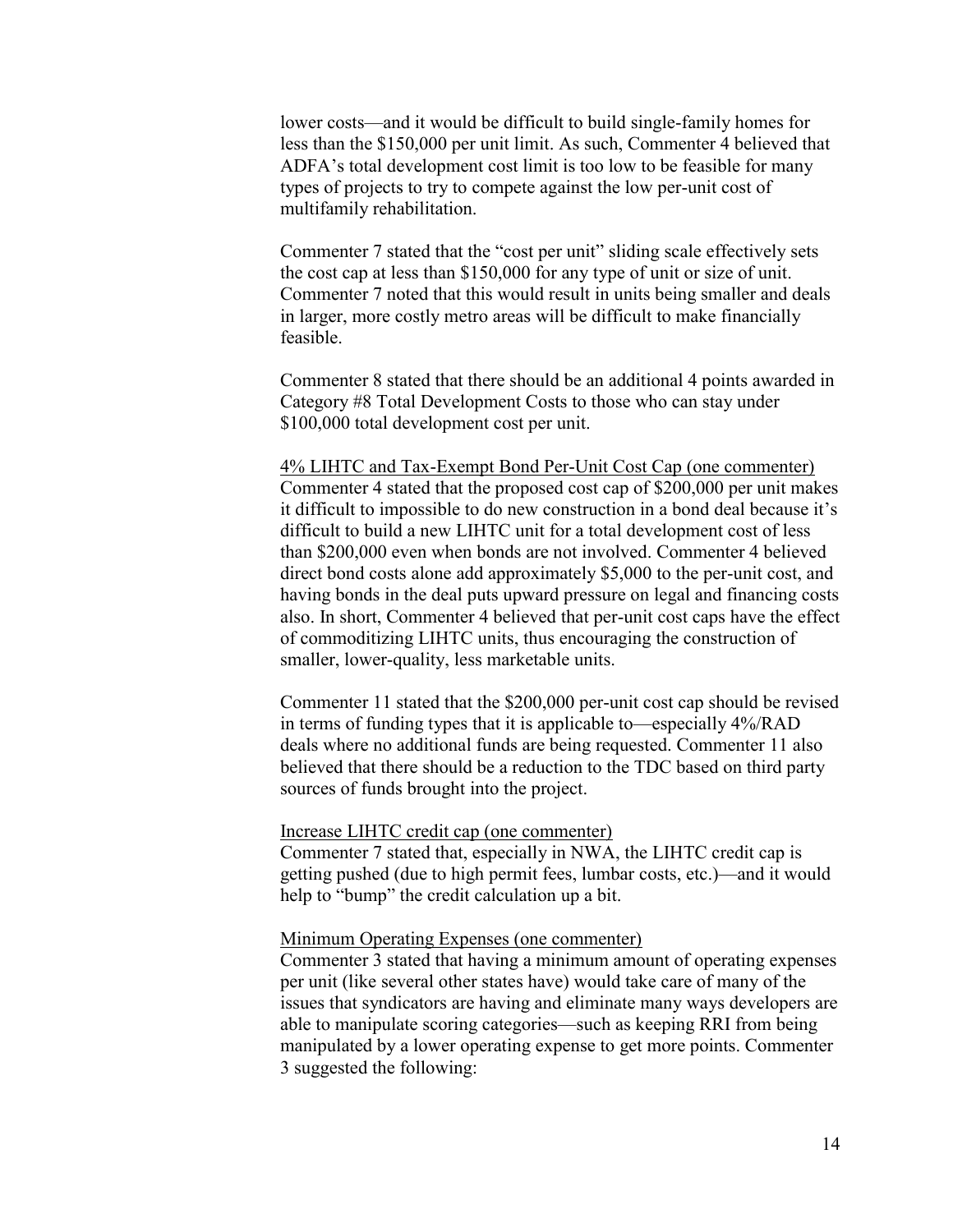a. Senior Housing Minimum Operating Expense per unit of \$3,800

b. Family Housing Minimum Operating Expense per unit of \$4,000

Increase minimum hard costs to \$25,000 per unit (one commenter) Commenter 5 suggested this. *ADFA implemented this comment.*

ADFA should consider a set-aside for RD developments and/or ac/rehabs for smaller communities (two commenters) Commenter 5 stated that doing this would help smaller communities preserve affordable housing without having to be competitive with Springdale/Fayetteville.

Commenter 7 also stated that having a set-aside for smaller markets would be beneficial—adding that it would still be good to have a tax credit amount per development limit.

Cost containment should only pertain to profits (one commenter) Commenter 7 stated that ADFA has broad discretion to ensure that people aren't taking advantage of the program through profit enhancement; however, beyond developer fees, contractor fees, the rest of the costs are based on factors outside a developer's control. Commenter 7 felt it was better for ADFA to exercise their discretion against those taking advantage of the program rather than to "punish" those who are not. Commenter 7 also felt that this could make projects less attractive to national investors.

Developer fees should not be limited to 10%(two commenters) Commenter 11 stated that limiting developer fee to 10% for 9% transactions and 12.5% for 4% transactions puts the developers and their developments at risk—and with states like Tennessee having the developer fee cap at 25%, Arkansas risks losing quality developers to other states.

Commenter 14 urged ADFA to substantially increase its developer fee limit to match other states (like Tennessee [25%], Kentucky [20%], etc.), to generate additional eligible basis, and to compensate developers.

### V. MDS-RELATED

Modify the communal-laundry requirement (one commenter) Commenter 4 asked that ADFA remove the requirement from the Minimum Design Standards for a project to include a communal laundry facility if washers and dryers are already being provided in every unit. ADFA intends to revise the MDS to implement this comment.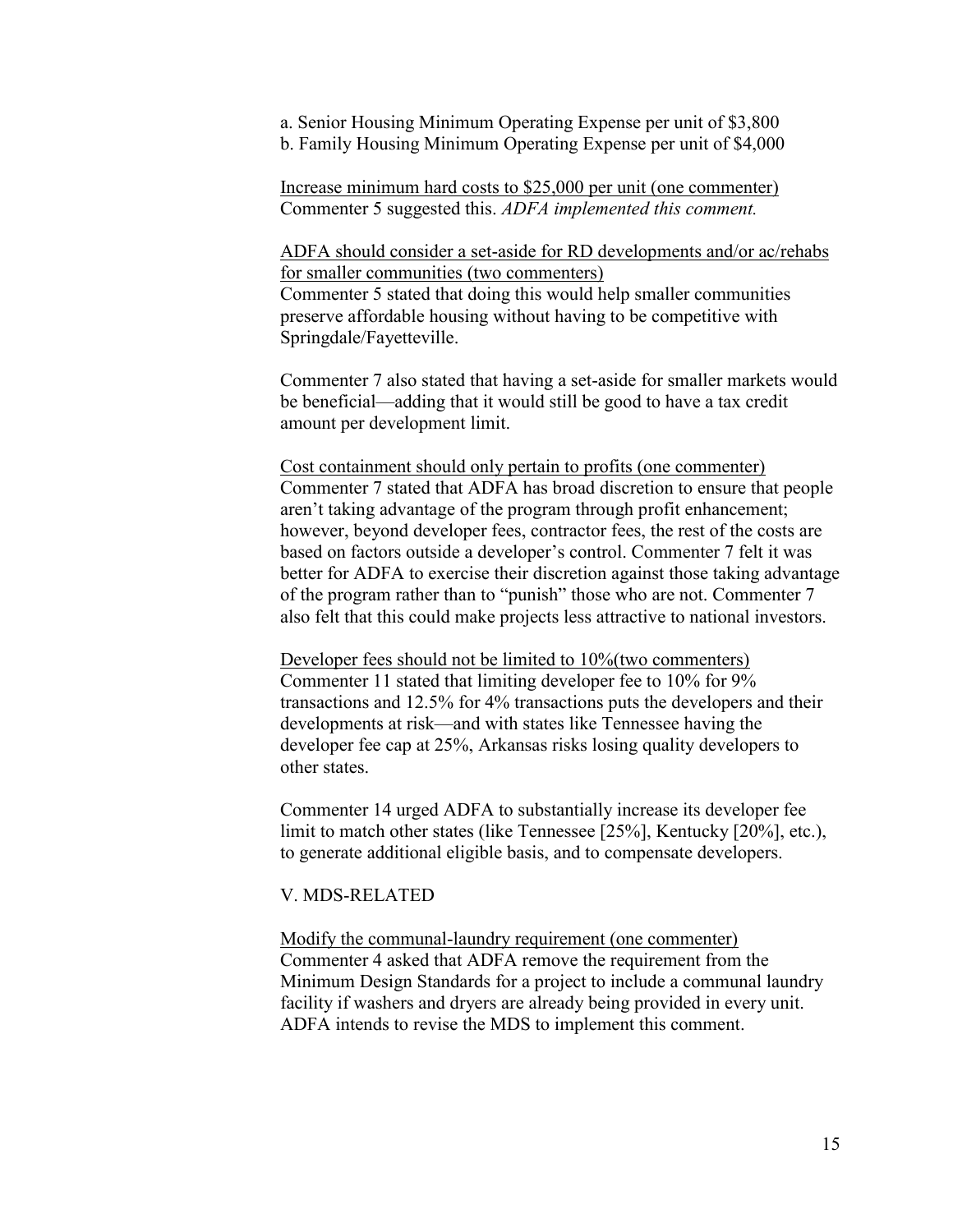#### VI. APPLICATION CONTENT/THRESHOLD REQUIREMENTS

### Remove the due-at-application requirement for an ALTA/NSPS survey and topographical survey (one commenter)

Commenter 4 stated that only a general land survey should be required for new construction projects. Commenter 4 asserted that this is a major expense for an applicant to incur without knowing if the project will be funded—though adding that funded projects could provide ALTA/NSPS and Topo Surveys prior to initial closing.

Initiate an open records system to publish all non-personal, deal-related information (two commenters) Commenter 5 stated that this (including the publishing of self-scores and final scores) would add transparency.

Commenter 3 asked that self-scores be published along with the application list for additional transparency.

### Developers should be able to order their own market studies (two commenters)

Commenter 5 stated that, because many developers already order their own market study prior to the development proposal, having to pay for another doubles the cost. ADFA implemented this comment.

Commenter 7 wanted to confirm that it was now the developer's responsibility to order market studies.

Only require appraisals if there is identity of interest in landowner/buyer or Acquisition Credits are requested (one commenter) Commenter 7 feels that requiring appraisals in situations where they are inapplicable is driving up costs. Commenter 7 stated that appraisals should only be required if there is an identity of interest in landowner/buyer or if the development is requesting Acquisition Credits.

Remove QAP's restriction on bond developers taking developer fee on acquisition costs if there is an identity of interest (one commenter) Commenter 14 stated that this policy limits reasonable developer fees, which hurts the financial viability of projects and disincentivizes committed, high-quality developers from participating in the program. Commenter 14 further noted that the developer fee compensates developers for the risk of four percent tax credit tax-exempt bond transactions having a high proportion of foreclosable debt, for which the developer is ultimately responsible.

Only require land survey after project has been funded (one commenter)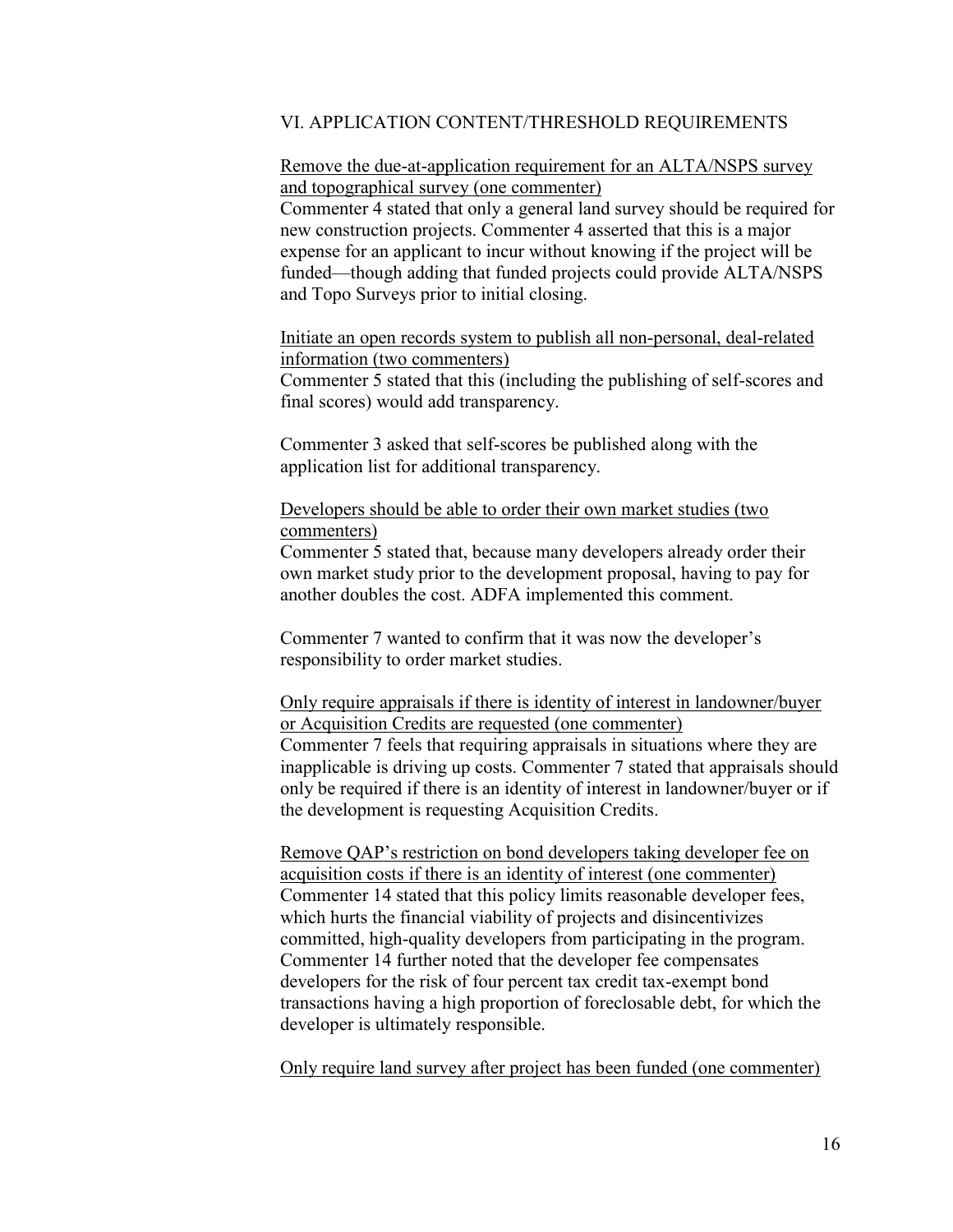Commenter 7 stated that having a survey at the time of application drives up costs since, by the time it's funded, another survey will be needed.

RRI should be removed from threshold (one commenter) Commenter 6 stated that RRI should be removed from the threshold requirements since that is difficult for rural projects to achieve and still be financially feasible.

### VII. POTENTIAL HOUSING DISRUPTERS FOR 2021 (one commenter)

Commenter 5 stated that there are a number of things that could disrupt the housing industry in 2021. These include supply chain disruptions, lumber pricing/availability, rehabs being conducted in a COVID-safe manner, the trend of mixed-income developments with discounts to the market rate units, lender concerns over LIHTC unit rent being comparable to market unit rent, and the potential for AMIs to remain flat or possibly decrease in the short term.

In addition, the agency provided a separate summary of comments received during the public hearing:

#### *Commenters*

- 1. Nathan Joseph, S.E. Clark and Associates, Inc. housing developer
- 2. Ashley Wilson, BGC Advantage housing developer
- 3. Andrea Frymire, MHEG tax-credit syndicator
- 4. Casey Kleinhenz, CDC Bentonville housing developer
- 5. Scott Christiansen, LRC Developers, Inc. housing developer

#### *ADFA Responses*

ADFA considered each comment received, and implemented them to the extent described or noted below in italics. ADFA did not otherwise implement the comments.

### *Comments*

#### I. SET-ASIDES, LIMITS, PREFERENCES

Create set-asides for different sorts of developments (one commenter) Commenter 3 said that credits should be set aside for developments of various sorts, including new construction, acquisition/rehab, Rural Development, etc., in part to avoid multiple developments in a single town or small area.

Do not adopt the proposed reduced limit on developer's fee (one commenter)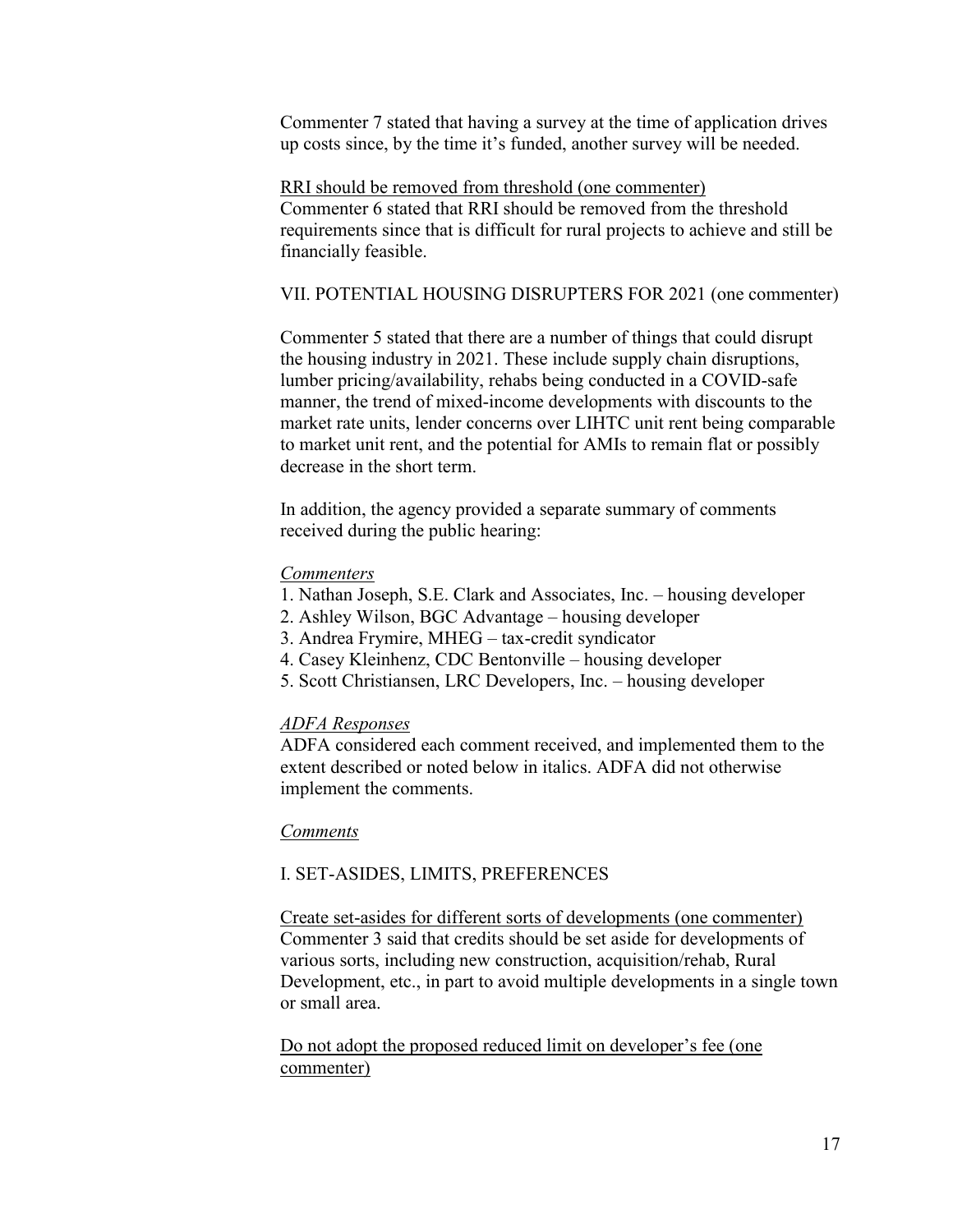Commenter 1 said that implementation of the proposed limit would deter good developers and lessen competition. ADFA increased the proposed limit with respect to bond-financed projects.

### Increase minimum hard costs in rehabilitations to \$25,000 per unit (one commenter)

Commenter 3 said this is an AHIC underwriting guideline. ADFA implemented this comment.

Increase or abolish the per-unit credit limits (one commenter) Commenter 1 said that the limits increase the costs of housing by necessitating construction bridge loans and result in credit dollars being used to pay the costs of such loans rather than hard costs.

### Do not adopt the proposed per-unit cost cap on 4%/bonds transactions (two commenters)

Commenter 1 said that the proposed cap is arbitrary and unjustified given that Arkansas has in recent years had more private activity bond volume cap that is used. The commenter said that fact should cause ADFA to encourage 4%/bonds developments.

Commenter 2 stated agreement with the comments described above and elaborated: ADFA's cost concerns and tighter limits result in excessive time spent with ADFA staff, investors, and lenders on structuring and explaining Arkansas transactions. ADFA should recognize that what it views as excessive costs are often paid by housing authorities and non-State of Arkansas participants and should not punish housing authorities and other participants for having those resources. The commenter also stated that the developments in RAD transactions are often much older, and thus more expensive to rehabilitate, than the developments in typical acquisition/rehabilitation transactions. Commenter 2 said that while it might be possible to adopt different cost limits on different types of transactions, a preferred approach would be to provide that sources of funds such as housing authority contributions and historic equity may be considered adjustments of otherwise-applicable cost caps.

### Do not adopt more extensive cost certification requirements (one commenter)

Commenter 1 stated that such requirements would disproportionately disadvantage and place undue burdens on developers that are not vertically integrated and give undue advantage to developers that are. In accordance with this comment, ADFA did not adopt more extensive cost certification requirements.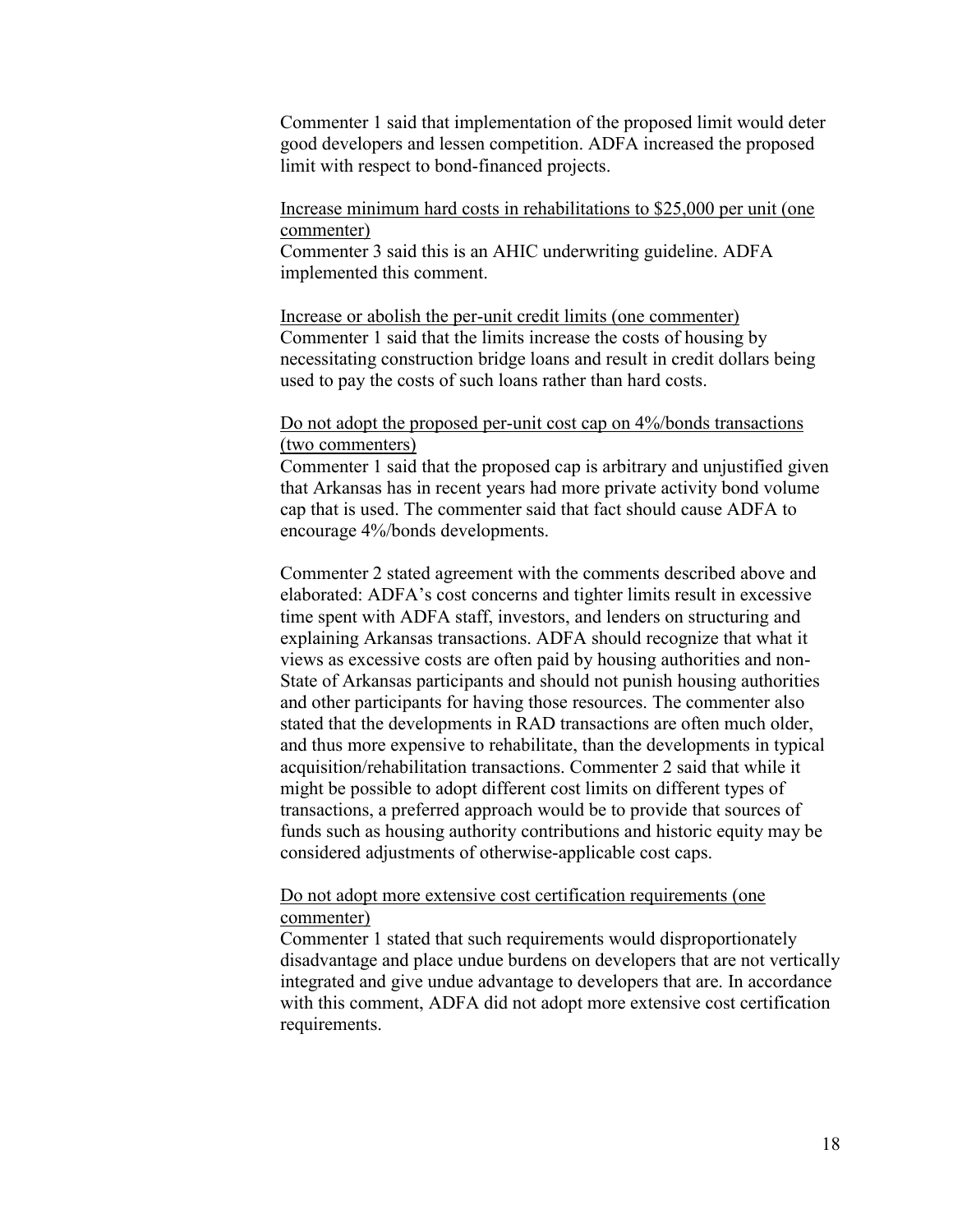### II. SCORING CRITERIA

Do not adopt the proposed scoring criterion relating to limiting general requirements and contractor profit and overhead (one commenter) Commenter 1 said that adoption of the proposed criterion would deter good participants and lessen competition. ADFA adjusted the scoring criterion with respect to general requirements.

#### Modify the AOI scoring criterion (one commenter)

Commenter 4 said that the AOI criterion and the criterion relating to community revitalization plan in a qualified census tract tend to cancel out one another.

### Discontinue the "rental rate impact" ("RRI") scoring criterion (two commenters)

Commenter 1 said RRI has produced unintended consequences and has caused investors and lenders to withdraw from doing business in Arkansas due to unreasonably low rents. The commenter also said that RRI is a drain on human capital in determining how RRI works and may be complied with, and that it results in disproportionate awards to developments in Northwest Arkansas.

Commenter 3 said RRI is too easy to manipulate in the application and too hard to track compliance after allocation. The commenter said application budgets may show lowered rents and unsustainable expenses but such lowered rents cannot support historic operating expenses, meet AHIC Underwriting Guidelines, or satisfy investors. The commenter said that the COVID-19 pandemic may cause AMIs to be flat or even to fall, putting additional pressure on developments that may have insufficient revenues owing to RRI. This commenter said that while her company syndicated up to 40% of credits in Arkansas in previous years, financial infeasibility resulting from RRI scoring prompted her company to cease business in Arkansas over two years ago.

#### Reconsider the proposed changes to RRI (one commenter)

Commenter 4 said that RRI scoring, in the current QAP, permits ADFA to avoid qualitative assessments by making it unlikely that two applications score the same number of points. The commenter said the proposed changes to RRI implementation would cause more tie scores and questioned how the ties would be resolved.

### Award points for a developer's non-housing contributions (one commenter)

Commenter 5 said that points should be awarded for non-housing services delivered to a community by the developer in addition to the housing development.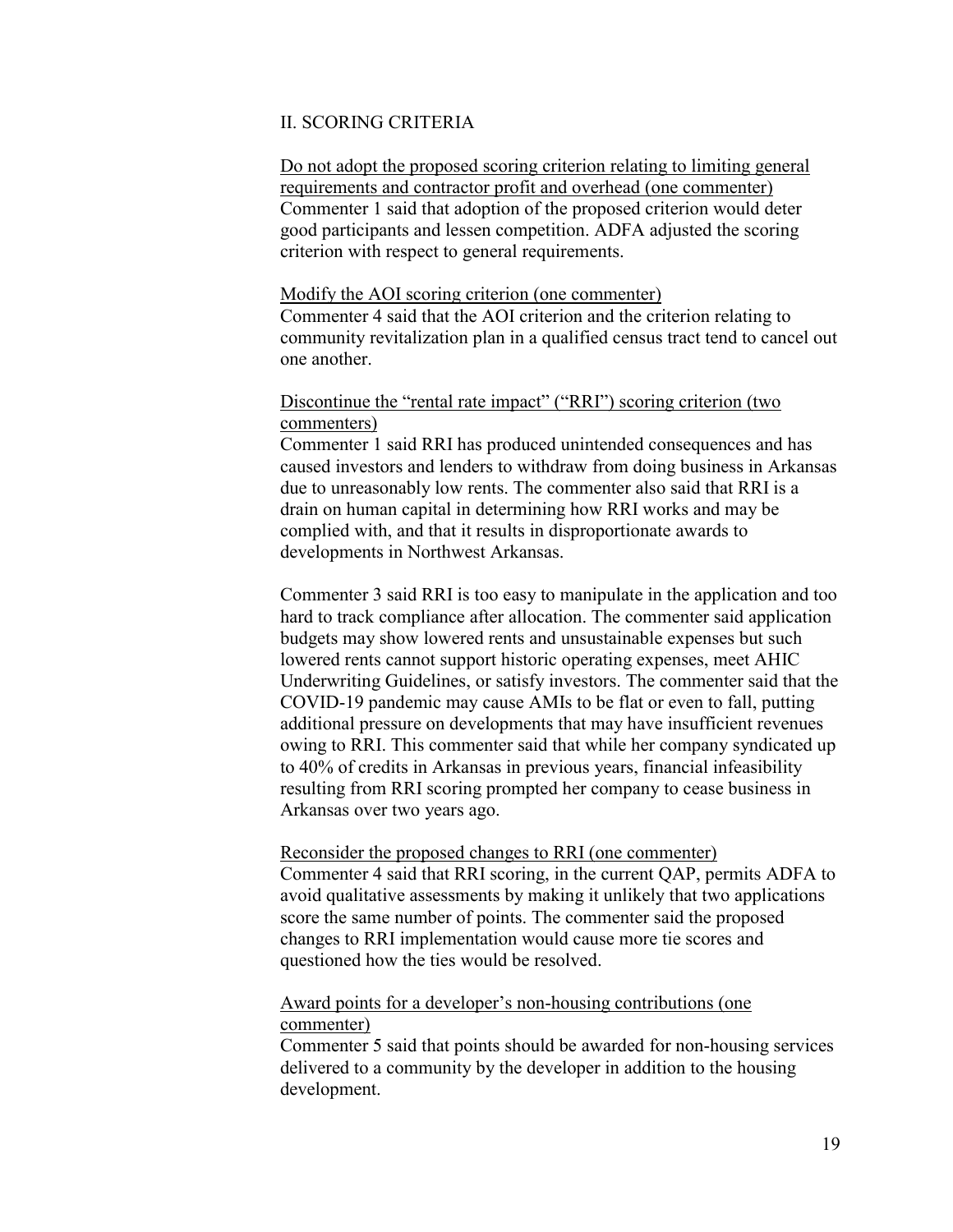Award points to developments in areas that have not received an allocation in recent years (one commenter) Commenter 2 made this suggestion.

#### III. ANNUAL 9% ROUND PROCESS

Publish self-scores and final scores of all applications, and otherwise institute an open-records system (one commenter) Commenter 3 said this would add transparency to the system.

Suba Desikan, an attorney with the Bureau of Legislative Research asked the following questions and received the following responses thereto:

**1.** In the first paragraph of the "Application" section of the rule, the agency states that "an allocation of tax credits will be made only after the filing with the Authority of a MFHA in the form promulgated by the Authority." However, the next sentence seems to allow ADFA to add requirements not contained in the promulgated QAP. Does ADFA envision adding requirements in the future without going through the promulgation process? If so, could you please provide the authority that the agency is relying upon to do so? **RESPONSE:** ADFA does not envision adding any requirements which require APA promulgation without going through said process.

**2.** On page 6, the rule states that "ADFA may amend, make technical changes, and/or adopt rules ancillary to this QAP…" Would these changes have to go through the promulgation process under the APA and reviewed and approved under Ark. Code Ann. § 10-3-309? If not, please clarify. **RESPONSE:** ADFA will use the APA promulgation process for any "rule" as defined by Ark. Code Ann.  $\S 25$ -15-202(8)(A).

**3.** On page 12, there was a change which requires the applicant to provide the market study and also requires capture rates not exceeding 20%. What was the reasoning behind this change? **RESPONSE:** Many developers order a market study prior to submitting an application to ADFA; therefore, having these developers pay ADFA to acquire an additional market study doubled the cost. To limit costs and increase efficiency, ADFA has placed the responsibility of ordering the market study solely in the hands of the developer. The imposing of a maximum capture rate of 20% serves as an objective evaluation of "need for additional affordable rental housing in the proposed geographic market area."

**4.** On page 14, ADFA made a Rental Rate Impact score of 40 a threshold requirement and required equitable distribution of RRI benefits among units. What is ADFA's reasoning behind adding these provisions?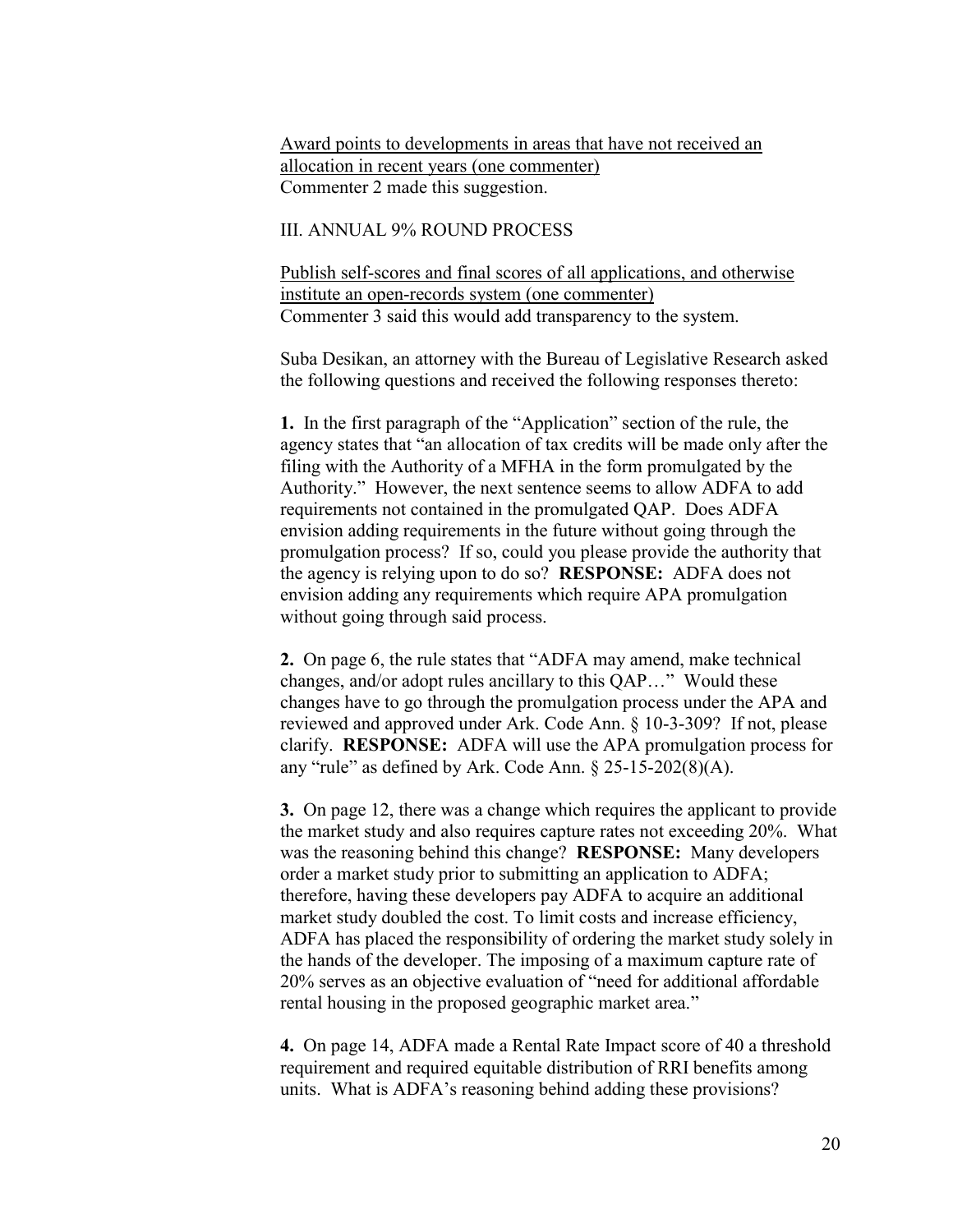**RESPONSE:** One of ADFA's goals is ensuring that low-income Arkansans are not rent-burdened. Requiring a minimum overall Percentage Advantage of 40% is one way in which ADFA can ensure that rents are kept as low as practicable. Also, we have deleted the provision requiring equitable distribution of RRI benefits among units because it stated concerns that were too uncertain—and we believe that equity and fairness are implied requirements.

**5.** On page 6, why did ADFA choose to lower the threshold limit on developer's fee from 15% to 10%? **RESPONSE:** ADFA lowered the limit on developer's fee in order to maximize the percentage of each award that benefits low-income Arkansans. In this connection, ADFA noted that all applications for 9% credits filed in 2020 elected to limit developer's fee to 10% in order to be awarded points. Clearly, developers viewed a 10% fee sufficient. Please note that, in the QAP as adopted, the maximum developer fee in 4% transactions was raised to 12.5%, an acknowledgement of the greater complexity of these transactions.

**6.** On page 18, why was the fair housing training lowered from 5 hours to 4 hours? **RESPONSE:** The basic fair housing training course offered by the Arkansas Fair Housing Commission is 4 hours—so this change was to bring the requirement in line with the course.

**7.** On page 18, what is the rationale behind the prohibition of applicantarchitect or applicant-engineer affiliations? **RESPONSE:** This is another step taken to maximum the benefit to low-income Arkansans from each award. Affiliations can create situations where applicants pay more to their affiliated entities than if they were third parties—so prohibiting this situation eliminates that possibility.

**8.** On the MFHA, a provision concerning criminal background check and disclosure was removed. Could you please explain why this section was removed? **RESPONSE:** In an attempt to simplify the QAP, the criminal background check section was eliminated, and its essential requirements were added to Section 25. Please note that no substantive change was intended; the criminal background checks are still required. In the QAP as adopted, language was added to clarify that the requirement remains.

**9.** Concerning the points criteria on pages 23-29, ADFA noted in red that several changes were made. However, upon reviewing the conventional blackline markup, I was unable to identify any of these changes. Could you please submit a revised conventional blackline markup including these changes? **RESPONSE:** Attached.

The proposed effective date is pending legislative review and approval.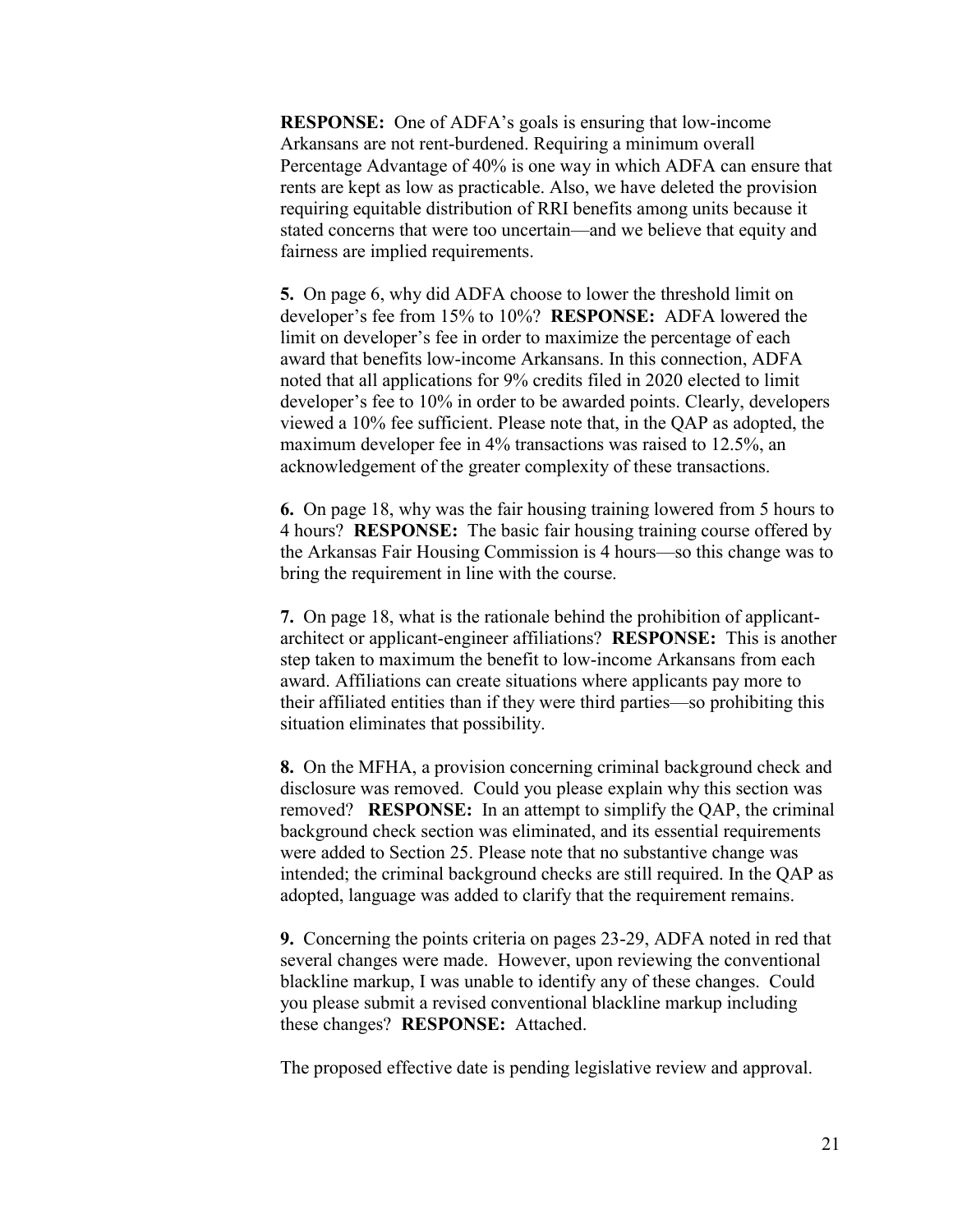**FINANCIAL IMPACT:** ADFA indicated the proposed rules have a financial impact. The agency estimated a cost of \$36,500 for the current fiscal year and next fiscal year to private individuals, entities and businesses subjected to the proposed rule. The agency provided the following explanation concerning the calculation of this figure: The annual amounts set forth above are net totals for all applicants and are calculated on the following assumptions: Approximately 12 LIHTC 9% applicants for projects with nonprofit participation will pay an additional (approximately) \$4,500 each in application fees. Approximately five LIHTC 4% applicants for projects with nonprofit participation will pay an additional \$7,000 each in application fees. Approximately 35 LIHTC applicants (i.e., all LIHTC applicants) will save approximately \$1,500 each on the market studies' cost. Total additional cost is therefore estimated at \$89,000 ((\$4500x12)+(\$7000x5)); total savings is estimated at \$52,500 (\$1500x35); and net additional cost is estimated at \$36,500 (\$89,000-\$52,500).

In consideration of the alternatives to this rule, this rule was not determined by ADFA to be the least costly rule considered. The agency provided the following explanation:

### **a) How the additional benefits of the more costly rule justify its additional cost:**

Section 42(m) of the Internal Revenue Code requires that a state housing finance agency (such as ADFA) adopt a Qualified Allocation Plan ("QAP") to govern the allocation and award of federal low-income housing (income) tax credits ("LIHTC"). ADFA is the state agency that allocates LIHTC in Arkansas. Accordingly, ADFA has had a QAP in effect for many years, and makes changes to the QAP from time to time.

Arkansas law also provides for state income tax credits relating to the provision of affordable housing, and ADFA's QAP also governs the award of those state credits. The provisions of the QAP relating to the state credits are joint rules of the Arkansas Department of Finance and Administration and ADFA.

The QAP governs the annual allocation and award of approximately \$10,000,000 to \$15,000,000 in federal and state income tax credits given in exchange for providing affordable multifamily rental housing. Entities applying to receive tax credits are the only persons subject to the rule.

The proposed rule amendment at issue here is to make certain changes in ADFA's QAP for 2021. Two proposed changes will have some financial impact: (1) ADFA is proposing to change its current application fee structure so that applications for developments involving material participation by nonprofit entities will be subject to the same application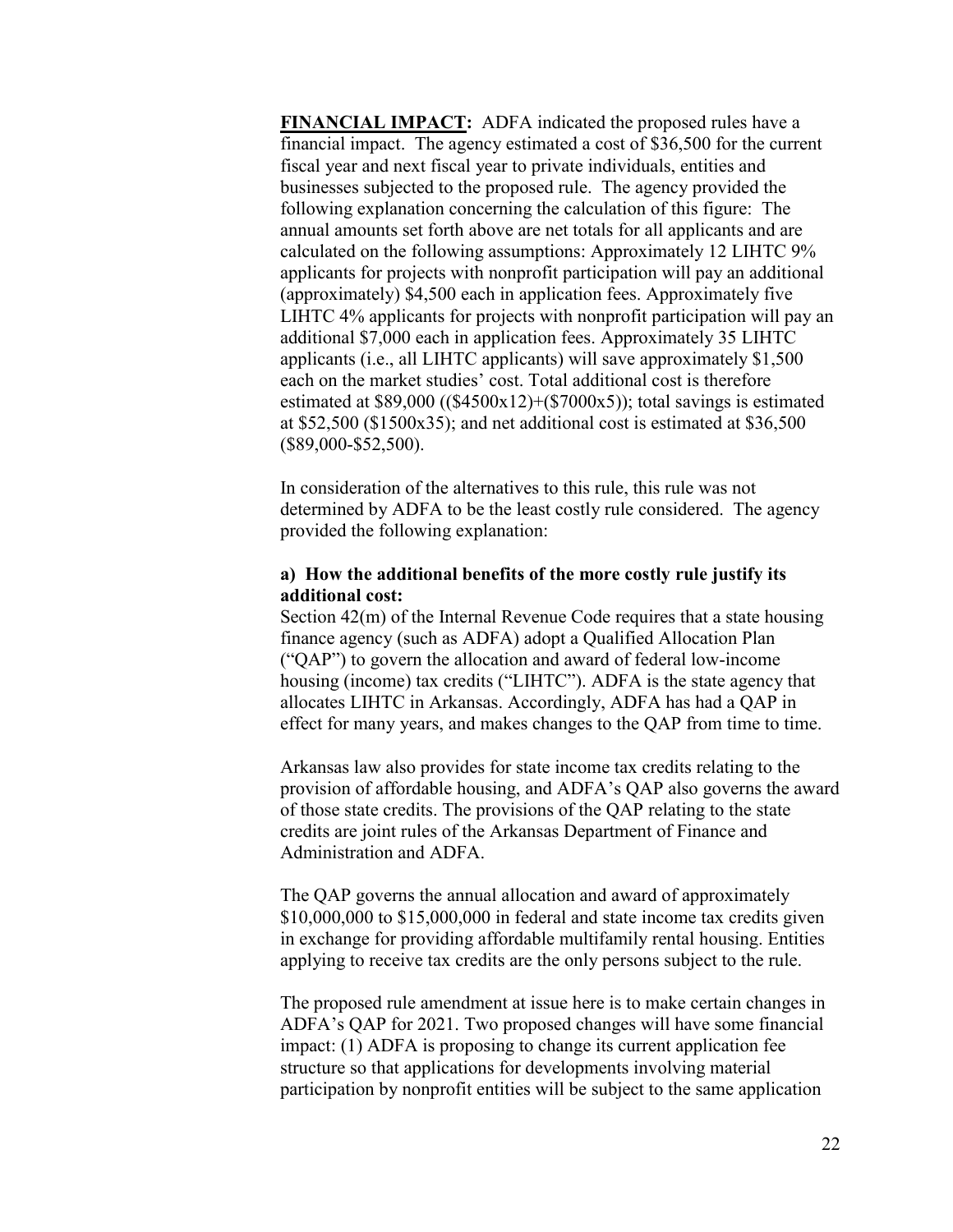fee as all other applications, and (2) ADFA is proposing to require applicants to commission and file with the application the market study required by section 42(m) of the Internal Revenue Code, rather than ADFA collecting \$6000 from each applicant and commissioning the market study itself.

With respect to item (1) above (the only provision of the proposed rule that is expected to be more costly to applicants than is the current rule), it has been ADFA's experience that applications for developments involving material participation by nonprofit entities are submitted by development teams that have adequate wherewithal to pay the same application fees that are charged to all other applicants. ADFA is therefore proposing the equalization of application fees for all applicants in the interests of leveling the playing field for all participants and ensuring that ADFA continues to receive adequate fee revenue to administer the LIHTC program adequately and efficiently.

#### **(b) The reason for adopting the more costly rule:**

ADFA is proposing the amendment to level the playing field for all participants and to ensure that ADFA continues to receive adequate fee revenue.

### **(c) Whether the more costly rule is based on the interests of public health, safety, or welfare:**

ADFA believes the imposition of equal application fees on all LIHTC participants is consistent with and promotes the public welfare.

### **(d) Whether the reason is within the scope of the agency's statutory authority:**

ADFA is authorized by Ark. Code Ann.  $\S$ § 15-5-207(b)(14), (26), and (38) to impose the application fees discussed herein.

**LEGAL AUTHORIZATION:** The Arkansas Development Finance Authority has authority to make and issue such rules as may be necessary or convenient in order to carry out the purposes of Tile 15, Chapter 5 of the Arkansas Code. *See* Ark. Code Ann. § 15-5-207(b)(5). In addition, the Secretary of the Department of Finance and Administration and the Arkansas Development Finance Authority shall promulgate rules necessary to administer the provisions of Title 15, Chapter 5, Subchapter 13 concerning the Affordable Neighborhood Housing Tax Credit Act of 1997 (ANHTC) and Title 26, Chapter 51, Subchapter 17 concerning the Low-Income Housing Tax Credit (LIHTC). *See* Ark. Code Ann. §§ 15-5- 1305 and 26-51-1705.

Concerning fee-making, ADFA has authority to: 1) collect fees and charges in connection with its loans, bond guaranties, commitments, and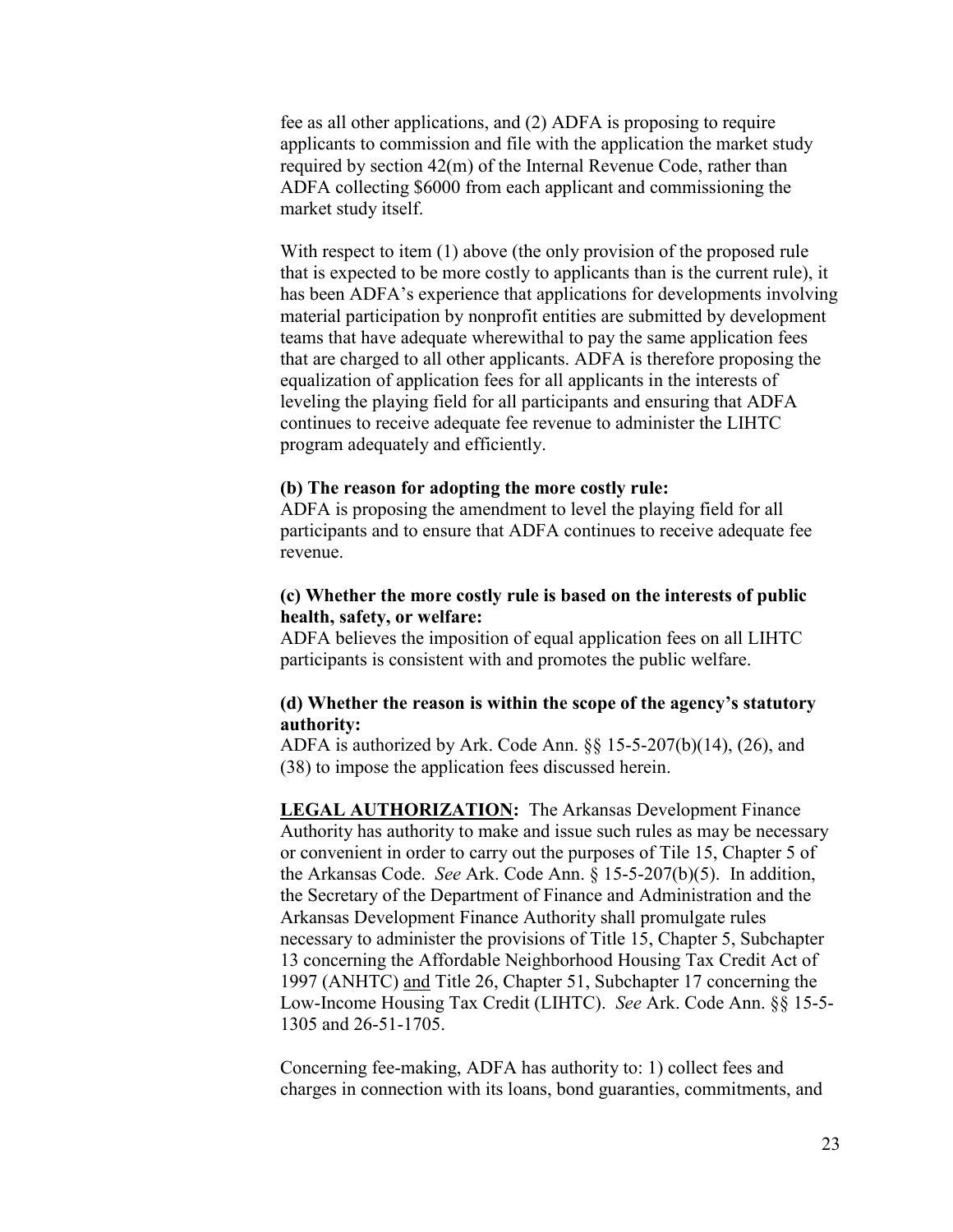servicing, including, but not limited to, reimbursement of costs of financing as the authority shall determine to be reasonable and as shall be approved by the authority, and 2) collect fees and charges in connection with loans, commitments, and servicing, including without limitation the reimbursement of the cost of financing, as determined reasonable and approved by the authority. *See* Ark. Code Ann. §§ 15-5-207(b)(14) and (b)(38).

# **3. DEPARTMENT OF COMMERCE, DIVISION OF WORKFORCE SERVICES, BLIND SERVICES (Ms. Cassondra Williams)**

### **a. SUBJECT: DSB Policy and Procedure Manual**

**DESCRIPTION:** The Division of Services for the Blind ("DSB" or "Division") proposes a new Policy and Procedure Manual to improve the Vocational Rehabilitation ("VR") process and to adhere to federal grant requirements. The proposed six chapters are designed to improve guidance to staff and consumers regarding the regulations and requirements of the VR program. Chapter 1: General Information, is a full replacement of the current Policy on the Protection of Legal Rights, Chapter 1, and Vocational Rehabilitation Process, Chapter 2, and outlines the general information and policies that govern all DSB VR policies and actions, such as confidentiality. Chapter 2: Informed Choice, is a full replacement of the current Informed Choice, Chapter 6, and defines informed choice and its role in the VR process. Chapter 3: Referral and Intake is a full replacement of the current Policy on Diagnosis and Evaluation, Chapter 3, and explains the process for receiving a referral for services and the requirements to complete a consumer intake/application. Chapter 4: Eligibility is a full replacement of the current Eligibility Policy, Chapter 4, and explains the process for determining eligibility to staff as well as identifying the eligibility requirements. Chapter 5: Order of Selection is a full replacement of the current Order of Selection, Chapter 5, and explains the process for implementing and using an Order of Selection based on federal guidelines should DSB ever be approved to enter an Order of Selection. Chapter 13: Pre-Employment Transition Services is a partial replacement, only replacing the current section on Pre-Employment Transition Services and Students with a Disability, and provides the federal definition of a student with a disability and the process for DSB staff to offer these services to students.

Per DSB, these changes to the rules are required by the federal Rehabilitation Services Administration to be followed by DSB in providing vocational rehabilitation services for individuals who are blind or visually impaired.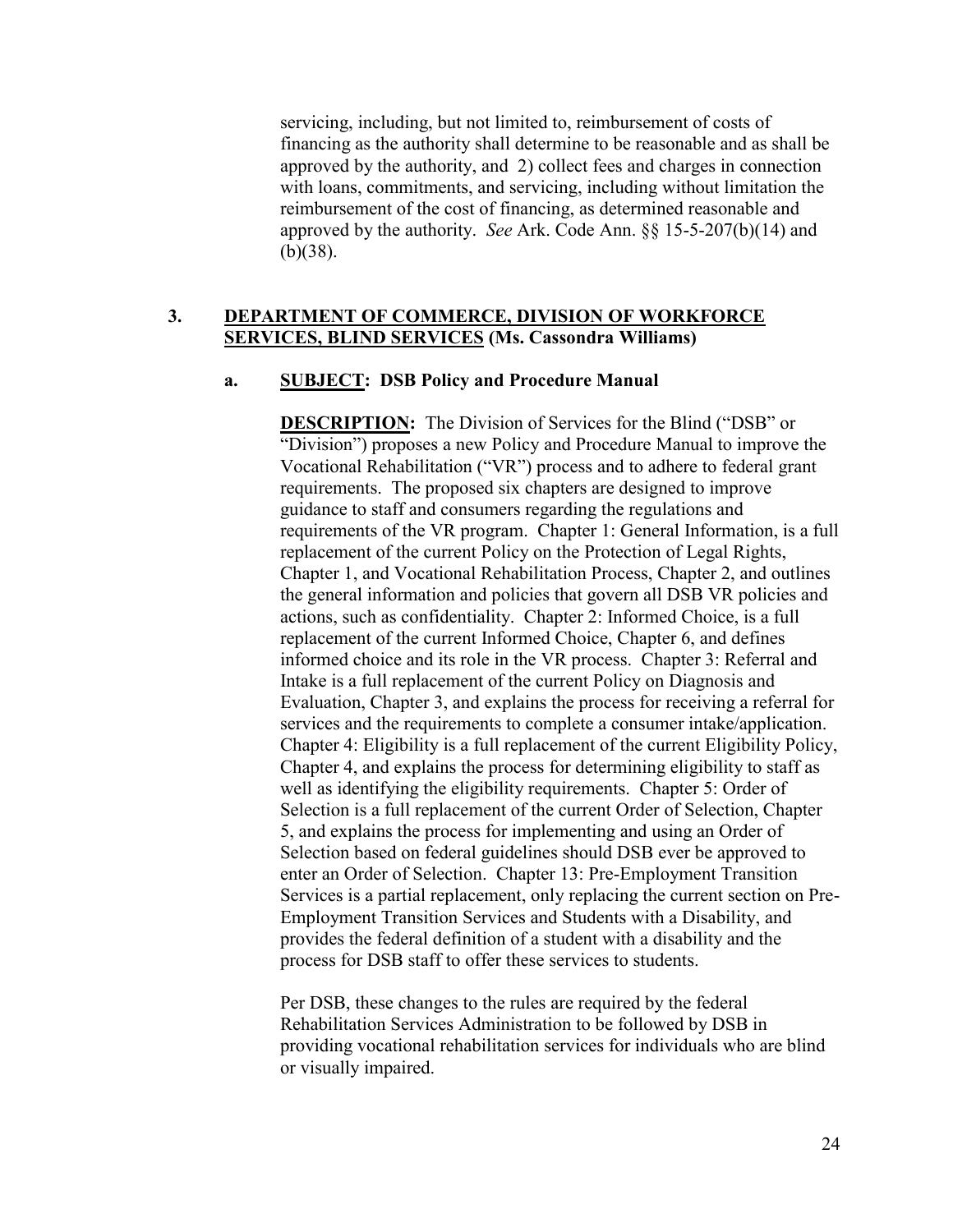Technical assistance from the federal Rehabilitation Services Administration was also received, which changes were also incorporated.

**PUBLIC COMMENT:** A public hearing was held on March 11, 2021. The public comment period expired on April 5, 2021. No public comments were received.

The proposed effective date is June 1, 2021.

**FINANCIAL IMPACT:** The agency states that the amended rules have a financial impact. Per the agency, the costs to implement the federal rule or regulation are simply those operating costs already appropriated to the DSB. With respect to the total estimated costs by fiscal year to any private individual, entity and business subject to the amended rules, the agency states that any cost would be minimal and is not conducive to an estimate. It further states that the total estimated cost by fiscal year to state, county, and municipal government to implement the rule are simply the operating costs already appropriated to the DSB.

**LEGAL AUTHORIZATION:** Pursuant to Arkansas Code Annotated  $\S 25-10-204(a)(1)$ , the Division is designated as the agency of the State of Arkansas primarily responsible for carrying out state and federal programs for rehabilitative social services or business enterprises for blind and visually handicapped citizens of the state, including, but not limited to, those programs and services established pursuant to the Rehabilitation Act of 1973, as amended, Pub. L. No. 93-112, and any subsequent legislation to Pub. L. No. 93-112. The Division shall be responsible for the administration of all functions and programs relating or pertaining to rehabilitation and social services, and business enterprise services for the blind, including the organized vending facility program as now established, for which the Division shall serve as the licensing agency for the blind. *See* Ark. Code Ann. § 25-10-204(a)(2). The Division was transferred from the Department of Human Services to the Department of Commerce pursuant to Act 910 of 2019, § 126, now codified at Ark. Code Ann. § 25-43-302(a)(19).

The agency states that the amended rules are required to comply with a federal statute, rule, or regulation, specifically, 34 C.F.R. § 361.50 and 34 C.F.R.  $\S 361.20$ . Pursuant to 34 C.F.R.  $\S 361.50(a)$ , the state unit must develop and maintain written policies covering the nature and scope of each of the vocational rehabilitation services specified in 34 C.F.R. § 361.48 and the criteria under which each service is provided. In accord with Ark. Code Ann. § 25-10-204(c), the Division is authorized to enter into contracts with the federal government, to submit such plans to the federal government, and to adopt such methods of administration as the federal government may require in order to assure maximum federal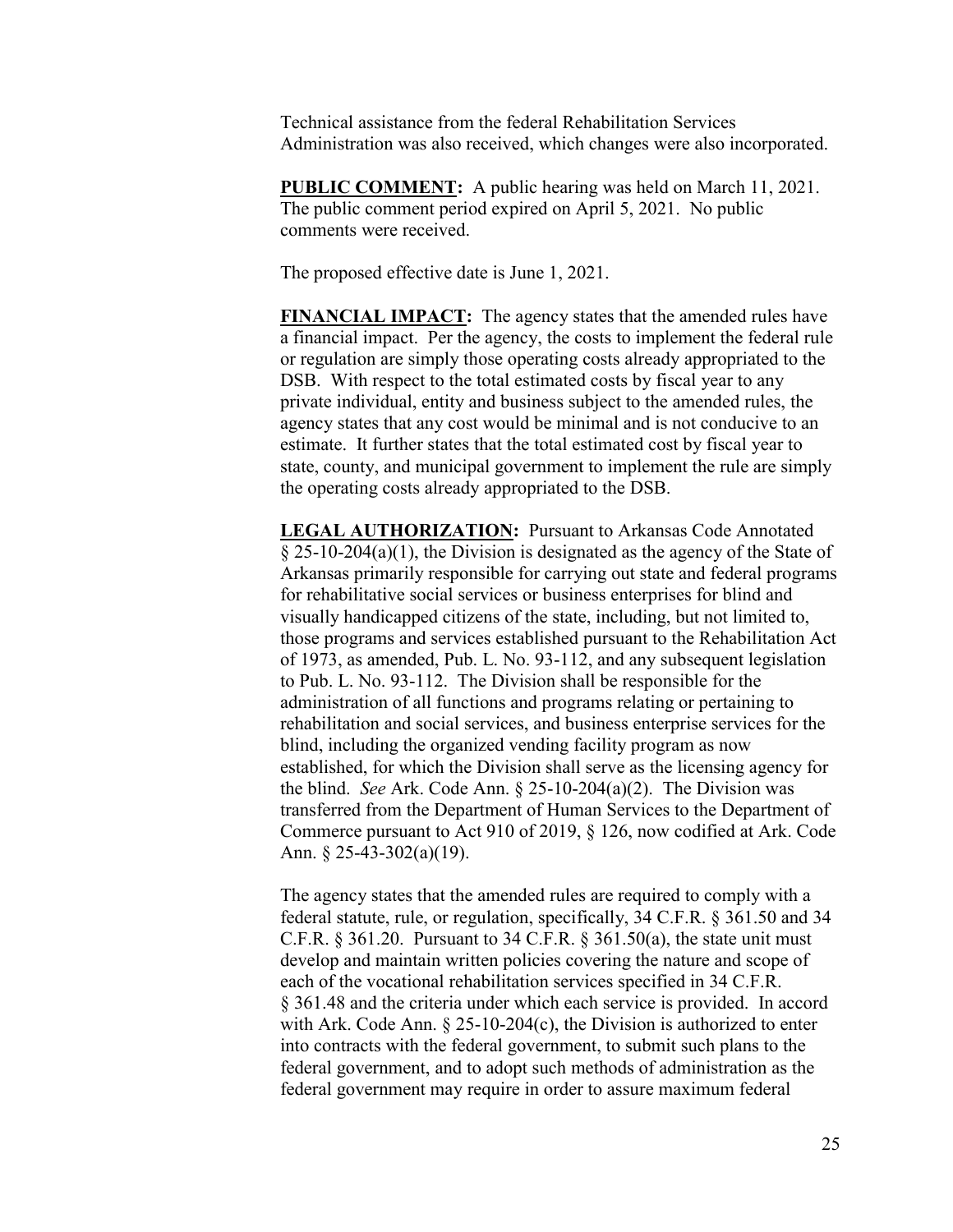financial involvement in those services and functions that the Division is authorized to administer directly.

# **b. SUBJECT: DSB Older Individuals Who Are Blind (OIB) Policy Manual**

**DESCRIPTION:** The Division of Services for the Blind ("DSB" or "Division") proposes a new rule, Older Individuals Who Are Blind Policy Manual. Until State Fiscal Year 2021, services under the Older Individuals Who are Blind ("OIB") Program were provided by a contract vendor with funding from the DSB. Because OIB services are now provided directly by DSB staff, a policy manual has been created to guide staff and consumers. The manual provides information on federal regulations, including the OIB services that are allowed, and requirements for implementation of the OIB program. The new rule defines the OIB Policy Manual as required by the federal Rehabilitation Services Administration to be followed by DSB in providing independent living services for individuals fifty-five (55) or older with blindness.

**PUBLIC COMMENT:** A public hearing was held on March 11, 2021. The public comment period expired on April 5, 2021. No comments were received.

The proposed effective date is June 1, 2021.

**FINANCIAL IMPACT:** The agency states that the proposed rule has a financial impact. It avers that the costs to implement the federal rule or regulation are simply those operating costs already appropriated to DSB. With respect to the total estimated cost by fiscal year to any private individual, entity, and business subject to the proposed rule, the agency states that any cost would be minimal and not conducive to an estimate. It further states that the total estimated cost by fiscal year to state, county, and municipal government to implement the rule are simply those operating costs already appropriated to DSB.

**LEGAL AUTHORIZATION:** Pursuant to Arkansas Code Annotated  $\S 25-10-204(a)(1)$ , the Division is designated as the agency of the State of Arkansas primarily responsible for carrying out state and federal programs for rehabilitative social services or business enterprises for blind and visually handicapped citizens of the state, including, but not limited to, those programs and services established pursuant to the Rehabilitation Act of 1973, as amended, Pub. L. No. 93-112, and any subsequent legislation to Pub. L. No. 93-112. The Division shall be responsible for the administration of all functions and programs relating or pertaining to rehabilitation and social services, and business enterprise services for the blind, including the organized vending facility program as now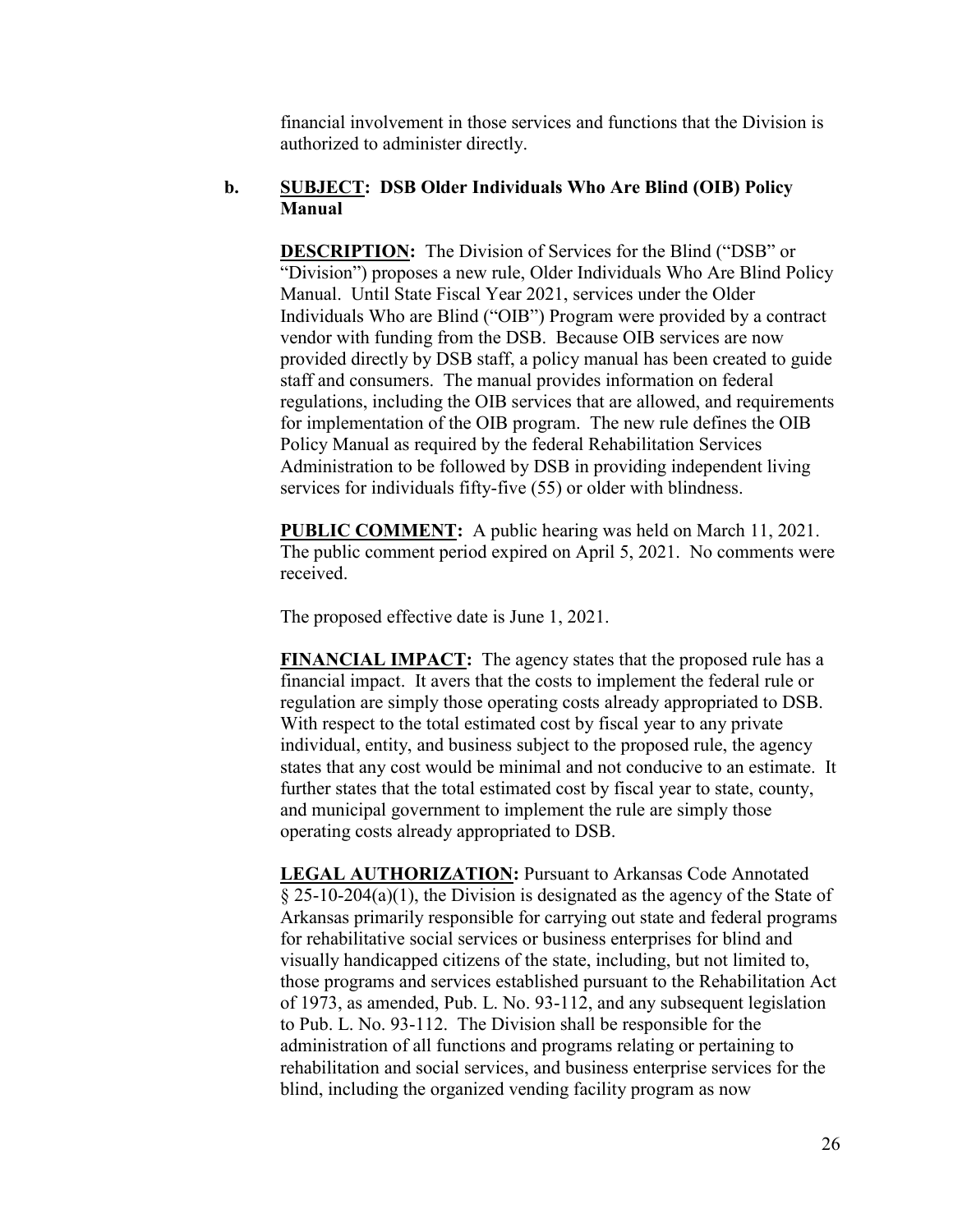established, for which the Division shall serve as the licensing agency for the blind. *See* Ark. Code Ann. § 25-10-204(a)(2). The Division was transferred from the Department of Human Services to the Department of Commerce pursuant to Act 910 of 2019, § 126, now codified at Ark. Code Ann. § 25-43-302(a)(19).

The agency states that the proposed rule is required to comply with a federal statute, rule, or regulation, specifically, 34 C.F.R. § 361.50 and 34 C.F.R.  $\S 361.20$ . Pursuant to 34 C.F.R.  $\S 361.50(a)$ , the state unit must develop and maintain written policies covering the nature and scope of each of the vocational rehabilitation services specified in 34 C.F.R. § 361.48 and the criteria under which each service is provided. In accord with Ark. Code Ann. § 25-10-204(c), the Division is authorized to enter into such contracts with the federal government, to submit such plans to the federal government, and to adopt such methods of administration as the federal government may require in order to assure maximum federal financial involvement in those services and functions that the Division is authorized to administer directly.

# **4. STATE BOARD OF FINANCE (Mr. TJ Fowler, Ms. Debbie Rogers)**

# **a. SUBJECT: Arkansas State Treasury Investment Policy**

**DESCRIPTION:** These proposed rules for the State Board of Finance reflect changes to the State Treasury Investment Policy. The changes made to the policy are (1) adding "Fitch" as a rating agency for commercial paper; (2) reducing the Treasury's permissible corporate bond rating from A- to BBB/Baa2 while extending the permitted maturity from one to ten years; (3) granting the Treasury additional flexibility to negotiate CD rates without formal rulemaking and the subsequent APA process.

**PUBLIC COMMENT:** A public hearing was held on this rule on December 31, 2020. The public comment period expired December 31, 2020. The agency indicated that it received no public comments.

Lacey Johnson, an attorney with the Bureau of Legislative Research, asked the following question and received the following response:

**Q.** The old rules stated that eligible investments may include readily marketable commercial paper with certain ratings by Standard and Poor's Ratings Services and Moody's Investors Service. The proposed rules add Fitch Ratings Service as an acceptable NRSRO and replace the "and" with "or." Do these investments fall under Ark. Code Ann. § 19-3-  $518(b)(1)(B)(xiv)$ ? If so, is this change intended to allow investments to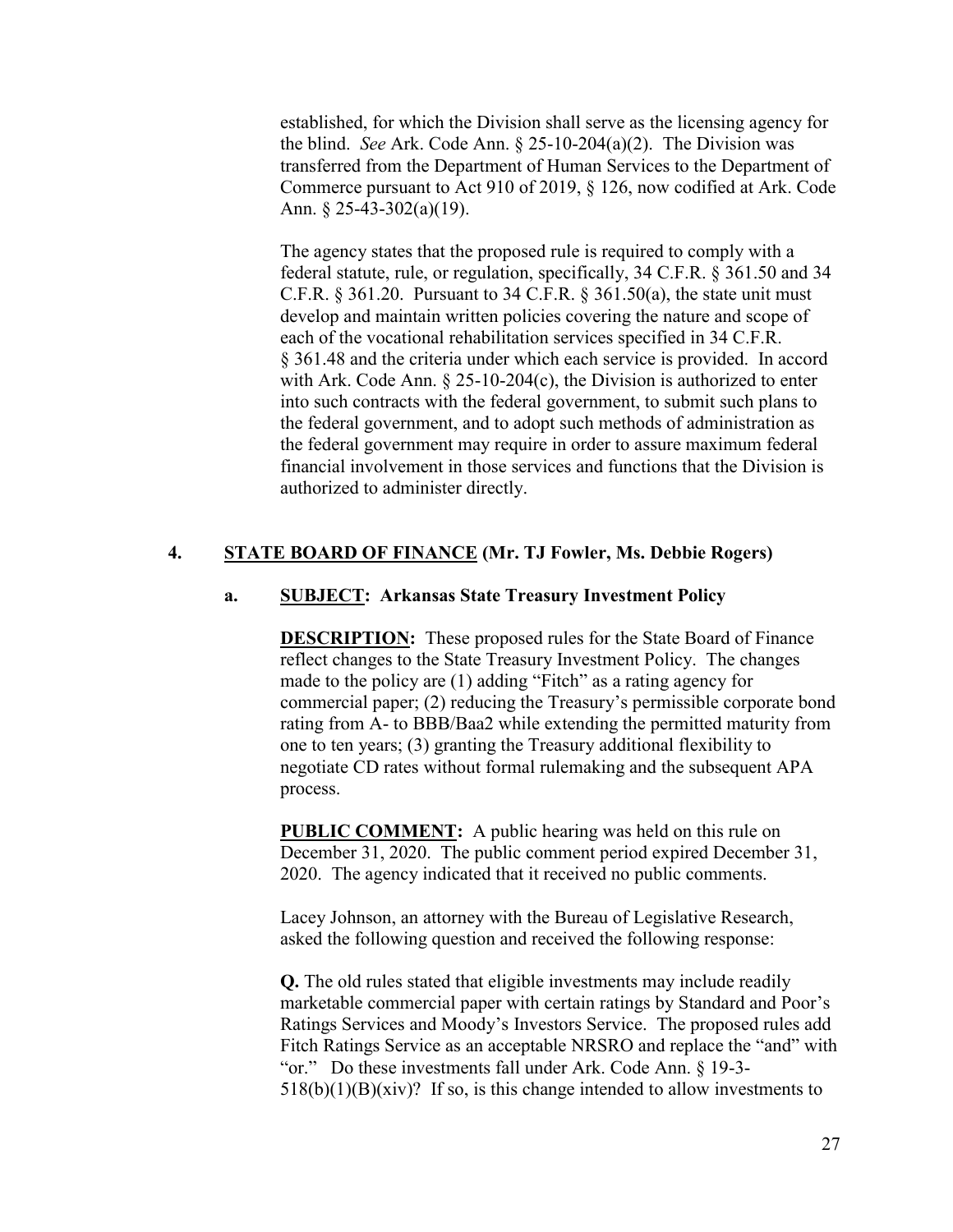be considered eligible based on a single NRSRO rating, or are at least two BBB/A2/P2/equivalent ratings still necessary as required by § 19-3- 518(b)(1)(B)(xiv)?

**RESPONSE:** Yes, the commercial paper investments do fall under Ark. Code Ann. § 19-3-518(b)(1)(B)(xiv). Therefore, at least two eligible ratings are still required.

The proposed effective date is pending legislative review and approval.

**FINANCIAL IMPACT:** The agency indicated that this rule does not have a financial impact.

**LEGAL AUTHORIZATION:** The State Board of Finance has the responsibility to "establish, maintain, and enforce all policies and procedures concerning the management and investment of funds in the State Treasury and the State Treasury Money Management Trust, including . . . an investment policy[.]" Ark. Code Ann.  $\S$  19-3-704(a)(4). "All purchases and sales of securities by the Treasurer of State shall be made using a competitive procedure that: [i]s approved by the State Board of Finance . . . ." Ark. Code Ann. § 19-3-518(b)(3)(B).

# **b. SUBJECT: Arkansas State Treasury Money Management Trust Policy**

**DESCRIPTION:** These proposed rules for the State Board of Finance reflect changes to the State Treasury Money Management Trust Policies and Procedures Manual. The changes made to the policy are (1) adding "Fitch" as a rating agency for commercial paper; (2) reducing the Treasury's permissible corporate bond rating from A- to BBB/Baa2 while extending the permitted maturity from one to ten years; (3) granting the Treasury additional flexibility to negotiate CD rates without formal rulemaking and the subsequent APA process.

**PUBLIC COMMENT:** A public hearing was held on this rule on December 31, 2020. The public comment period expired December 31, 2020. The agency indicated that it received no public comments.

Lacey Johnson, an attorney with the Bureau of Legislative Research, asked the following question and received the following response:

**Q.** The old rules stated that eligible investments may include readily marketable commercial paper with certain ratings by Standard and Poor's Ratings Services and Moody's Investors Service. The proposed rules add Fitch Ratings Service as an acceptable NRSRO and replace the "and" with "or." Do these investments fall under Ark. Code Ann. § 19-3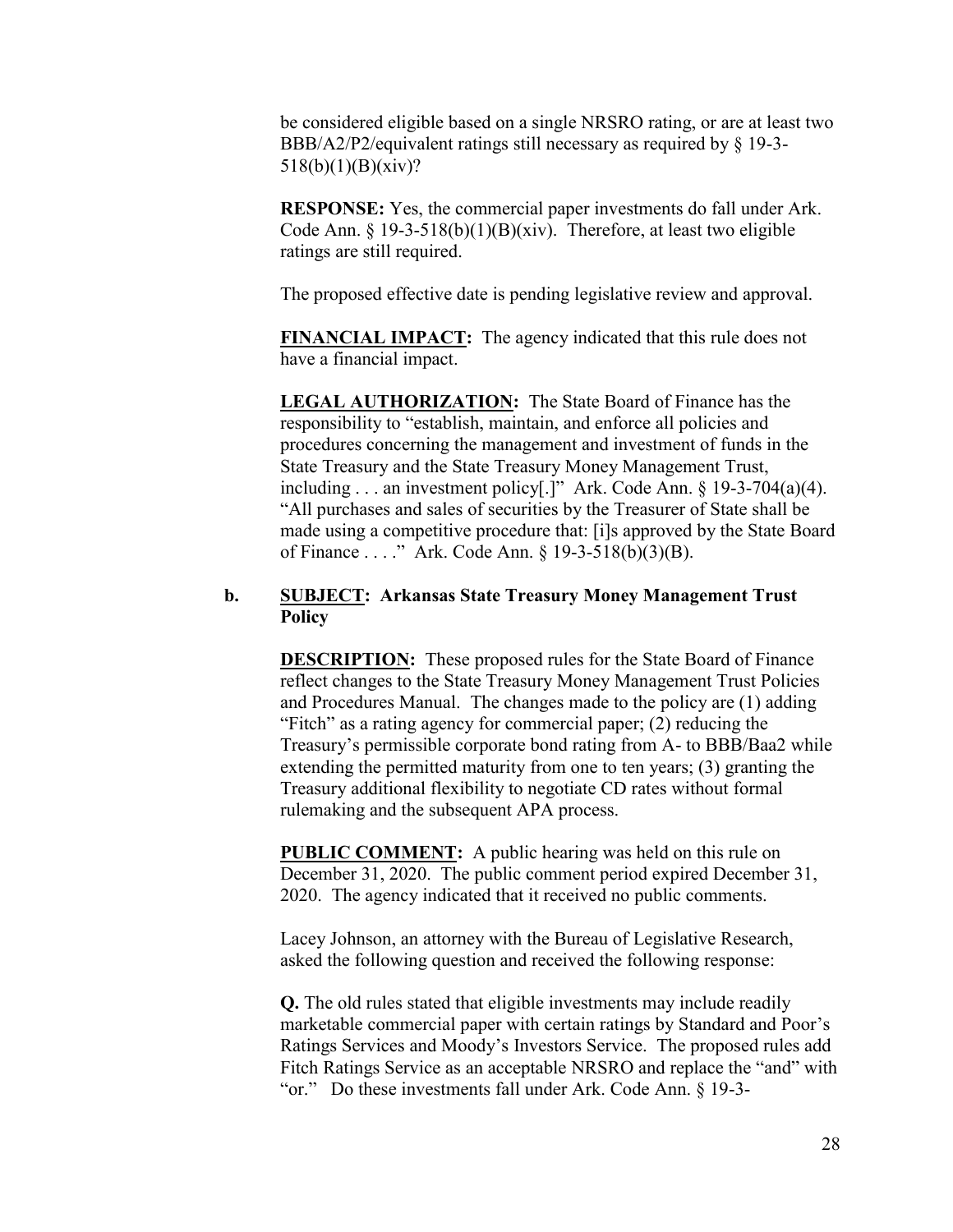$518(b)(1)(B)(xiv)$ ? If so, is this change intended to allow investments to be considered eligible based on a single NRSRO rating, or are at least two BBB/A2/P2/equivalent ratings still necessary as required by § 19-3- 518(b)(1)(B)(xiv)?

**RESPONSE:** Yes, the commercial paper investments do fall under Ark. Code Ann.  $\S 19-3-518(b)(1)(B)(xiv)$ . Therefore, at least two eligible ratings are still required.

The proposed effective date is pending legislative review and approval.

**FINANCIAL IMPACT:** The agency indicated that this rule does not have a financial impact.

**LEGAL AUTHORIZATION:** The State Board of Finance has the responsibility to "establish, maintain, and enforce all policies and procedures concerning the management and investment of funds in the State Treasury and the State Treasury Money Management Trust, including . . . an investment policy[.]" Ark. Code Ann. § 19-3-704(a)(4). "All purchases and sales of securities by the Treasurer of State shall be made using a competitive procedure that: [i]s approved by the State Board of Finance . . . ." Ark. Code Ann. § 19-3-518(b)(3)(B).

# **5. DEPARTMENT OF HEALTH, HEALTH FACILITY SERVICES (Ms. Laura Shue)**

# **a. SUBJECT: Rules for Abortion Facilities**

**DESCRIPTION:** The Rules for Abortion Facilities are being amended as follows:

- Strike the term "regulations" throughout document
- Add severability clause in Section 14

Section 3, Definitions

- Update definition of "abortion" to meet the most recent legislative definition

- Add definitions
	- Abortion complication
	- Abortion-inducing drug
	- Adverse event
	- Born-alive infant
	- Emancipated minor
	- External member of the human body
	- **•** Fertilization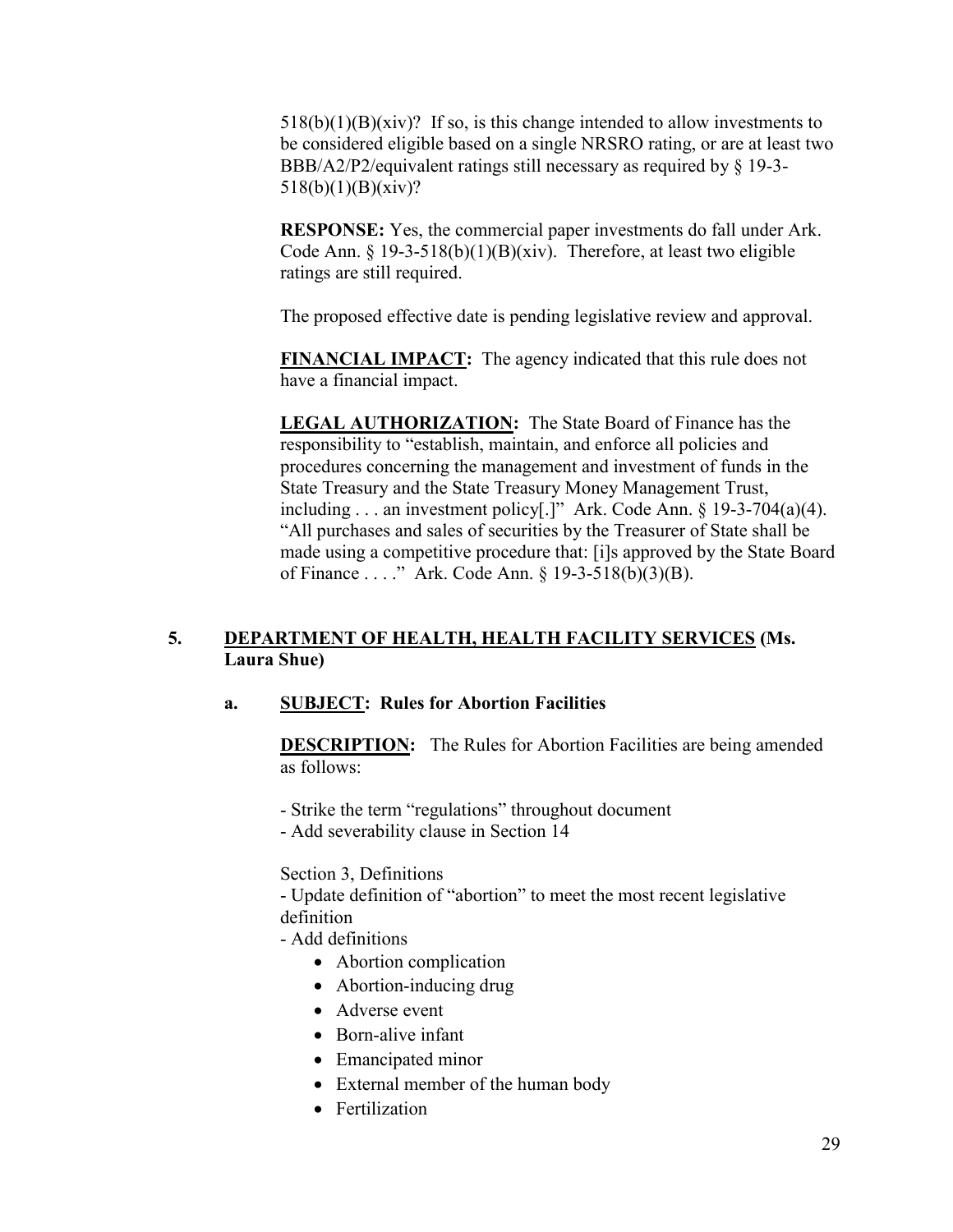- Final printed labeling
- Gestational age
- Human tissue
- Lethal fetal anomaly
- Minor
- Parent
- Post-fertilization age
- Probable post-fertilization age of the unborn child
- Reasonable medical judgment
- Respectful and proper manner
- Modify definitions
	- Consent
	- Patient (to include born-alive infants)

# Section 4, Licensing

- Move paragraph on denial, suspension and revocation to licensing section

- Change "minutes" to "miles" in distance requirement

Section 6, General Administration

- Replace "Red Cross" with "blood services provider"
- Add "signed and witnessed" to written consent signature requirement
- Add notarized, written consent for minors and women under legal guardianship

- Require policies and procedures to include the following:

- Specific emergency services
- Two categories of patient: woman and born-alive infant
- Follow-up appointments for medical abortion patients "as recommended in the final printed labeling"
- Patient receipt of USFDA label for abortion-inducing drugs
- Patient receipt of written notice on reversing the effects of abortion-inducing drugs, as required by Act 522 of 2019
- Abdominal ultrasound for heartbeat detection
- Informed consent
- Child maltreatment and/or abuse reporting
- Providing printed materials and answering questions in a language the patient can understand
- Pre-procedure
- Process to insure that perinatal palliative care information is provided in accordance with Act 953 of 2019

- Moved STD reporting and induced terminations of pregnancy reporting to this section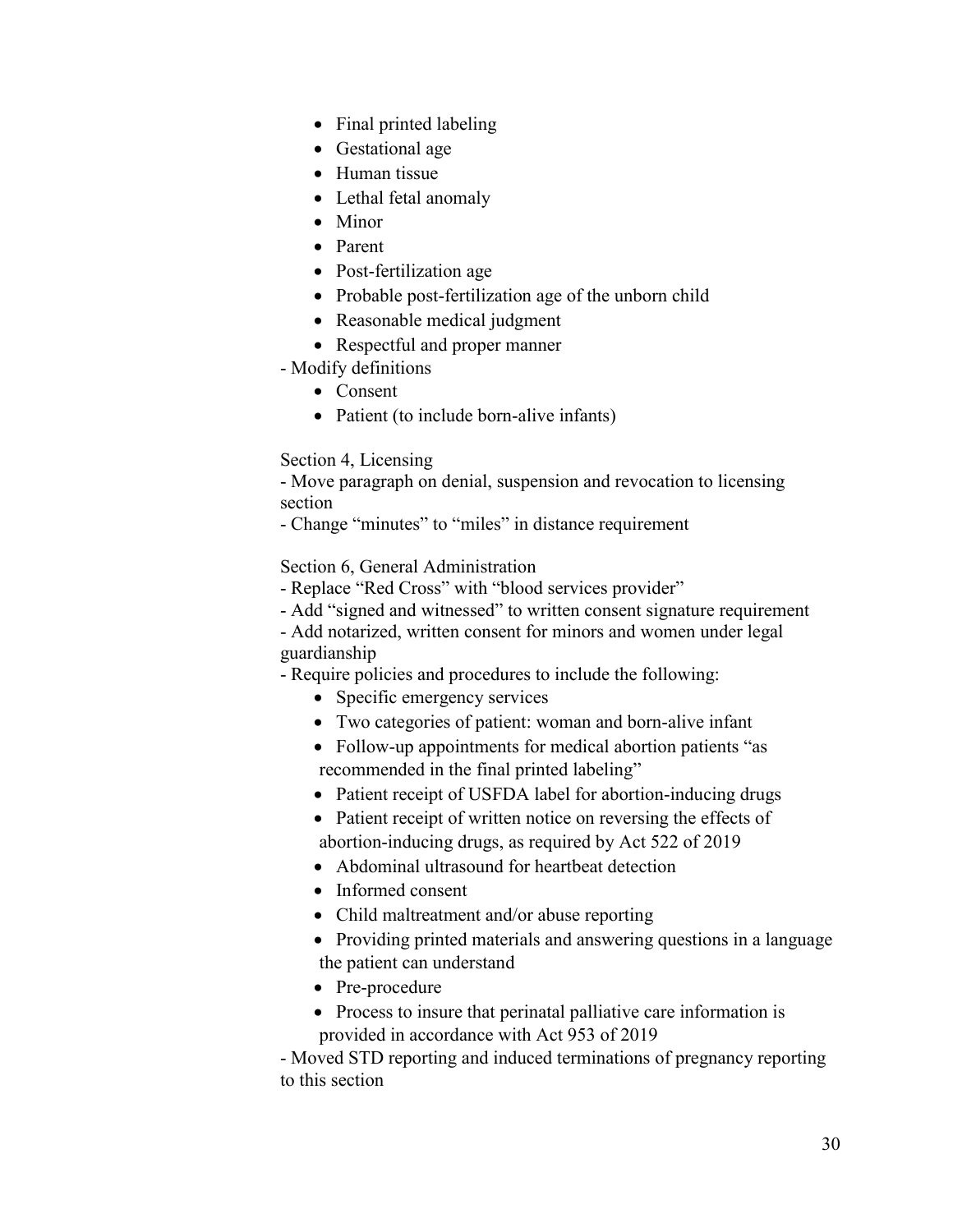- Add adverse drug event report regarding adverse events associated with abortion-inducing drugs

- Add requirement to report abortion complications in accordance with Acts 620 and 801 of 2019

- Add 72-hour reflection period within which money may not be collected

Section 7, Patient Care Services

- Provide for follow-up appointments 12-18 days following abortion services "or as recommended in the final printed labeling"

- Make reasonable efforts to ensure patient returns for follow-up

- Require 72-hour pre-abortion counseling timeframe, ADH printed material and DVD on ADH website, and patient to receive copy of most current ADH printed materials and DVD

- Require patient to meet individually and in a private room with physician, referring physician, or qualified person

- Prohibit abortions by telemedicine

- Specify that initial administration of abortion-inducing drugs occurs in same room and physical presence of physician who prescribed

- Add requirement for patient receipt and acknowledgement of USFDA label(s) for abortion-inducing drugs

Section 8, Program Requirements

- Move STD reporting requirements and reports on induced termination to Section 6

- Add requirement to determine gestational age and location of pregnancy prior to medical abortion

- Add requirement for abdominal ultrasound to determine fetal heartbeat

- Require provision to patient of most current ADH printed materials and DVD

- Change language regarding complications to comport with Act 801 of 2019

- Move section on denial, suspension, and revocation to Section 4

- Add language regarding respectful and proper disposal of human and fetal tissue

- Require following of manufacturer guidelines for facility equipment and biologicals

Section 9, Health Information Services

- Require record-keeping to include documentation of

- Informed Consent Checklist form
- Documented evidence showing statistical probability of term birth where heartbeat is detected
- Fetal pain checklist
- Notarized parent/guardian or custodian consent for minors and women under guardianship or custodianship
- Medical emergency documentation exceptions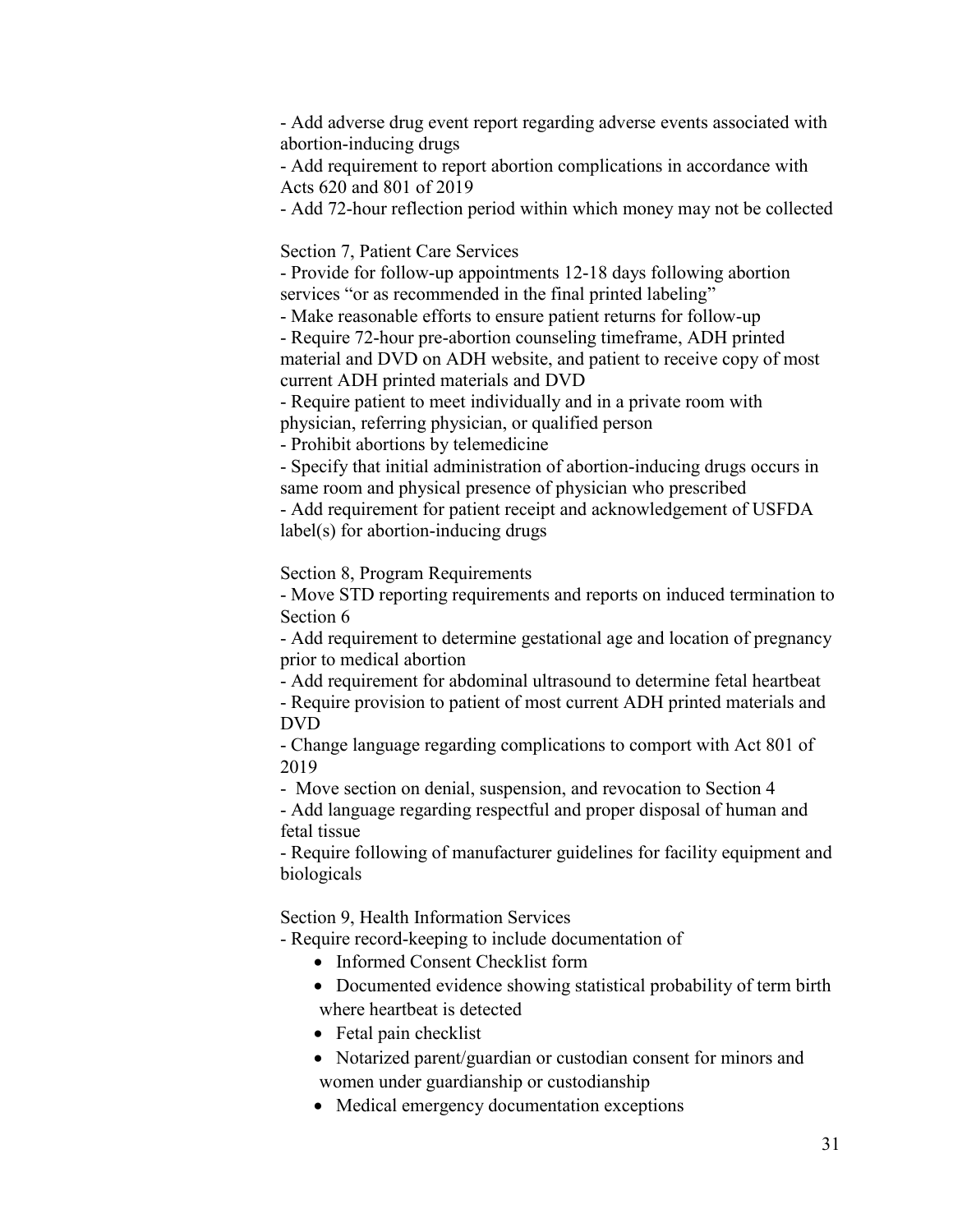- Gestational age
- Ultrasound image, including opportunity for patient to view ultrasound and patient acceptance or rejection of viewing ultrasound
- Testing for fetal heartbeat and, if heartbeat detected, an acknowledgement form as required by Ark. Code Ann. § 20-16- 1303(e)
- For medical abortions, intrauterine location of pregnancy
- For surgical abortions, a written report describing surgical instruments used, surgical techniques, findings and tissues removed or altered
- For medical abortions, documentation regarding patient follow-up appointments
- Proof of relationship for parents/guardians where consent is required
- Physician affidavit for minor or incompetent woman
- Specify record retention time for documentation required

Section 10, Infection Prevention and Control

- Change "nosocomial" to "Healthcare Associated Infections"

- Require facility to follow national guidelines and manufacturer's instructions

- Add designated infection control and prevention officer
- Update infection prevention and control policies and procedures
- Update TB language to match other ADH regulated entities
- Move section on administrative reports to Section 6

Section 12, Physical Facility Requirements

- Add storage requirement for fetal remains

- Require signs posted to prevent forced abortions in each waiting room, patient consult room, and procedure room

# Section 13, Forms

- Added forms to rules:

- Form ADH AS-4010 Informed Consent Checklist
- Form ADH AS-4010-A Fetal Pain Checklist
- Form ADH AS-4011 Abortion Disclosure and Consent for

Unemancipated Minors and Women under Legal Guardianship or Custodianship for Incompetency

**PUBLIC COMMENT:** A public hearing was held on these rules on September 3, 2020. The public comment period expired September 3, 2020. The agency provided the following summary of the public comments it received and its responses to those comments.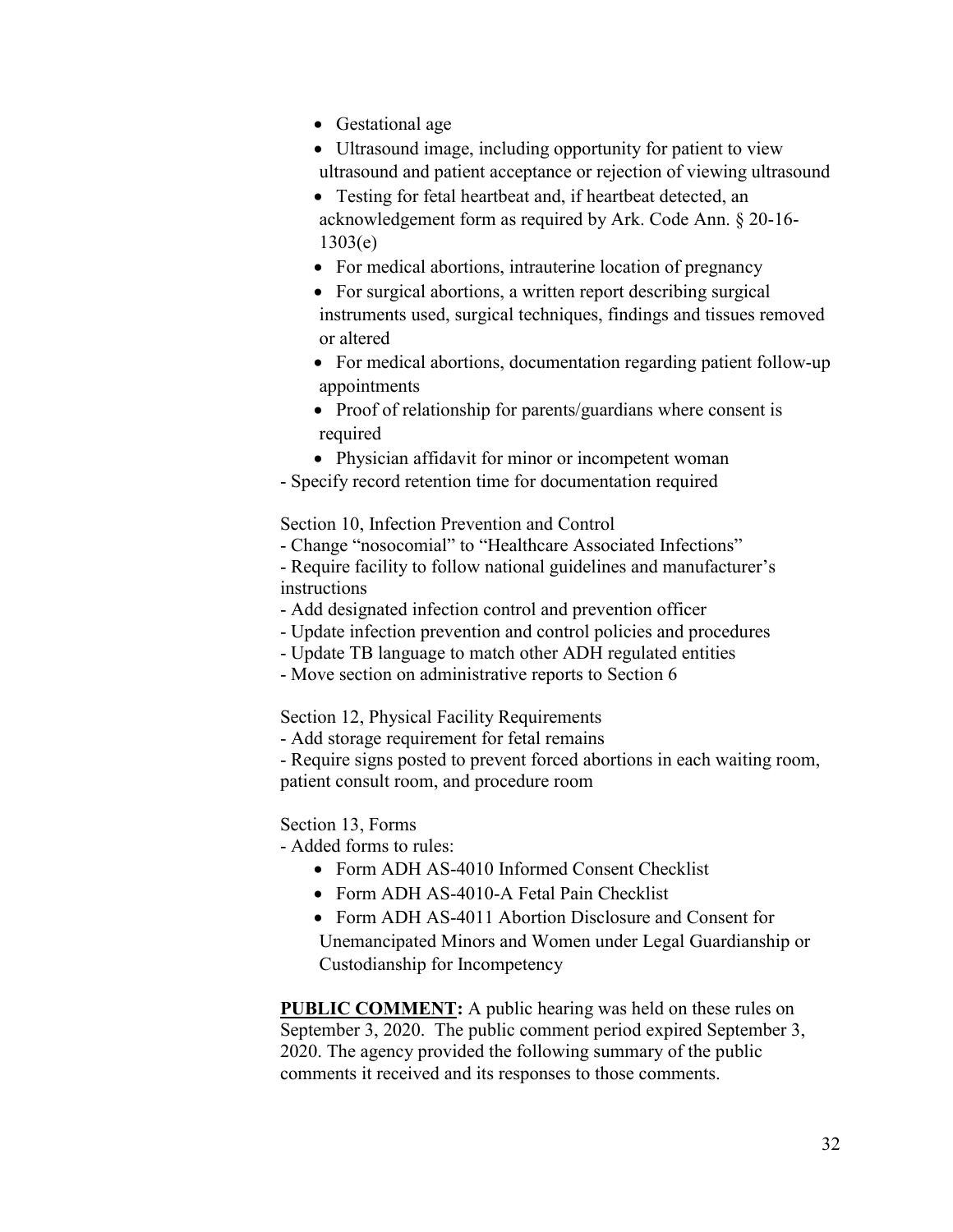Commenter's Name: Bettina Brownstein, on behalf of Little Rock Family Planning Services, Inc.

**COMMENT:** Per letter, request that proposed Rule 8(G) be withdrawn. (See attached letter.)

**RESPONSE:** Changed. Section 8(G) removed from proposed amendments to rules.

Lacey Johnson, an attorney with the Bureau of Legislative Research, asked the following questions and received the following responses:

**1.** Section 6(J) requires notarized written consent from both the patient and the parent, guardian or custodian in cases involving a minor or woman who has been adjudicated incompetent. However, Ark. Code Ann. § 20- 16-805(a) does not require the woman's notarized written consent in cases of incompetency. Why has this requirement been added?

**RESPONSE:** Changed. Removed signature and notarization requirement for incompetent person and configured into two paragraphs:  $6(J)(2)(a)-(b)$ , pp. 6-1 and 6-2.

**2.** Section 8(E)(1), which quotes Ark. Code Ann. § 20-17-802, omits subsection (e)(6) of that statute – the exception for persons acting in accordance with Ark. Code Ann. § 20-17-801 or the Final Disposition Rights Act of 2009. Why was this subsection omitted?

**RESPONSE:** Enjoined by Hopkins v. Jegley.

**3.** Are the sterilization procedures in Section 10(A)(4)(j) adapted from something else or were they created for this rule?

**RESPONSE:** Adapted from nationally recognized AORN and CDC sterilization procedures.

The proposed effective date is pending legislative review and approval.

**FINANCIAL IMPACT:** The agency indicated that this rule does not have a financial impact.

**LEGAL AUTHORIZATION:** The Arkansas Department of Health has the authority to adopt rules "regarding without limitations the facilities, equipment, procedures, techniques, medical records, informed consent signatures, parental consent signatures, and conditions of" abortion facilities within the state. Ark. Code Ann. § 20-9-302(b)(1). The Department has the responsibility to promulgate rules implementing the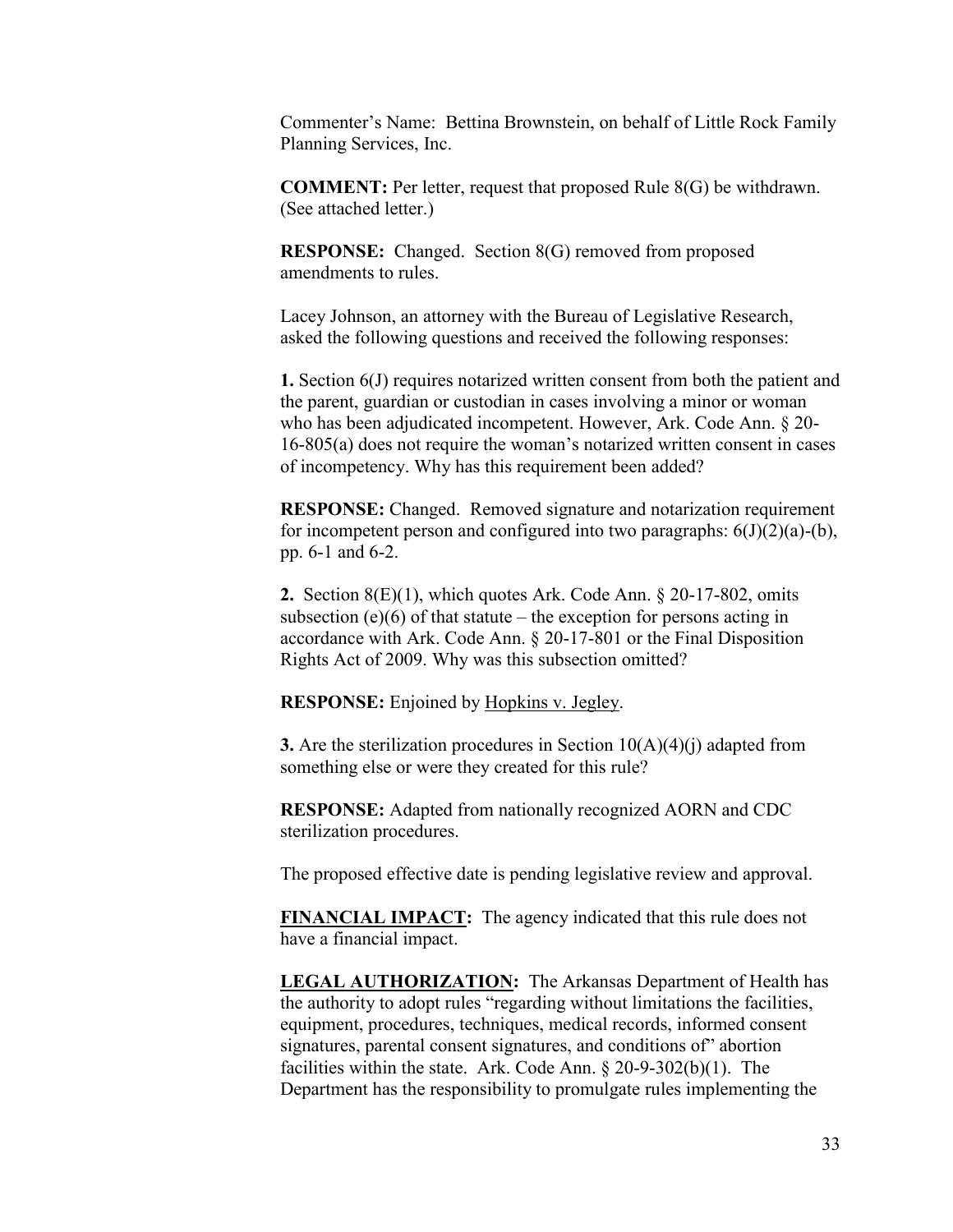Woman's Right to Know Act and regarding abortion reporting requirements. Ark. Code Ann. §§ 20-16-1707(a), -1708(a)(1).

This rule implements Acts 522, 620, 801, and 953 of 2019. Act 522, sponsored by Senator Missy Irvin, amended the Woman's Right to Know Act to require provision of information on reversing the effects of abortion-inducing drugs. Act 620, sponsored by Senator Trent Garner, required additional reporting requirements by certain physicians and healthcare facilities for abortion complications. Act 801, sponsored by Senator Gary Stubblefield, amended laws concerning abortion facilities and abortion reporting, amended the born-alive infant protection laws, and required an additional acknowledgement under the Woman's Right to Know Act. Act 953, sponsored by Representative Clint Penzo, created the Perinatal Palliative Care Information Act.

# **6. DEPARTMENT OF HEALTH, DIVISION OF HEALTH RELATED BOARDS AND COMMISSIONS, STATE BOARD OF DENTAL EXAMINERS**

**a. Article XXII – Reciprocity**

**7. DEPARTMENT OF HEALTH, DIVISION OF HEALTH RELATED BOARDS AND COMMISSIONS, STATE BOARD OF NURSING (Ms. Sue Tedford, Mr. David Dawson, Mr. Matt Gilmore)**

### **a. SUBJECT: Chapter One – General Provisions**

**DESCRIPTION:** The Arkansas State Board of Nursing is amending Chapter One of its rules. Specifically, the definition of "prescriptive authority" was changed from Schedule III to Schedule II pursuant to Act 593 of 2019.

**PUBLIC COMMENT:** A public hearing was held on November 24, 2020. The public comment period expired on November 27, 2020. The State Board of Nursing provided the following summary of comments received and its responses thereto:

*Commenter*: David Wroten, Arkansas Medical Society *Comment*: Prescribing Authority- We suggest adding to the end of the definition, "subject to the provisions of Chapter 4, Section VIII (D)." We believe that clarification may serve to remove any confusion that might come up if someone is only looking at definitions and doesn't take the time to put the two chapters together for any review. *Agency Response*: Comment taken under advisement.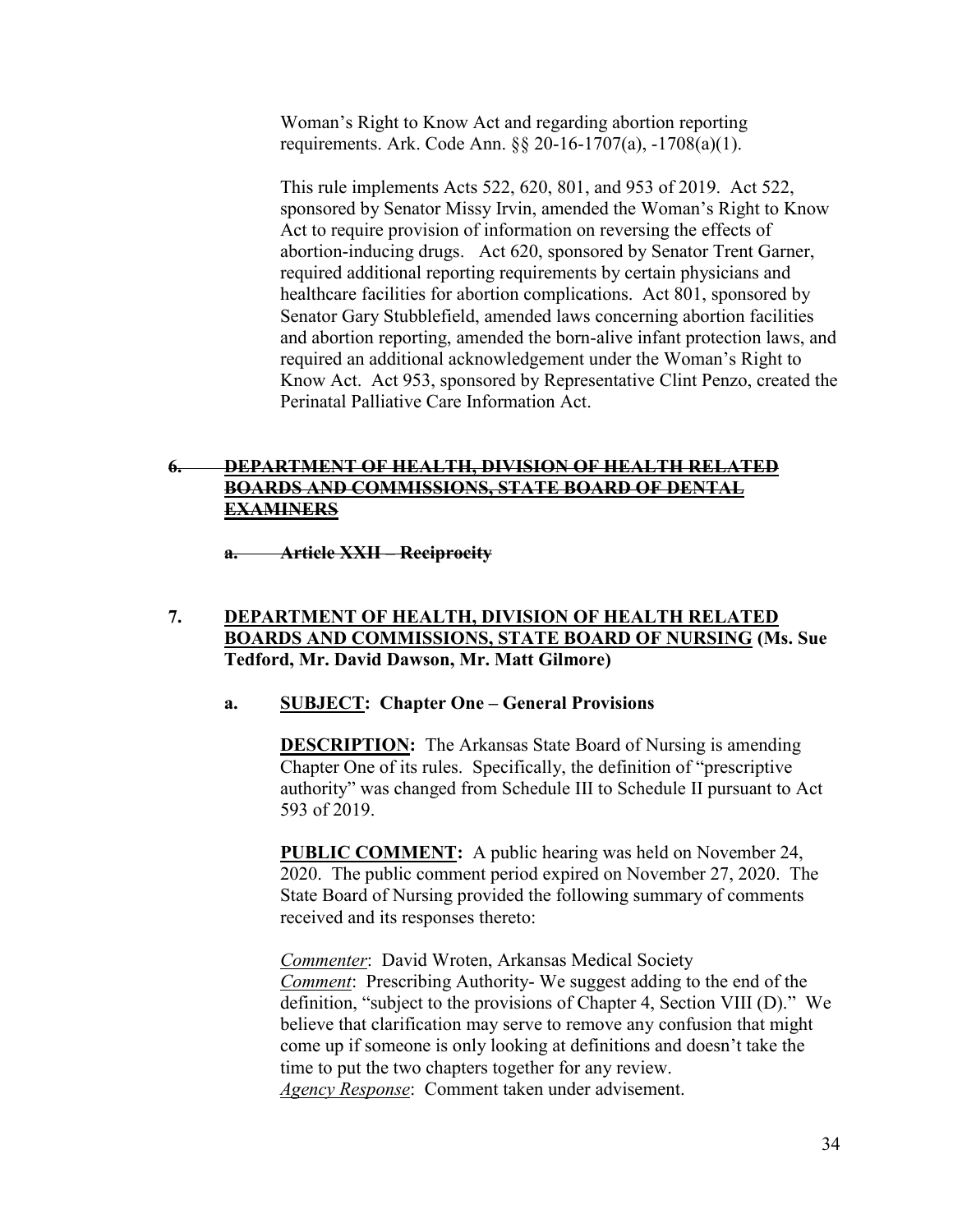Suba Desikan, an attorney with the Bureau of Legislative Research, asked the following question and received the following response:

**QUESTION:** There appears to be only one change, and that is extending prescriptive authority for advanced practice nurses to Schedules II through V, rather than III through V. Act 593 of 2019, codified as Ark. Code Ann.  $\S 17-87-310(b)(2)(A)$  states that, "an advanced practice registered nurse's prescriptive authority shall extend only to drugs listed in Schedules III – V and, if expressly authorized by the collaborative practice agreement, also to hydrocodone combination products reclassified from Schedule III to Schedule II as of October 6, 2014." Ark. Code Ann. § 17-87-310(b)(2)(B) contains further conditions which must be met before prescriptive authority is extended to Schedule II. The language in the rule extending prescriptive authority to schedule II does not appear to capture the conditions in statute. Could you please explain or clarify this? **RESPONSE:** Chapter 1 only contains definitions so we did not include in this chapter. The provisions outlined in statute can be found in Chapter 4, Section VIII(D)(3)(b) and (c).

The proposed effective date is pending legislative review and approval.

**FINANCIAL IMPACT:** The State Board of Nursing indicated that the proposed rules do not have a financial impact.

**LEGAL AUTHORIZATION:** The Arkansas State Board of Nursing (ASBN) has authority to adopt rules applicable to advanced practice registered nurses that are consistent with the Arkansas State Medical Board's rules governing the prescription of dangerous drugs and controlled substances. *See* Ark. Code Ann. § 17-87-310(b)(3)(A). Before approval of the rules, the Arkansas State Medical Board shall review the proposed rules and verify that the rules are consistent with the Medical Board's rules concerning the prescription of dangerous drugs and controlled substances. *See* Ark. Code Ann. § 17-87-310(b)(4)(B). In addition, ASBN also has authority to promulgate rules limiting the amount of Schedule II narcotics that may be prescribed and dispensed by licensees of the board. *See* Ark. Code Ann. § 17-87-203(21).

### **b. SUBJECT: Chapter Two – Licensure: RN, LPN, and LPTN**

**DESCRIPTION:** The Arkansas State Board of Nursing is making changes to Chapter Two of its rules concerning RN, LPN, and LPTN licensure. Changes made include:

1. In accordance with Act 990 of 2019, Ark. Code Ann. § 17-87-312 was changed to Ark. Code Ann. § 17-03-102.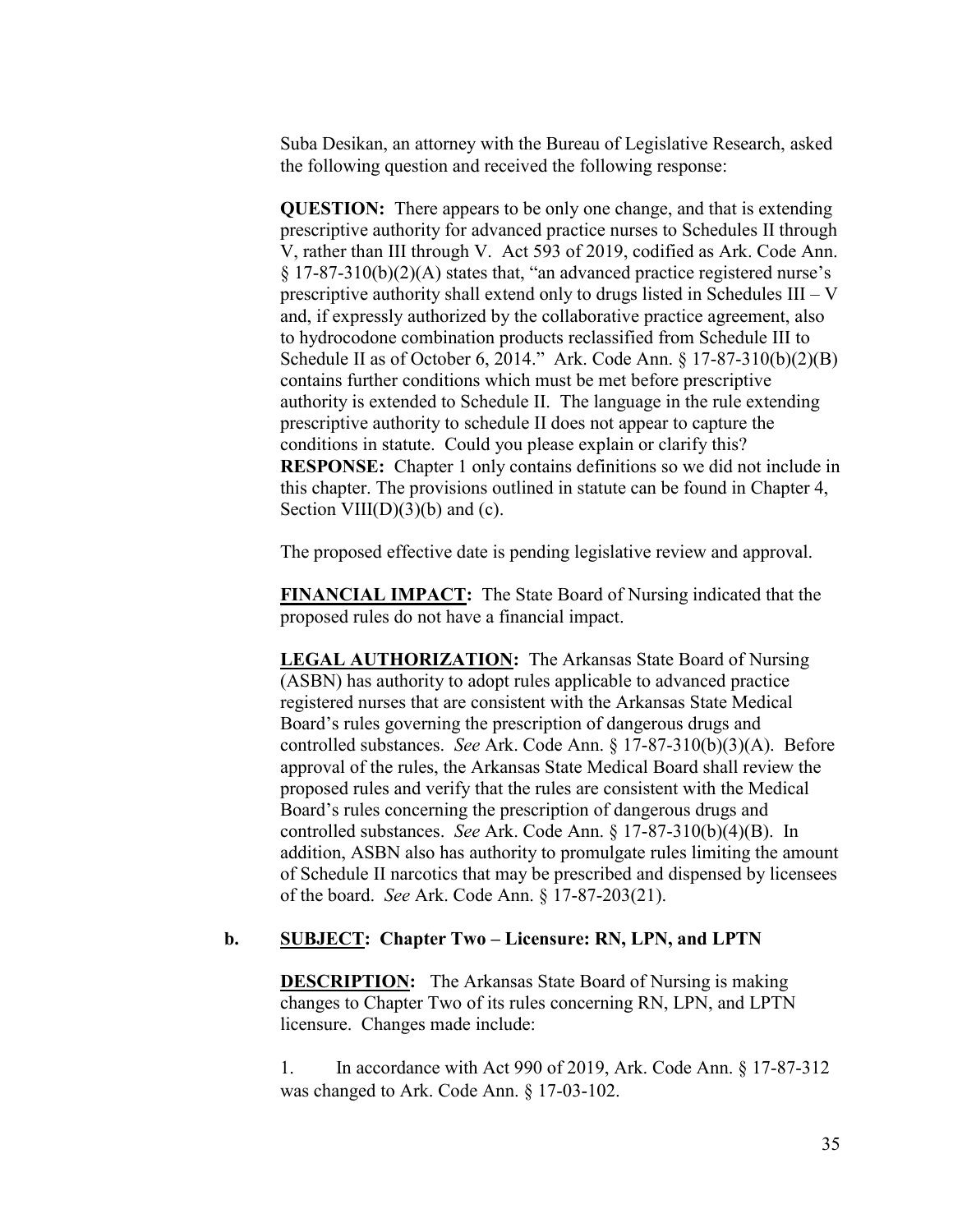2. The term "nonrenewable" was added, and clarification on application and review of pre-licensure determination of granting a waiver for specific criminal convictions was made.

3. For consistency among all compact states, we clarified how federal criminal records are handled among party states, how to handle active duty military personnel and their spouses, and on dispute resolution among party states.

4. Filed as emergency rule effective May 15, 2020 to expire September 13, 2020, "1,000 hours within the one year" was changed to "within the two years" after it was determined this was an impediment to qualified nurses being able to work where needed during this pandemic is an imminent peril to public health, safety and welfare.

**PUBLIC COMMENT:** A public hearing was held on November 24, 2020. The public comment period expired on November 27, 2020. The State Board of Nursing received no comments.

Suba Desikan, an attorney with the Bureau of Legislative Research, asked the following question and received the following response:

**QUESTION:** Concerning the interstate compact changes, are all those changes due to changes made to The Interstate Commission of Nurse Licensure Compact Administrators Final Rule? (a) Is Arkansas part of the compact? (b) Do the changes have to be adopted by states boards in order to remain part of the compact? **RESPONSE:** Arkansas has been part of the compact since 1999. All states must adopt the new rules to remain part of the compact.

The proposed effective date is pending legislative review and approval.

**FINANCIAL IMPACT:** The State Board of Nursing indicated that the proposed rule has a financial impact. The Board estimated a \$600 potential savings to certain nurses seeking reinstatement of licensure for both the current fiscal year and the next fiscal year, and provided the following explanation: The \$600 is a potential savings to a nurse who is applying for reinstatement. Currently, for a nurse who has been expired or inactive for more than 5 years, they may be approved, in part, by documenting active practice of nursing for a minimum of 1,000 hours within the one year immediately prior to application. The proposed rule changes that to 1,000 hours within two years immediately prior to application.

Currently, if they cannot document 1,000 hours within one year, they may have to take a board approved refresher course. For those applicants who can document 1,000 hours within the past two years, they would not need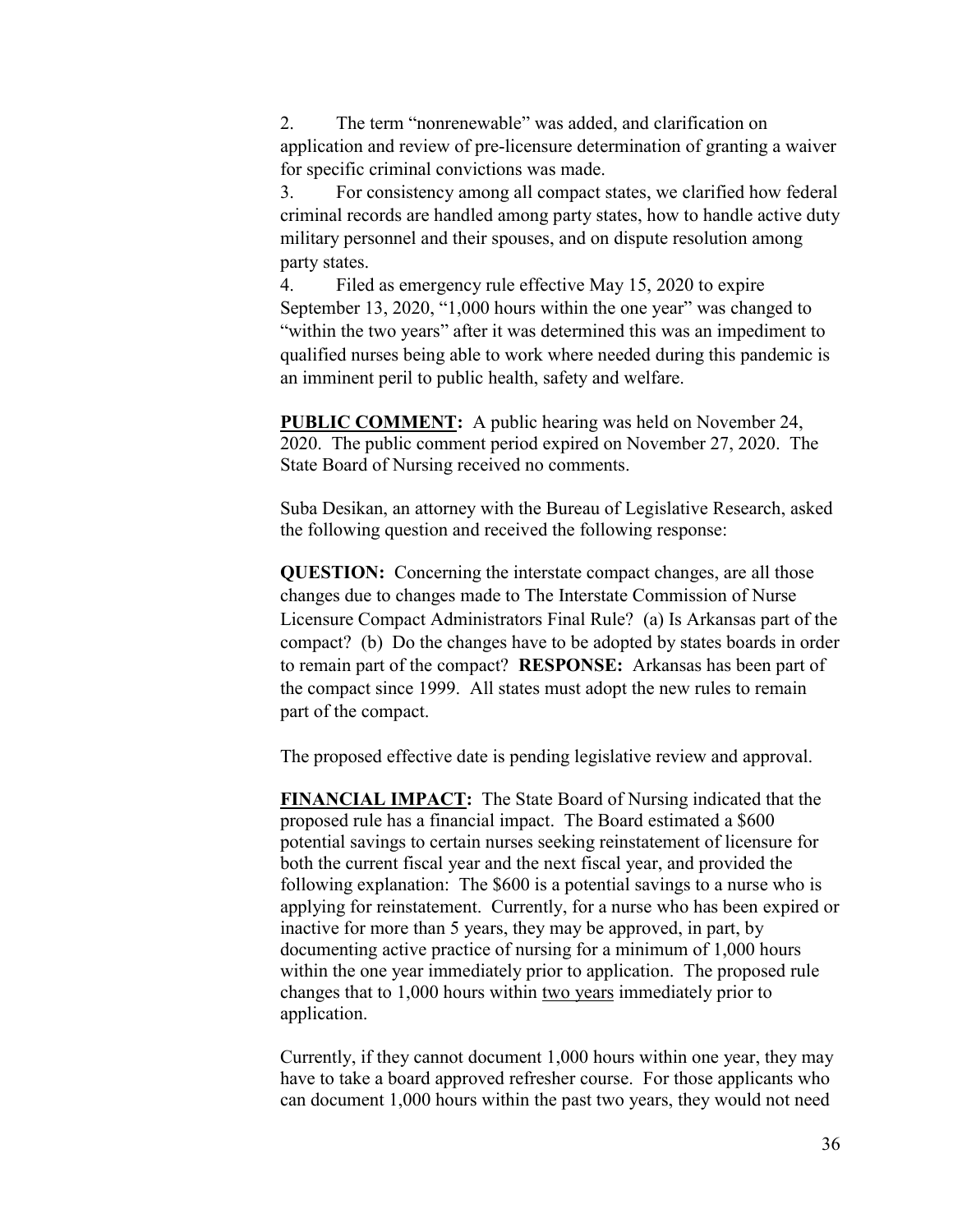to take the refresher course under the proposed rule change. The \$600 is the estimated cost of the refresher course, and the savings would go to the nurse applicants who can document 1,000 hours within the past two years.

**LEGAL AUTHORIZATION:** The Arkansas State Board of Nursing has authority to license and renew the licenses of qualified applicants for professional nursing, practical nursing and psychiatric technician nursing. *See* Ark. Code Ann. § 17-87-203(14). The Nursing Board may promulgate whatever rules it deems necessary for the implementation of Title 17, Chapter 87 of the Arkansas Code concerning nursing. *See* Ark. Code Ann. § 17-87-203(1)(A). The proposed rules implement Act 990 of 2019, sponsored by Senator John Cooper, which amended the law regarding criminal background checks for professions and occupations to obtain consistency. A licensing entity shall adopt or amend rules necessary for the implementation of Title 17, Chapter 3, of the Arkansas Code, concerning occupational criminal background checks. *See* Ark. Code Ann. § 17-3-104(a).

### **c. SUBJECT: Chapter Four – Advanced Practice Registered Nurse**

**DESCRIPTION:** The Arkansas State Board of Nursing is proposing changes to its Rule Four concerning advanced practice registered nurses. In accordance with Act 990 of 2019, Ark. Code Ann. § 17-87-312 was changed to Ark. Code Ann. §17-03-102, and the term "nonrenewable" was added to modify temporary permits to practice advanced practice nursing.

**PUBLIC COMMENT:** A public hearing was held on November 24, 2020. The public comment period expired on November 27, 2020. The State Board of Nursing received no comments.

The proposed effective date is pending legislative review and approval.

**FINANCIAL IMPACT:** The State Board of Nursing indicated that the proposed rules do not have a financial impact.

**LEGAL AUTHORIZATION:** The Arkansas State Board of Nursing has authority to license and renew the licenses of qualified applicants for registered nurse practitioner nursing and advanced practice nursing. *See*  Ark. Code Ann. § 17-87-203(15). The Nursing Board may promulgate whatever rules it deems necessary for the implementation of Title 17, Chapter 87 of the Arkansas Code concerning nursing. *See* Ark. Code Ann. § 17-87-203(1)(A). The proposed rules implement Act 990 of 2019, sponsored by Senator John Cooper, which amended the law regarding criminal background checks for professions and occupations to obtain consistency. A licensing entity shall adopt or amend rules necessary for the implementation of Title 17, Chapter 3, of the Arkansas Code,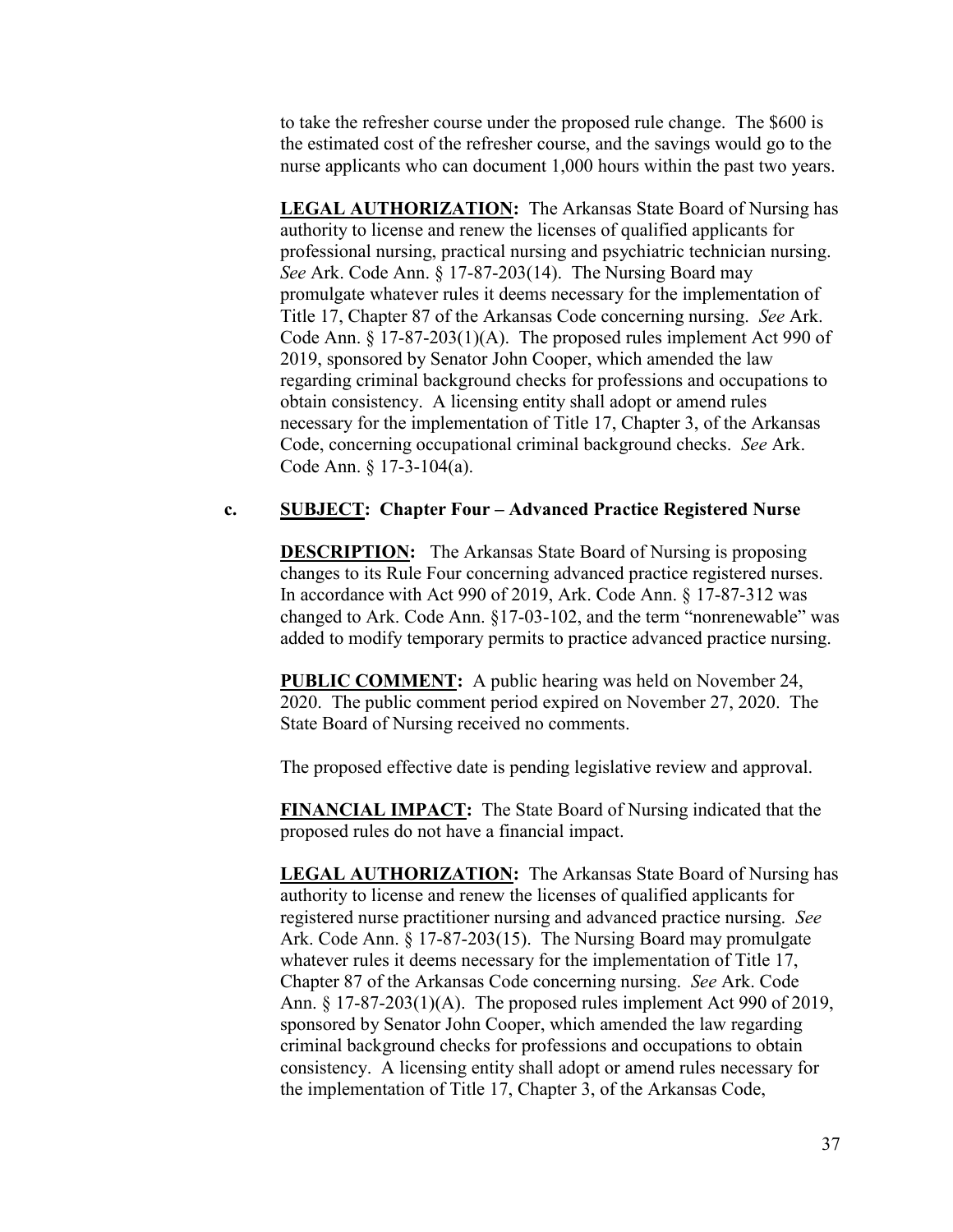concerning occupational criminal background checks. *See* Ark. Code Ann. § 17-3-104(a).

# **d. SUBJECT: Chapter Six – Standards for Nursing Education Program**

**DESCRIPTION:** In accordance with Act 990 of 2019, references to Ark. Code Ann. § 17-3-102 were added to Chapter Six of the Arkansas State Board of Nursing Rules concerning standards for nursing education programs.

**PUBLIC COMMENT:** A public hearing was held on November 24, 2020. The public comment period expired on November 27, 2020. The State Board of Nursing received no comments.

The proposed effective date is pending legislative review and approval.

**FINANCIAL IMPACT:** The State Board of Nursing indicated that the proposed rules do not have a financial impact.

**LEGAL AUTHORIZATION:** Pursuant to Ark. Code Ann. § 17-87- 203(8), the Arkansas State Board of Nursing (ASBN) has authority to prescribe minimum standards and approve curricula for educational programs preparing persons for licensure as registered nurses, advanced practice registered nurses, registered nurse practitioner nurses, licensed practical nurses, and licensed psychiatric technicians nurses. ASBN has authority to promulgate whatever rules it deems necessary for the implementation of Title 17, Chapter 87 of the Arkansas Code. *See* Ark. Code Ann. § 17-87-203(1)(A).

The proposed rules implement Act 990 of 2019, sponsored by Senator John Cooper, which amended the law regarding criminal background checks for professions and occupations to obtain consistency. A licensing entity shall adopt or amend rules necessary for the implementation of Title 17, Chapter 3, of the Arkansas Code, concerning occupational criminal background checks. *See* Ark. Code Ann. § 17-3-104(a).

# **e. SUBJECT:** Chapter Seven – Rules of Procedure

**DESCRIPTION:** In accordance with Act 990 of 2019, two references to Ark. Code Ann. §17-87-312 were changed to Ark. Code Ann. §17-3-102.

**PUBLIC COMMENT:** A public hearing was held on November 24, 2020. The public comment period expired on November 27, 2020. The State Board of Nursing received no comments.

The proposed effective date is pending legislative review and approval.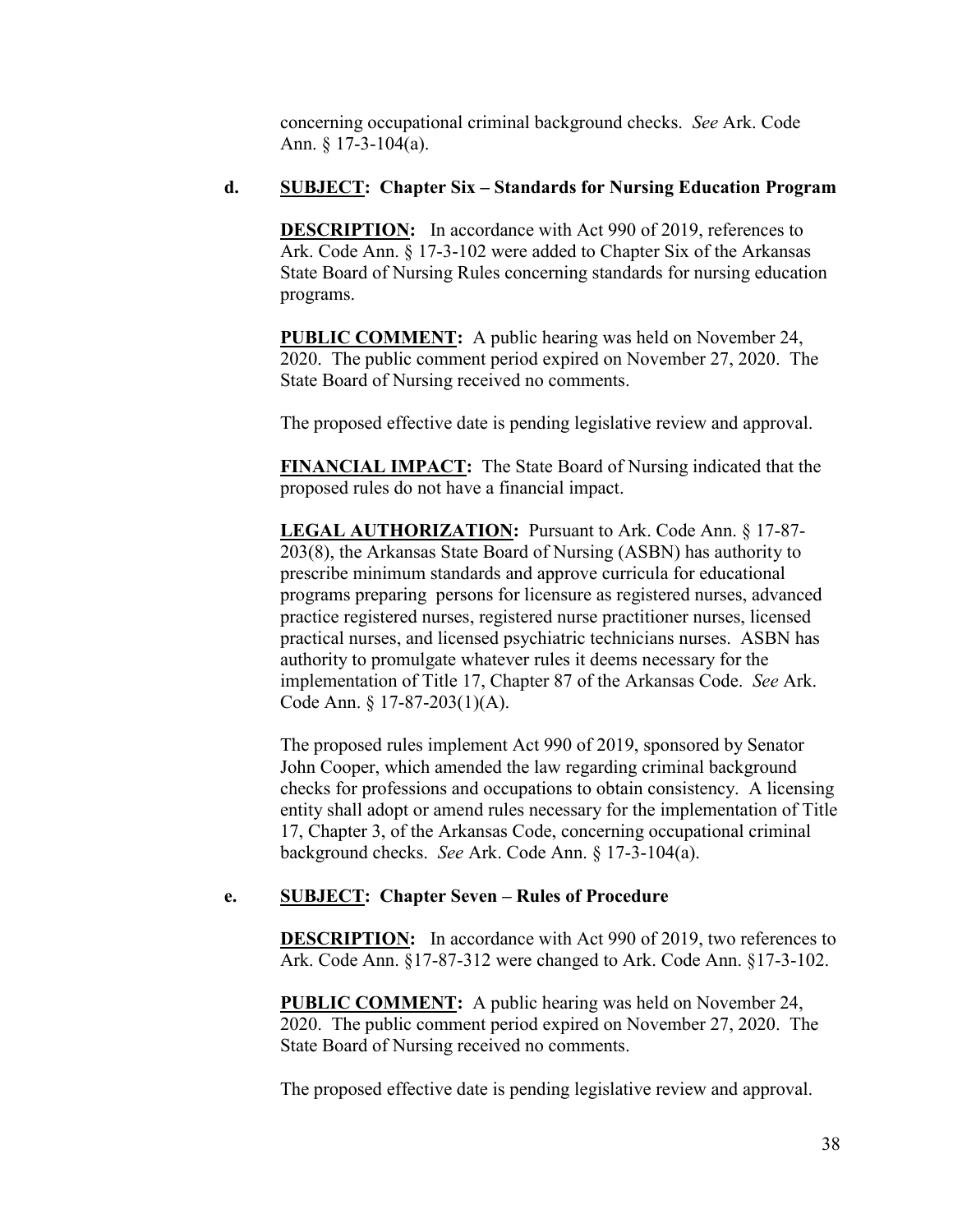**FINANCIAL IMPACT:** The State Board of Nursing indicated that the proposed rules do not have a financial impact.

**LEGAL AUTHORIZATION:** Pursuant to Ark. Code Ann. §§ 17-87- 203(13), (14), and (15) the Arkansas State Board of Nursing (ASBN) has authority to: (1) examine, certify, and renew the certification of qualified applicants for medication assistive persons, (2) examine, license, and renew the licenses of qualified applicants for professional nursing, practical nursing, and psychiatric technician nursing, and (3) license and renew the licenses of qualified applicants for registered nurse practitioner nursing and advanced practice nursing. Additionally, ASBN has authority to promulgate whatever rules it deems necessary for the implementation of Title 17, Chapter 87 of the Arkansas Code. *See* Ark. Code Ann. § 17-87-  $203(1)(A)$ .

The proposed rules implement Act 990 of 2019, sponsored by Senator John Cooper which amended the law regarding criminal background checks for professions and occupations to obtain consistency. A licensing entity shall adopt or amend rules necessary for the implementation of Title 17, Chapter 3, of the Arkansas Code, concerning occupational criminal background checks. See Ark. Code Ann. § 17-3-104(a).

## **f. SUBJECT: Chapter Eight – Medication Assistant – Certified**

**DESCRIPTION:** The State Board of Nursing is proposing changes to Chapter Eight of its rules concerning medication assistants certified (MA-C). We have changed the definition of the terms, "designated facilities" and "supervision." References to "nursing home" or "nursing homes" have been replaced with the term, "designated facility" to broaden use of MA-Cs in correctional facilities. Clarification for the practice of MA-Cs in nursing homes due to restrictions not needed in correctional facilities was made.

**PUBLIC COMMENT:** A public hearing was held on November 24, 2020. The public comment period expired on November 27, 2020. The State Board of Nursing received no comments.

Suba Desikan, an attorney with the Bureau of Legislative Research, asked the following questions and received the following responses:

**1.** The definition of "designated facility" in the proposed rule appears narrower than the definition contained in Ark. Code Ann. § 17-87- 701(2). Ark. Code Ann. § 17-87-703(a) provides that ASBN shall designate the types of facilities that may use medication assistive persons. Are nursing homes and local correctional facilities the only ones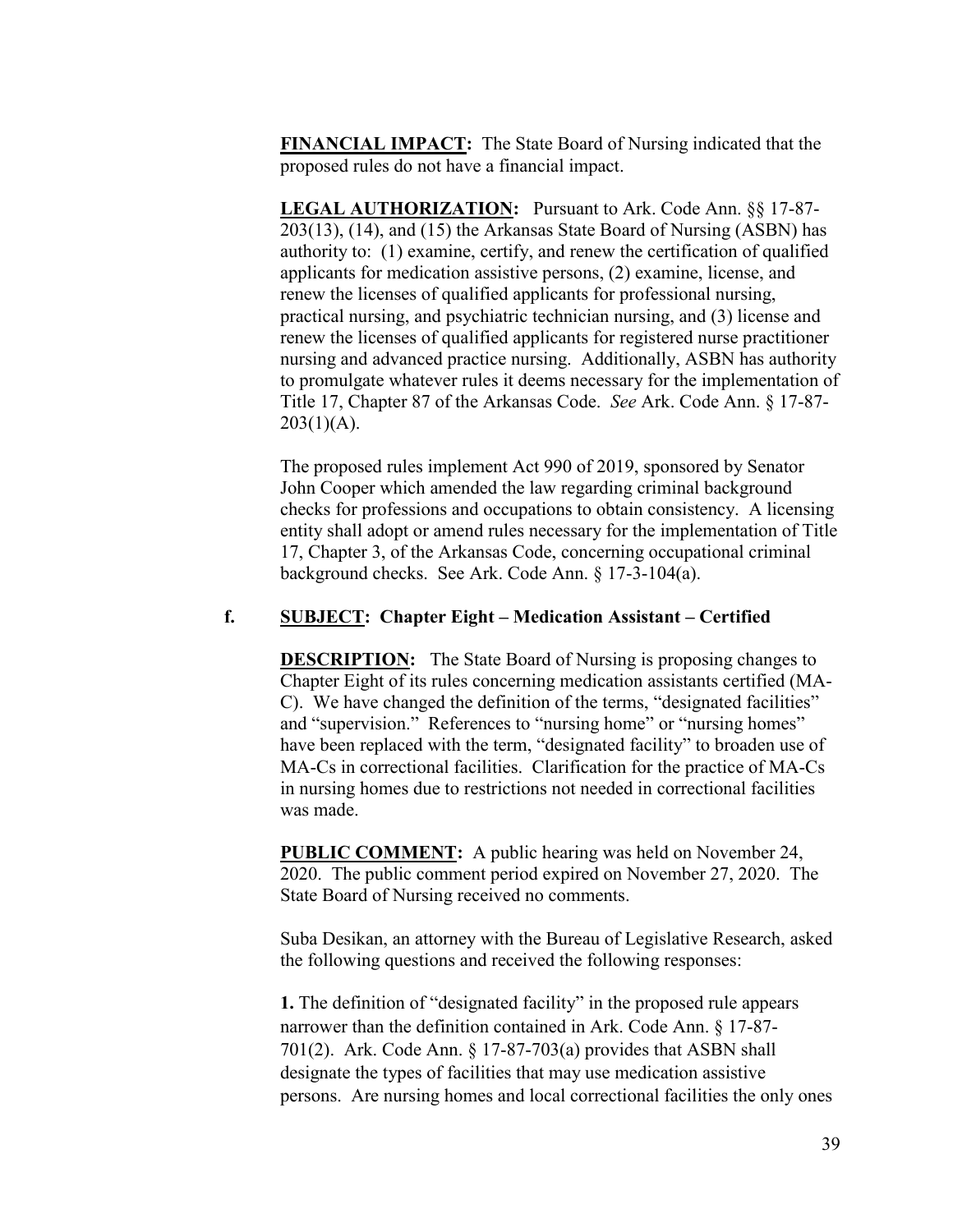designated by ASBN that may utilize MA-Cs? **RESPONSE:** When the statute and rules were originally written, only nursing homes could use MACs. We are widening to correctional facilities with these rules. We anticipate new statute to be proposed to widen the use in other facilities.

**2.** Section V(A), concerning scope of work, states that "A MA-C shall not administer medications to more than forty (40) patients during a shift in a facility regulated by the Office of Long Term Care."

(a) Is the 40 patient limit based upon statute or an OLTC rule?

(b) If not, why did the Nursing Board choose to make this distinction between practice in a long-term care facility v. practice in a correctional facility?

**RESPONSE:** The 40 limit comes from OLTC, but I don't know if it is statute or rule. We didn't put a limit in correctional facilities due to the type of patients that the MAC will be serving in those facilities.

**FOLLOW-UP QUESTION:** Could you please identify where the 40 person limit comes from?

**RESPONSE TO FOLLOW-UP:** When we created MACs we had Peggy Moody from OLTC on the task force and this was something that was critical to include in the Rules. [ASBN provided a copy of OLTC Rule 520 concerning minimum direct-care staffing requirements, with the following portions highlighted:

**520.1.1:** *Direct-care staff* means any licensed or certified nursing staff who provides direct, hands-on care to residents in a nursing facility. *Direct-care Staff* sha11 not include therapy personnel or individuals acting as Director of Nursing for a facility**.** 

**520.3.1.1:** Day Shift: One (1) direct-care staff to every six (6) residents; of which there shall be one (1) licensed nurse to every forty (40) residents. **520.3.1.2:** Evening Shift: One (1) direct-care staff to every nine (9) residents; of which there shall be one (1) licensed nurse to every forty (40) residents.]

The proposed effective date is pending legislative review and approval.

**FINANCIAL IMPACT:** The State Board of Nursing indicated that the proposed rules do not have a financial impact.

**LEGAL AUTHORIZATION:** The Arkansas State Board of Nursing has authority to examine, certify, and renew the certification of qualified applicants for medication assistive persons. *See* Ark. Code Ann. § 17-87- 203(13). The board also has authority to promulgate whatever rules it deems necessary for the implementation of Title 17, Chapter 87 of the Arkansas Code concerning nursing. *See* Ark. Code Ann. § 17-87-  $203(1)(A)$ .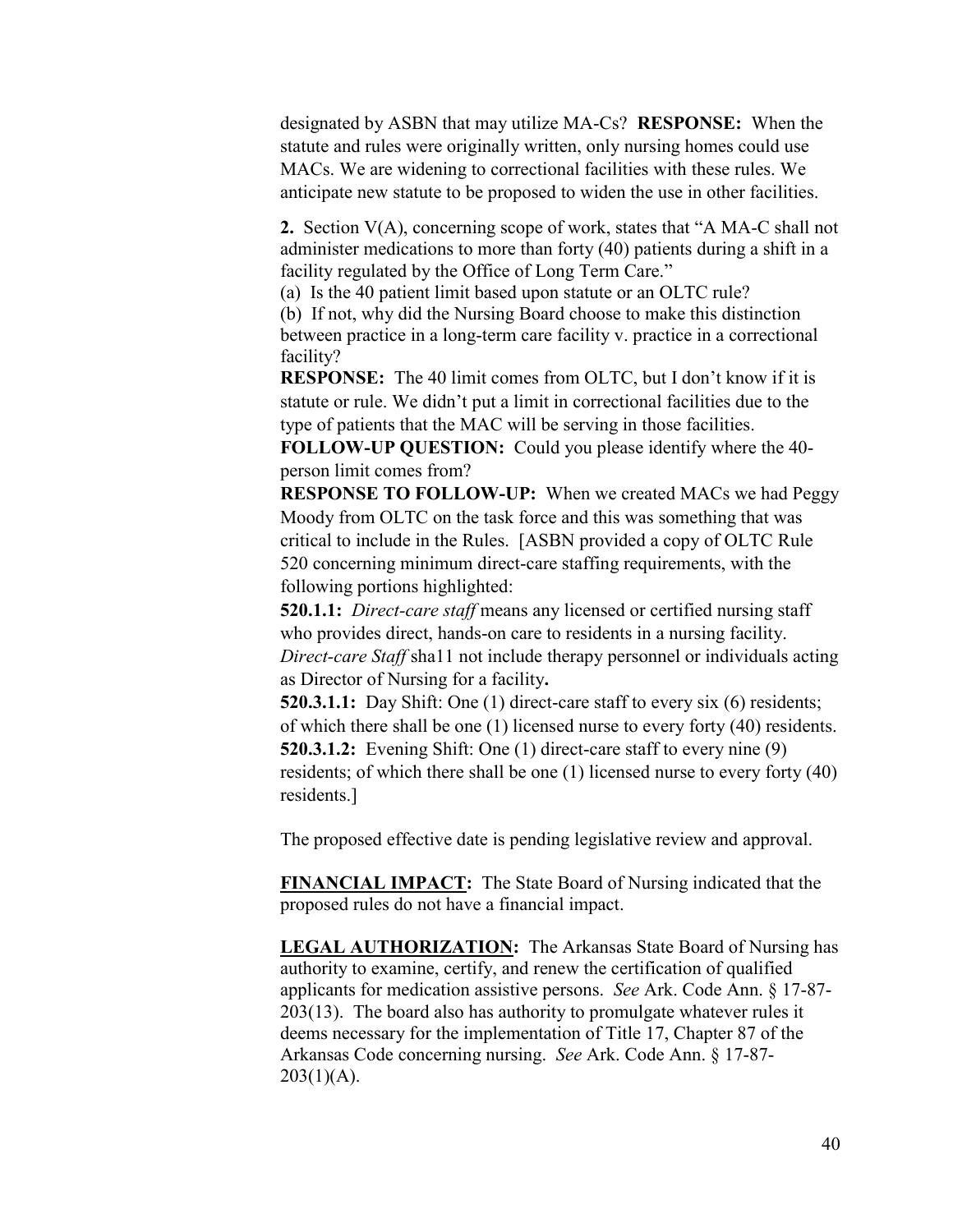### **g. SUBJECT: Chapter Nine – Insulin and Glucagon Administration**

**DESCRIPTION:** The Arkansas State Board of Nursing (ASBN) is proposing amendments to Chapter Nine of its rules concerning insulin and glucagon administration. ASBN added a statement permitting public school employees to volunteer and updated the agency throughout the chapter as requested by Department of Education.

**PUBLIC COMMENT:** A public hearing was held on November 24, 2020. The public comment period expired on November 27, 2020. The State Board of Nursing received no comments.

The proposed effective date is pending legislative review and approval.

**FINANCIAL IMPACT:** The State Board of Nursing indicated that the proposed rules do not have a financial impact.

**LEGAL AUTHORIZATION:** Pursuant to Arkansas Code Annotated § 17-87-103(11)(E), the State Board of Education and the Arkansas State Board of Nursing shall promulgate rules necessary to administer Ark. Code Ann. § 17-87-103(11), which exempts from the requirement of a nursing license certain trained volunteer school personnel who may administer glucagon or insulin, or both, to a student diagnosed with diabetes, as outlined in the statute. *See also* Ark. Code Ann. § 6-18-711(c) (providing that "[a] public school employee may volunteer to be trained to administer and may administer glucagon to a student with Type 1 diabetes in an emergency situation as permitted under  $\S 17-87-103(11)$ ").

# **8. DEPARTMENT OF HEALTH, DIVISION OF HEALTH RELATED BOARDS AND COMMISSIONS, STATE BOARD OF PHYSICAL THERAPY (Ms. Nancy Worthen)**

### **a. SUBJECT: Arkansas State Board of Physical Therapy Rules**

**DESCRIPTION:** The Arkansas State Board of Physical Therapy is proposing the following changes to its rules:

1. Reducing fees for reciprocity and renewal.

2. Correcting legal citation to the codification of Act 990 of 2019 – specifically changing Ark. Code Ann. § 17-2-102 to Ark. Code Ann. § 17- 3-102.

**PUBLIC COMMENT:** A public hearing was not held in this matter. The public comment period expired on November 25, 2020. The State Board of Physical Therapy received no comments.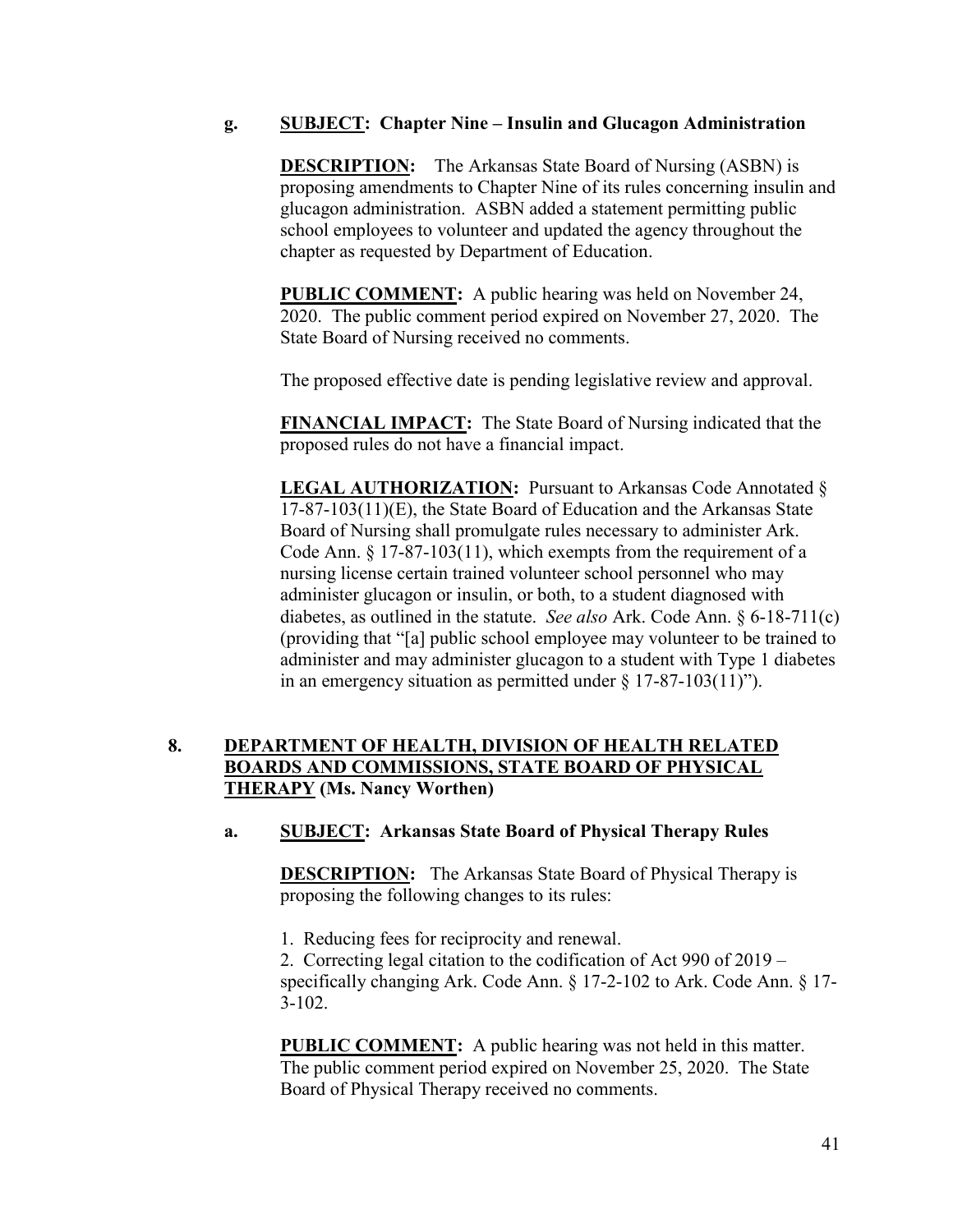The proposed effective date is pending legislative review and approval.

**FINANCIAL IMPACT:** The agency indicated that the proposed rules have a financial impact. Specifically, the agency provided the following explanation:

The reciprocity fee is currently \$160.00 for a PT and is being reduced to \$100.00. The reciprocity fee is currently \$110.00 for a PTA and is being reduced to \$100.00. The PT Board also joined the PT Compact, which reduced reciprocity applications received. Instead of applying by reciprocity a PT or PTA can join the compact and pay a compact fee of \$50.00. It is estimated that the \$70.00 decrease in reciprocity fees and the decrease of reciprocity applications due to the compact will decrease the fees by approximately \$7,000.00.

The renewal fee is being decreased by \$5.00. The current Rule was effective on August 14, 2020 and PT renewal fees are \$75.00 and PTA renewal fees are \$50.00. Previous to August 14, 2020 the licensees that renewed online were given a \$5.00 discount and approximately 90% renewed online. The income from the current PT renewal fees would be approximately \$172,500 and the income from the current PTA renewal fees would be approximately \$80,000.00. The \$5.00 decrease will be approximately \$19,500.00 less income.

**LEGAL AUTHORIZATION:** The Arkansas State Board of Physical Therapy has authority to license applicants who meet qualifications under Title 17, Chapter 93 of the Arkansas Code concerning physical therapists, as well as to adopt reasonable rules to carry out the purposes of the chapter. *See* Ark. Code Ann. §§ 17-93-202(a)(4) and (b)(1). In addition, the board has authority to adopt reasonable rules and require the payment of license fees adequate to carry out the purposes of Title 1, Chapter 93 of the Arkansas Code. *See* Ark. Code Ann. § 17-93-202(b)(1).

# **9. DEPARTMENT OF LABOR AND LICENSING, DIVISION OF OCCUPATIONAL & PROFESSIONAL LICENSING BOARDS AND COMMISSIONS, FIRE PROTECTION LICENSING BOARD (Ms. Patricia White, Mr. Jim Holub, Ms. Denise Oxley)**

**a. SUBJECT: Fire Protection Licensing Board Sprinkler Rule (Rule 1)**

**DESCRIPTION:** The Arkansas Fire Protection Licensing Board is proposing amendments to its Sprinkler Rule. The proposed changes include the following: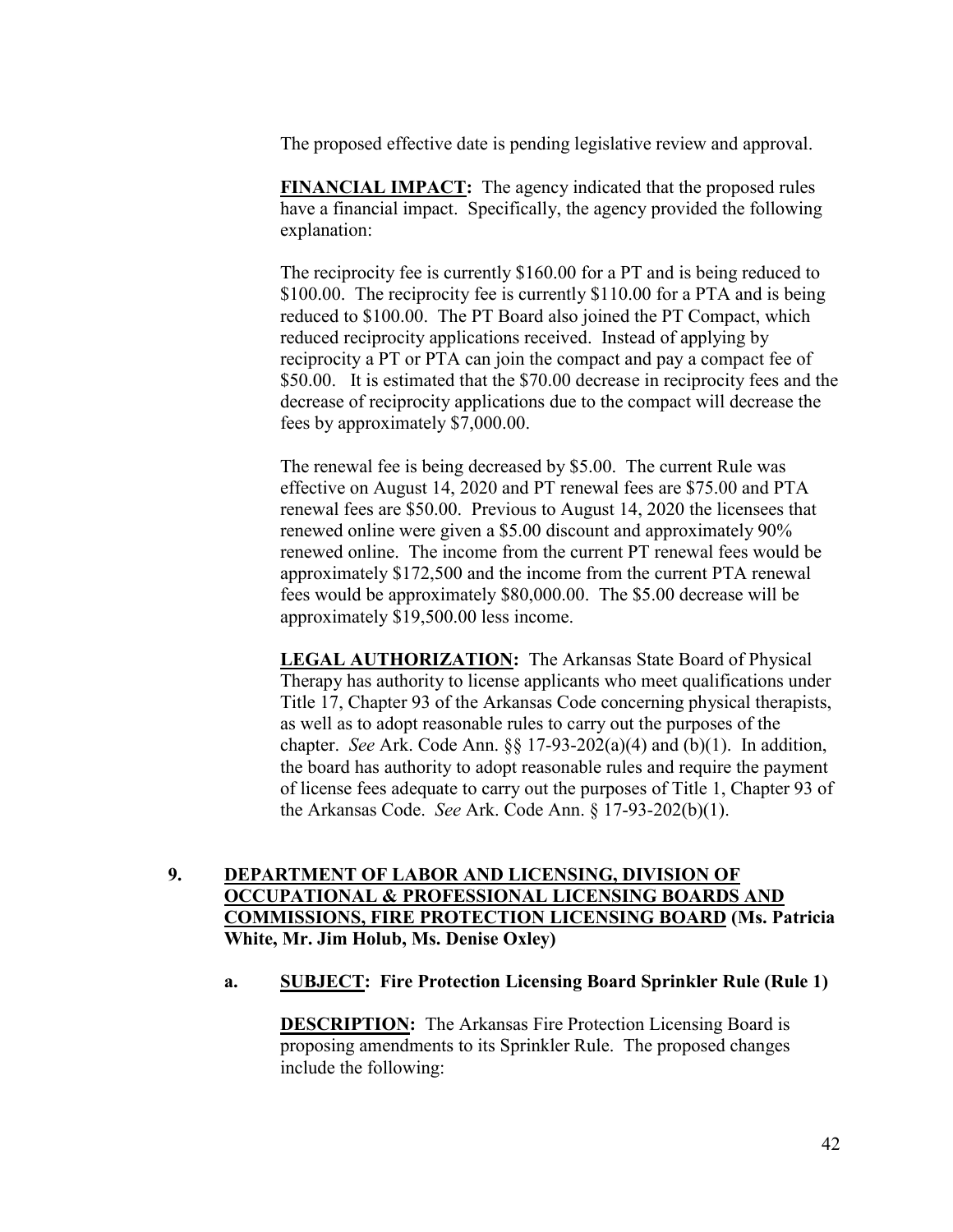The rule is completely re-organized into a more coherent and logical structure. Provisions regarding the same topic are grouped together and unnecessarily duplicative language is repealed. The new structure of this rule mirrors the structure of the Board's Portable/Fixed Rule for easy reference.

 Exempts from the Board's licensure requirements all firms and individuals performing a fire protection sprinkler system project for a residence (NFPA 13D system) if the project meets certain requirements. The purpose is to save lives by lowering costs so that more homeowners can afford to have fire protection sprinkler systems installed in their homes.

 Amends definitions to match the Board's statutory definitions or the definitions in the Board's Portable/Fixed Rule.

 Amends the Board's license reinstatement provision to comply with Ark. Code Ann. § 17-1-107.

 Clarifies the provisions of the Arkansas Fire Protection Code and the National Fire Protection Association standards adopted by the Board.

 In compliance with Act 1011, amends reciprocity requirements for an applicant who holds in good standing a substantially similar license in other state and is sufficiently competent. Such applicant is considered "sufficiently competent" if the applicant has passed the Arkansas examination. Also adds a temporary licensure provision. The Board based these provisions on the model rule by the Attorney General's Office.

 In compliance with Act 1011, adds a provision to license applicants from states that do not license those in the fire protection sprinkler system field. To show sufficient competency, an applicant must pass applicable National Fire Protection Association exams and the Arkansas exam. If necessary for the specific license, the applicant must hold a certification issued by the National Institute for Certification in Engineering Technologies. The Board based this provision on the model rule by the Attorney General's Office.

 Simplifies the requirements for an inspector license, and "grandfathers in" individuals that obtained an inspector license on or before the rule's effective date.

 In accordance with statutory definitions, adopts the term "fitter" in place of "installer."

 Lowers the branch office fee from \$28 to \$25. Lowers the exam retake fee and the fee for a license transfer/change/duplication from \$30 to \$25. Adds the following statutory Board fees for:

\$50 for an initial fitter license, including exam fee, and renewal fitter license. (Pursuant to A.C.A  $\&$  20-22-610(b)(9)(A) and (B), the exam fee cannot exceed \$200 and the initial and renewal fee cannot exceed \$500.)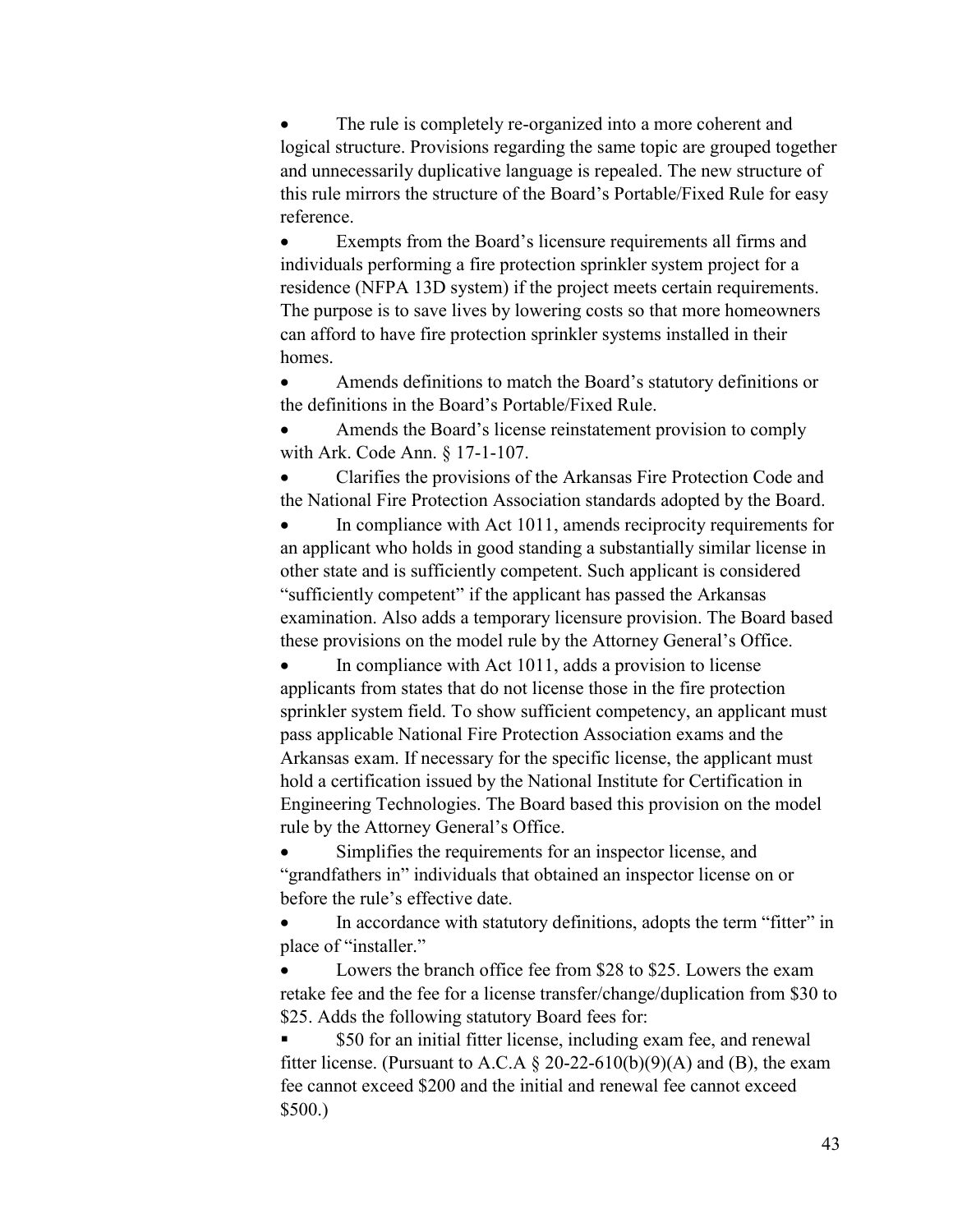\$25 for an apprentice permit. (Pursuant to A.C.A. § 20-22-  $610(b)(6)(B)(ii)$ , the apprentice permit fee cannot exceed \$30)

 Changes tag size from "5 1/2 inches in height and 2 5/8 inches in width" to "no more than  $5\frac{1}{2}$  in height and no less than  $5\frac{1}{4}$  in width."

Lowers the passing score for the examinations from 90% to 80%, except for the fitter exam passing score that will remain 70%.

 Amends and clarifies the duties and responsibilities of a firm Responsible Managing Employee (RME), a fitter, and an inspector, such as:

 Allows an RME to perform the duties of a fitter, as well as an inspector;

 Holds the RME responsible for distributing the Contractor's Material and Test Certificate, while repealing the requirement that the document be sent to the Board and authority having jurisdiction (AHJ);

 Requires at least one licensed fitter to be onsite when a sprinkler system is being installed or serviced;

 Holds the fitter responsible for completing the Contractor's Material and Test Certificate and attaching the installation tag.

Amends tagging requirements, such as:

Requires an inspection report to contain a notation on the first page if a system receives a yellow or red tag;

 Only requires an inspection report to be filed with an AHJ if the system is yellow or red-tagged;

 Requires a tag to include the license number of the individual performing the service;

Re-defines the conditions that require a yellow tag.

• Repeals provisions regarding backflow prevention and elevator safety.

Clarifies the types of tags required by the Board.

 Adopts Board meeting provision from the Board's Portable/Fixed Rules.

 Clarifies and streamlines the regulatory process for a firm that changes its ownership.

 Limits a firm's branch office(s) to locations that share the same name and same tax identification number as the original firm. Therefore, if a firm has a separate business location(s) or office(s) that does not meet the new definition of "branch office," that separate location will be considered a different business that requires its own separate certificate of registration. A firm must pay a \$25 fee for a certificate of registration for each separate location that meets the definition of "branch office." The rule "grandfathers in" firms that obtained a certificate of registration for a separate business location(s) or office(s) on or before the rule's effective date.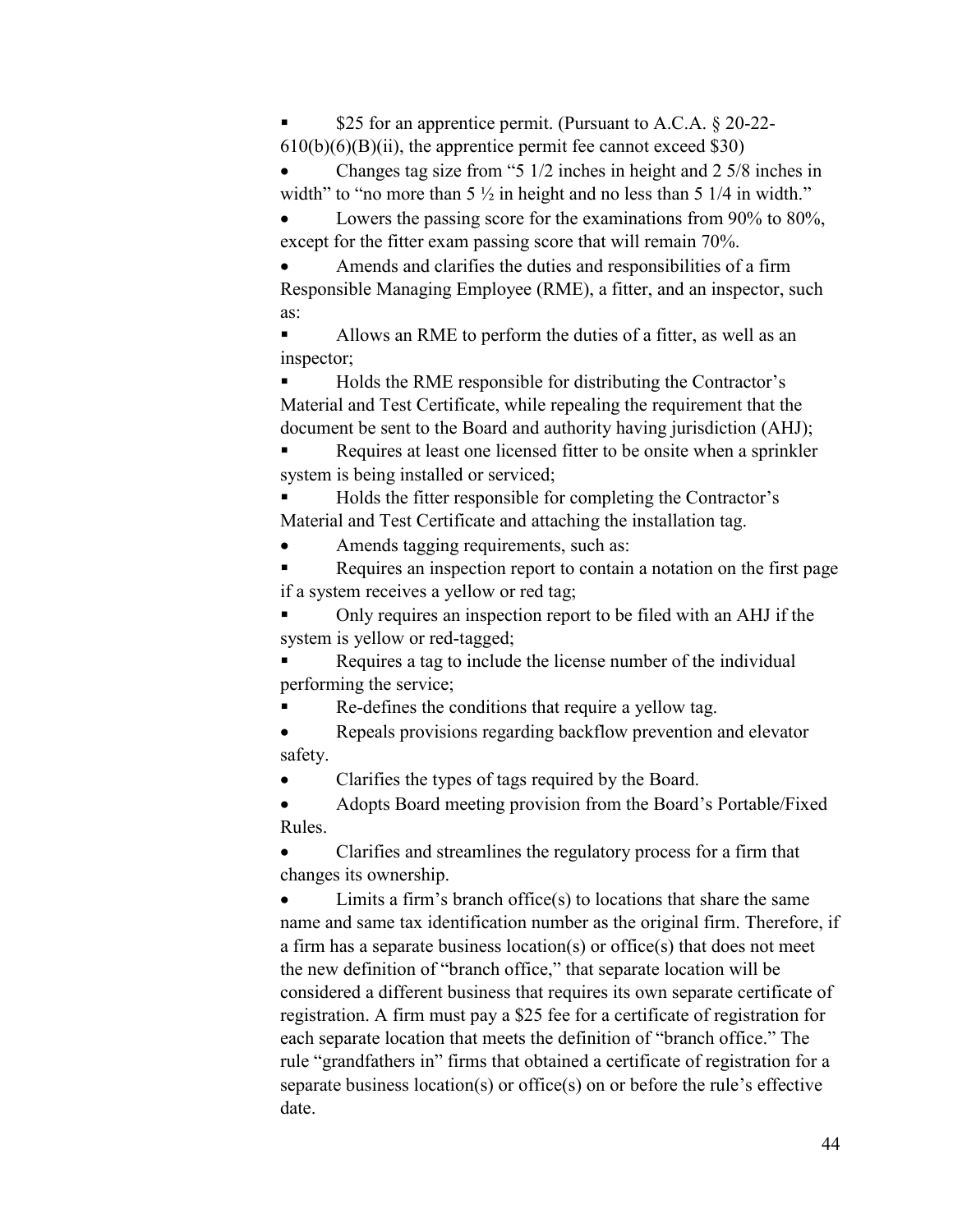Repeals the age restrictions for individual licensure.

 Repeals hearing procedures that are already contained in the Administrative Procedures Act.

 Repeals provisions regarding entities that board has no authority over, such as property owners.

 Adds a requirement that an application for a firm certificate of registration be accompanied by evidence of registration with the Secretary of State and also by individual license applications for the applicant's employees.

 The proposed changes also include "housekeeping" matters, such as replacing "regulation" with rule, pursuant to act 315; deleting unused and obsolete provision; updating and clarifying terminology.

**PUBLIC COMMENT:** A public hearing was not held in this matter. The public comment period expired on January 5, 2021. The Fire Protection Licensing Board did not receive any public comments.

The proposed effective date is pending legislative review and approval.

**FINANCIAL IMPACT:** The board indicated that the proposed rules have a financial impact. The board provided the following explanations:

 The amended rule lowers the branch office fee from \$28 to \$25 and lowers the exam retake fee and the change/transfer/duplicate fees from \$30 to \$25. Any other costs incurred will depend on each licensee's business practices.

 The board estimated a revenue loss of \$87 annually due to the reduced branch office fee. The result of the other fee reductions will vary.

LEGAL AUTHORIZATION: Pursuant to Arkansas Code Annotated § 20-22-607, the Arkansas Fire Protection Licensing Board has authority to formulate and administer policies as may be determined necessary for the protection and preservation of life and property in regard to: (1) The registration of firms engaging in the business of selling, system layout, installing, servicing, inspecting, or any aspect of fire protection sprinkler systems, including standpipe, fire pumps, and hose systems; (2) The examination and licensure of a person applying for a license as a responsible managing employee for the purpose of fire protection sprinkler system business, including designing, inspecting, installing, system layout, or servicing fire protection sprinkler systems, including standpipe, fire pumps, and hose systems; (3) The examination and licensure of a person applying for a license as a fire protection sprinkler systems inspector for the purpose of servicing or inspecting fire protection sprinkler systems, including standpipe, fire pumps, and hose systems; and (4) The examination and licensure of a person applying for a license as a fire protection sprinkler system sprinkler fitter or apprentice for the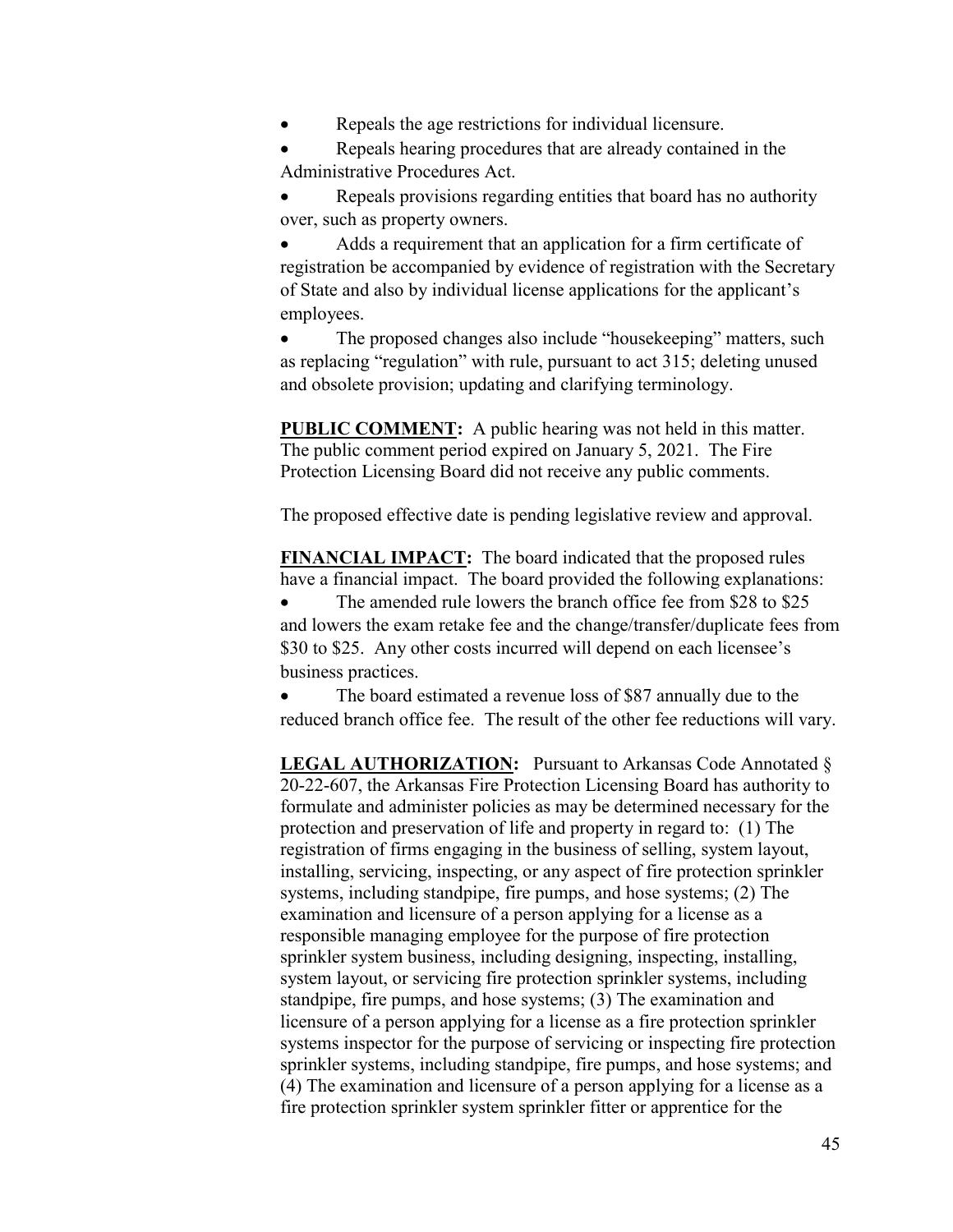purpose of installing, servicing, or placing fire protection sprinkler systems in service, including without limitation standpipe, fire pumps, and hose systems.

Additionally, the board has authority to regulate and license as a part of a fire protection sprinkler system the installation, service, and maintenance of a standpipe and hose system as defined under the National Fire Protection Association pamphlet number fourteen (No. 14): Standard for the Installation of Standpipe and Hose Systems. *See* Ark. Code Ann. § 20-  $22-607(6)(A)$ .

Furthermore, installation and servicing of fire protection sprinkler systems shall be accomplished in accordance with the rules of the board. *See* Ark. Code Ann. § 20-22-613(i).

### **b. SUBJECT: Fire Protection Licensing Board Portable/Fixed Rule (Rule 2)**

**DESCRIPTION:** The Arkansas Fire Protection Licensing Board is proposing amendments to its Portable/Fixed Rule. The proposed changes include the following:

 The rule is completely re-organized into a more coherent and logical structure. Provisions regarding the same topic are grouped together and unnecessarily duplicative language is repealed. The new structure of this rule mirrors the structure of the Board's Sprinkler Rules for easy reference.

 Definitions are amended to match the definitions in the Board's statutes or the definitions in the Board's Sprinkler Rules.

 Amends the Board's current license reinstatement provision to comply with Ark. Code Ann. § 17-1-107.

 Clarifies the provisions of the Arkansas Fire Protection Code adopted by the Board.

 In compliance with Act 1011, amends reciprocity requirements for applicants who hold in good standing a substantially similar license in other states and are sufficiently competent. Such applicant is considered "sufficiently competent" if the applicant has passed the Arkansas examination. Also adds a temporary licensure provision. The Board based these provisions on the model rule by the Attorney General's Office.

 In compliance with Act 1011, adds a provision to license applicants from states that do not license those in the portable/fixed fire extinguisher field. Top show sufficient competency, an applicant must pass applicable National Fire Protection Association exams and the Arkansas exam. The individual must hold any applicable NICET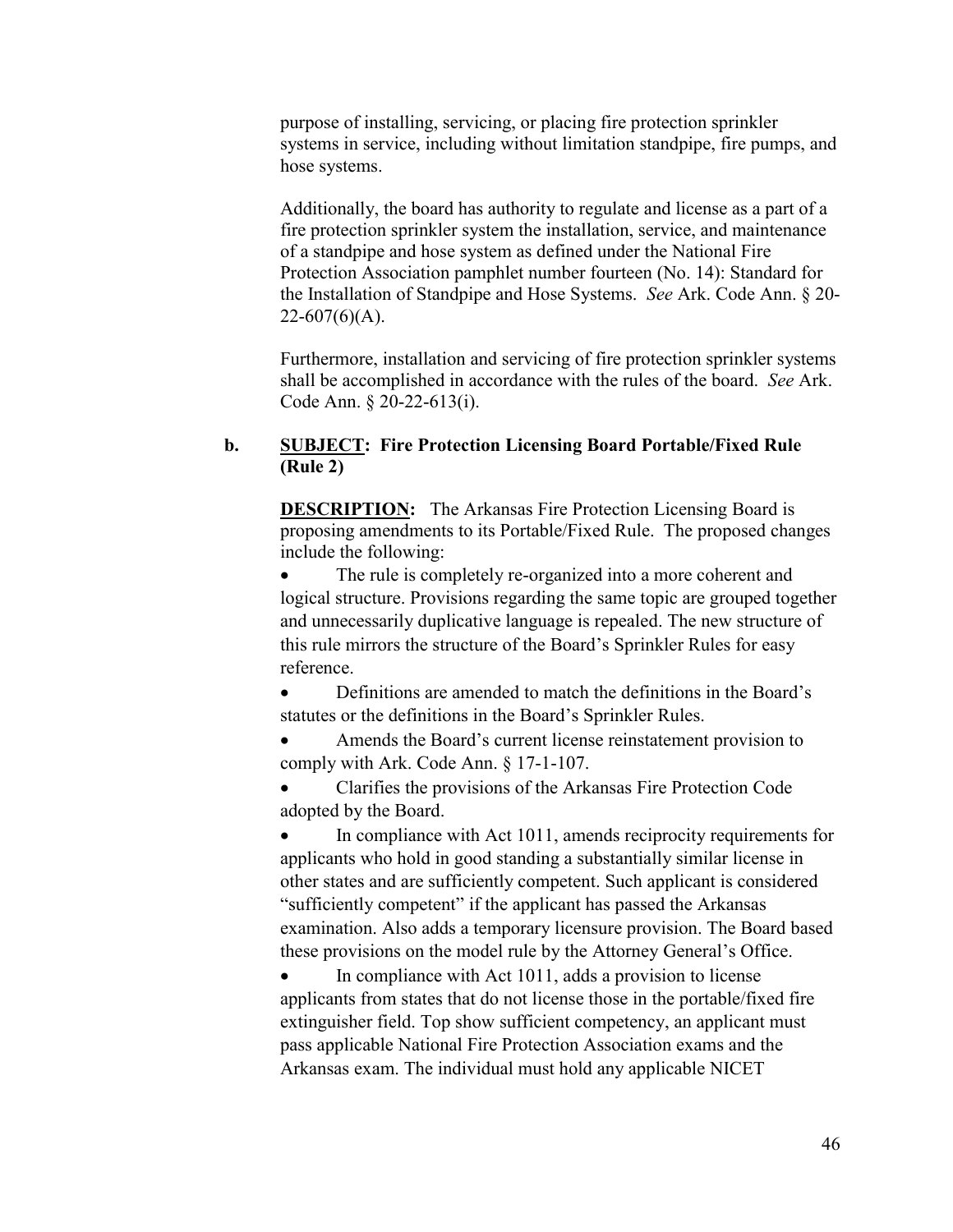certification. The Board based this provision on the model rule by the Attorney General's Office.

 Repeals the requirement that a firm submit affidavits and certificates of distributorship with the firm's application for a certificate of registration.

• Repeals the requirement that an individual applicant submit training certificates or affidavits from product manufacturers.

 Changes tag size from "no more and no less than 5 ¼ inches in height and 2 5/8 inches in width" to no more than 5  $\frac{1}{2}$ " in height and no less than 5 1/4" in width.

Lowers the passing score for the Arkansas exam from 90% to 80%.

 Imposes mandatory notifications if a fixed fire protection system is red-tagged.

 Fee changes: clarifies that an individual's exam (first attempt) is covered in the Individual Licensing Fee; lowers the exam re-take fee and the fee for a license change/transfer/duplicate from \$30 to \$25; lowers the branch office fee from \$28 to \$25; renames the "licensing update fee" as "change" fee and groups it with transfer and duplicate fees; repeals "licensing packet" fee, which the Board does not assess; lowers renewal fees for some expired licenses.

 Clarifies and streamlines the regulatory process for a firm that changes its ownership.

 Limits a firm's branch office(s) to locations that share the same name and same tax identification number as the original firm. Therefore, if a firm has a separate business location(s) or office(s) that does not meet the new definition of "branch office," that separate location will be considered a different business that requires its own separate certificate of registration. A firm must pay a \$25 fee for a certificate of registration for each separate location that meets the definition of "branch office." The rule "grandfathers in" firms that obtained a certificate of registration for a separate business location(s) or office(s) on or before the rule's effective date.

Repeals the age restriction for individual licensure.

 Repeals hearing procedures that are already contained in the Administrative Procedures Act.

 Adds a requirement that an application for a firm certificate of registration be accompanied by evidence of registration with the Secretary of State and by individual license applications for its employees.

 Adds a provision from the Board's Sprinkler Rules by which a firm is held responsible for the acts of the firm's agents and employees.

Adds definitions from the Board's Sprinkler Rules.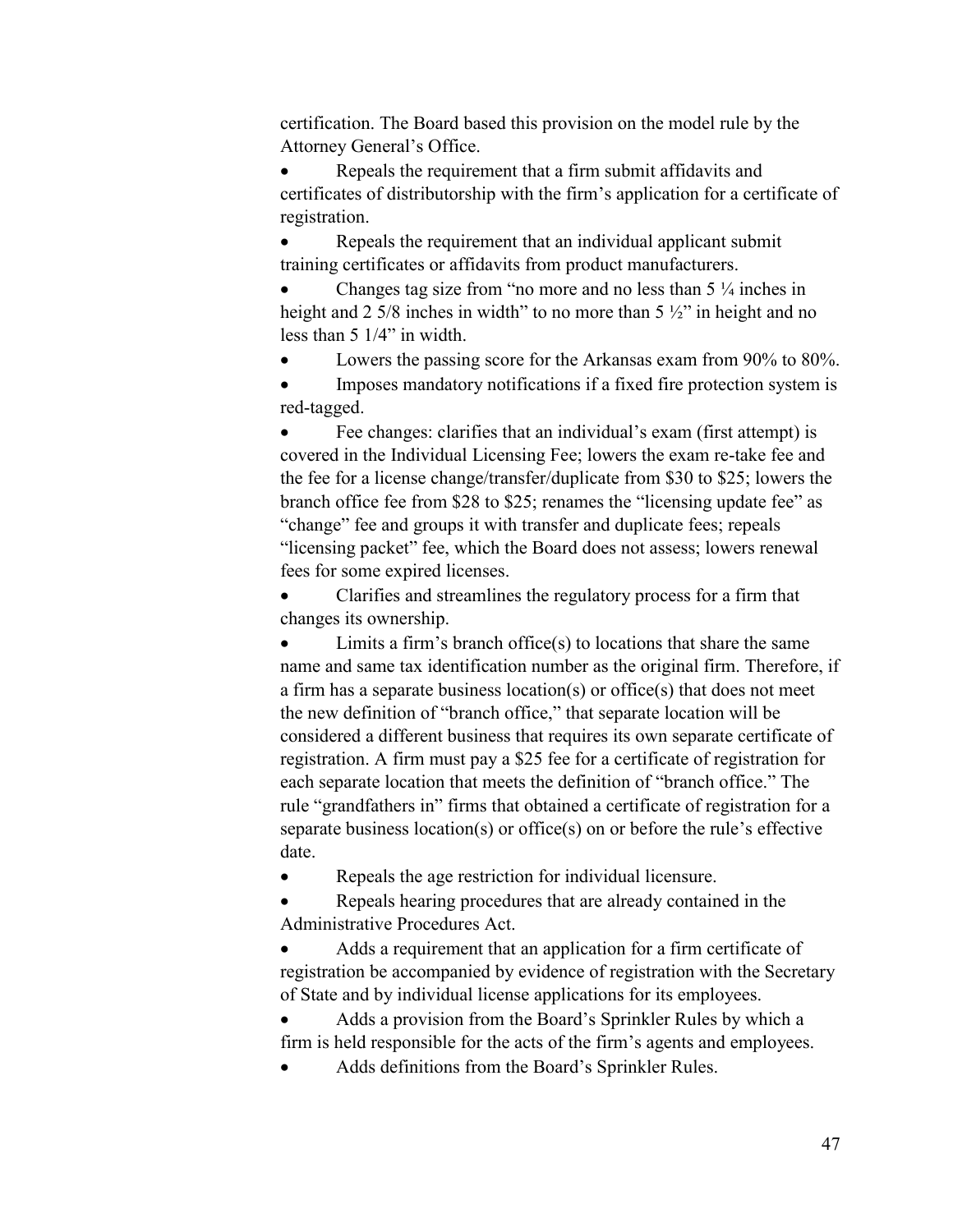Clarifies the types of systems for which the Board issues a firm certificate of registration and individual license.

 The proposed changes also include "housekeeping" matters, such as replacing "regulation" with rule, pursuant to act 315; deleting unused and obsolete provision; updating and clarifying terminology.

**PUBLIC COMMENT:** A public hearing was not held in this matter. The public comment period expired on January 5, 2021. The Fire Protection Licensing Board did not receive any public comments.

The proposed effective date is pending legislative review and approval.

**FINANCIAL IMPACT:** The board indicated that the proposed rules have a financial impact. The board provided the following explanations: The amended rule lowers the exam re-take fee and license transfer fee from \$30 to \$25; lowers the branch office fee from \$28 to \$25; lowers renewal fees for some expired licenses. The updated late fee formula will result in either equal or lower fees, depending on the license and the ultimate date of renewal. Any other costs incurred for compliance will depend on each licensee's business practices.

 The board estimated a revenue loss of \$42 annually due to the reduced branch office fee. The result of the other fee reductions will depend on the number of duplicate licenses needed, the number of times individual applicants have to re-take the exam, etc.

**LEGAL AUTHORIZATION: :** Pursuant to Arkansas Code Annotated § 20-22-607, the Arkansas Fire Protection Licensing Board has authority to formulate and administer policies as may be determined necessary for the protection and preservation of life and property in regard to: (1) The registration of firms engaging in the business of installing, inspecting, or servicing portable fire extinguishers and of firms engaging or in the business of installing, inspecting, and servicing fixed fire protection systems; and (2) The registration of firms engaging in the business of hydrostatic testing of portable fire extinguishers.

Additionally, the board has authority to regulate and license as a part of a fire protection sprinkler system the installation, service, and maintenance of a standpipe and hose system as defined under the National Fire Protection Association pamphlet number fourteen (No. 14): Standard for the Installation of Standpipe and Hose Systems. *See* Ark. Code Ann. § 20-  $22-607(6)$ (A). Furthermore, installation and servicing of fixed fire protection systems shall be accomplished under the rules of the board. *See* Ark. Code Ann. § 20-22-613(h).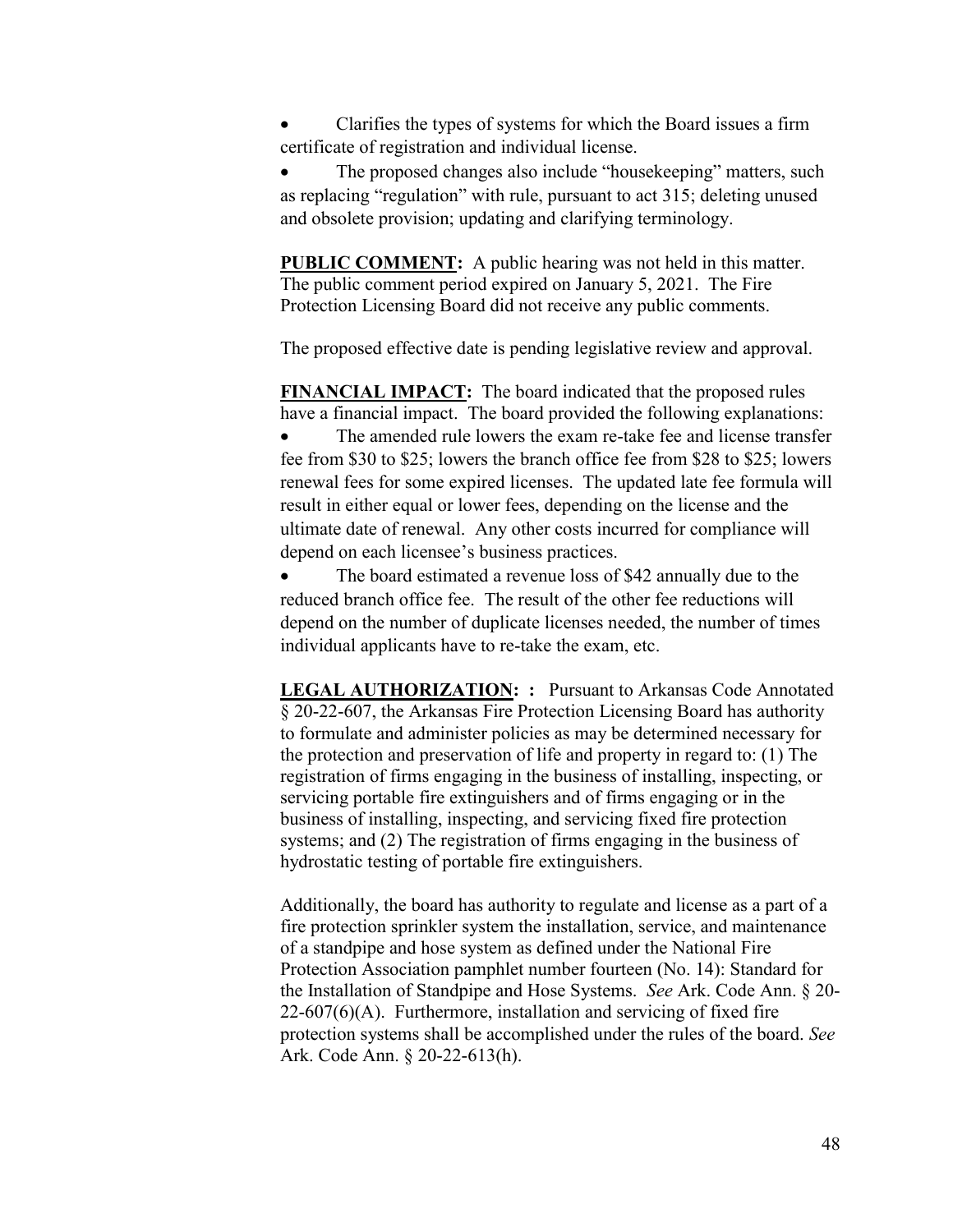# **10. DEPARTMENT OF LABOR AND LICENSING, DIVISION OF OCCUPATIONAL & PROFESSIONAL LICENSING BOARDS AND COMMISSIONS, MANUFACTURED HOME COMMISSION (Mr. Aaron Howard)**

# **a. SUBJECT: Rules for Modular Homes**

**DESCRIPTION:** The proposed rule changes will bring the existing rules for modular homes into conformance with the applicable requirements set forth by the 2019 legislative session. In accordance with Act 315, applicable instances of use of the word "regulations" have been changed to "rules." In accordance with Act 426, Sections 303 and 304 contain subsections for reciprocity and provisional licensure.

**PUBLIC COMMENT:** A public hearing was held on March 9, 2021. The public comment period expired on March 9, 2021. The Manufactured Home Commission received no comments.

The proposed effective date is pending legislative review and approval.

**FINANCIAL IMPACT:** The Manufactured Home Commission indicated that the proposed rules do not have a financial impact.

**LEGAL AUTHORIZATION:** The Arkansas Manufactured Home Commission has authority to set the requirements for and require licensing and certification of any retailer, salesperson, and others engaged in the sale of manufactured homes or modular homes for sale in this state. *See* Ark. Code Ann. § 20-25-106(a)(2)(B).

# **11. DEPARTMENT OF PUBLIC SAFETY, DIVISION OF ARKANSAS STATE POLICE (Ms. Mary Claire McLaurin)**

# **a. SUBJECT: Rule 5.8 – Required Company Information Display**

**DESCRIPTION:** The Department of Public Safety is proposing changes to Rule 5.8 of the Rules for Licensing and Regulation of Private Investigators, Private Security Agencies, Alarm Systems Companies, Polygraph Examiners, and Voice Stress Analysis Examiners. The title of Rule 5.8, which is currently "contract display," is being changed to "required company information display." The rule is being revised to clarify what information must be provided to a customer on contract documents and what information must be displayed on advertisements.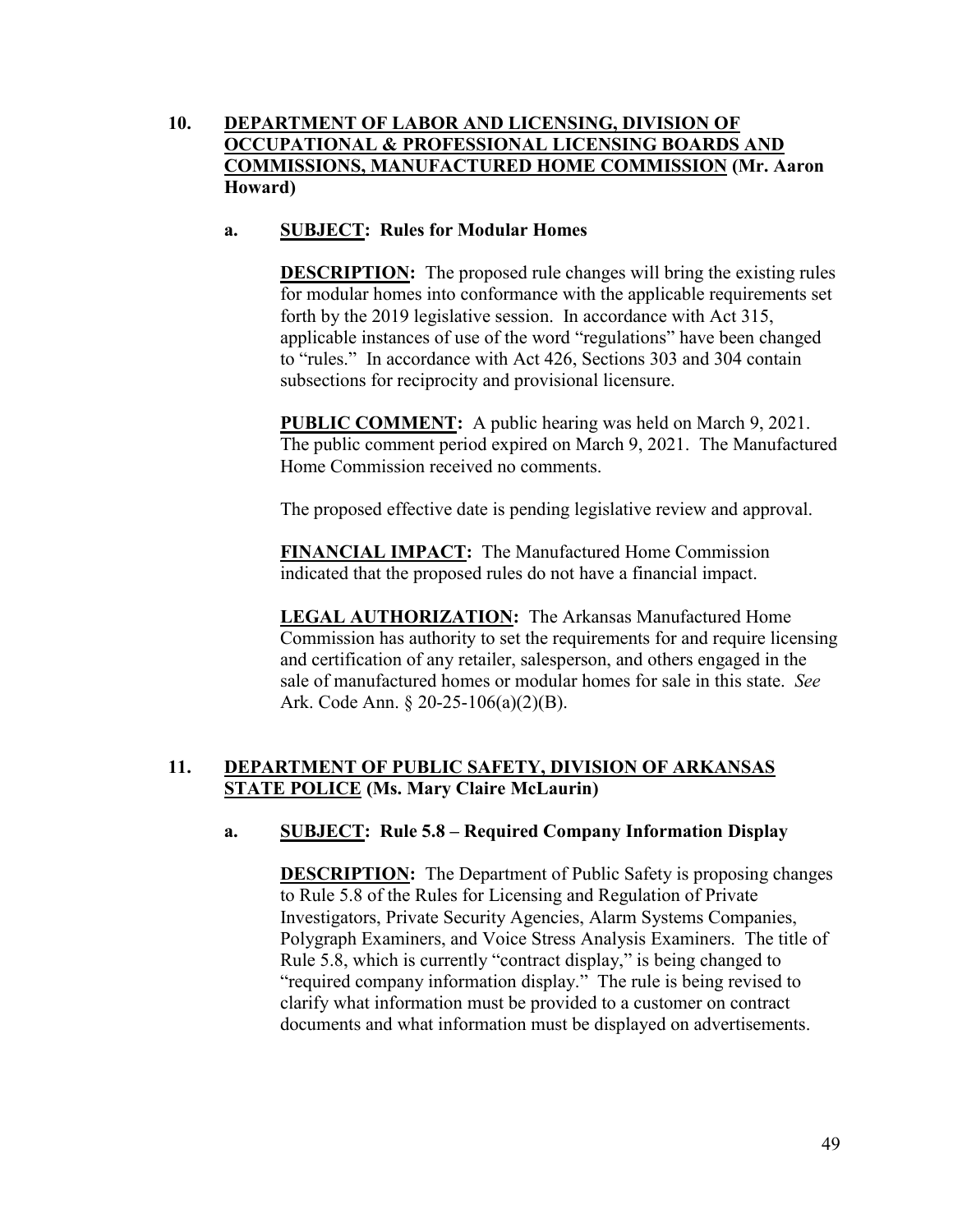**PUBLIC COMMENT**: A public hearing was not held in this matter. The public comment period expired on February 16, 2021. The Department of Public Safety received no comments.

The proposed effective date is June 1, 2021.

**FINANCIAL IMPACT:** The agency indicated that the proposed rule does not have a financial impact.

**LEGAL AUTHORIZATION:** The Director of the Division of Arkansas State Police has authority to establish and enforce standards governing the safety and conduct of persons licensed, credentialed, or commissioned under Title 17, Chapter 40 of the Arkansas Code concerning private investigators and private security agencies. *See* Ark. Code Ann. § 17-40-  $207(a)(6)$ . Additionally, the Director has authority to promulgate reasonable rules in the manner provided by the Arkansas Administrative Procedure Act. *See* Ark. Code Ann. § 17-40-207(a)(5).

# **12. COMMISSION FOR ARKANSAS PUBLIC SCHOOL ACADEMIC FACILITIES AND TRANSPORTATION (Ms. Lori Freno)**

# **a. SUBJECT: CAPSAFT Rules Governing the Academic Facilities Partnership Program; Section 6.02 Only**

**DESCRIPTION:** The Commission for Arkansas Public School Academic Facilities and Transportation proposes an amendment to Section 6.02 of its Rules Governing the Academic Facilities Partnership Program. The amendment is intended to bring clarity to Section 6.02. As currently written, Section 6.02 has been interpreted by some to allow a Partnership Program project that is approved but not funded during a Partnership Program funding cycle (with each funding cycle being two consecutive years) to carry over indefinitely to upcoming cycles, without reapplication, until the project is funded.

The amendment to Section 6.02 would clarify that if a project is approved for the first year of a Partnership Program cycle, but is not funded that year, it will carry over into the second year of the *same* cycle and funded if funding is available. However, projects approved during a cycle that are not funded by the end of the cycle will *not* carry over to any subsequent cycles. With this amendment, school districts will be on notice of the need to reapply in a timely manner for each cycle in which they wish their project to be considered.

This will realign the Partnership Program with its original intent, which was a two-year funding cycle.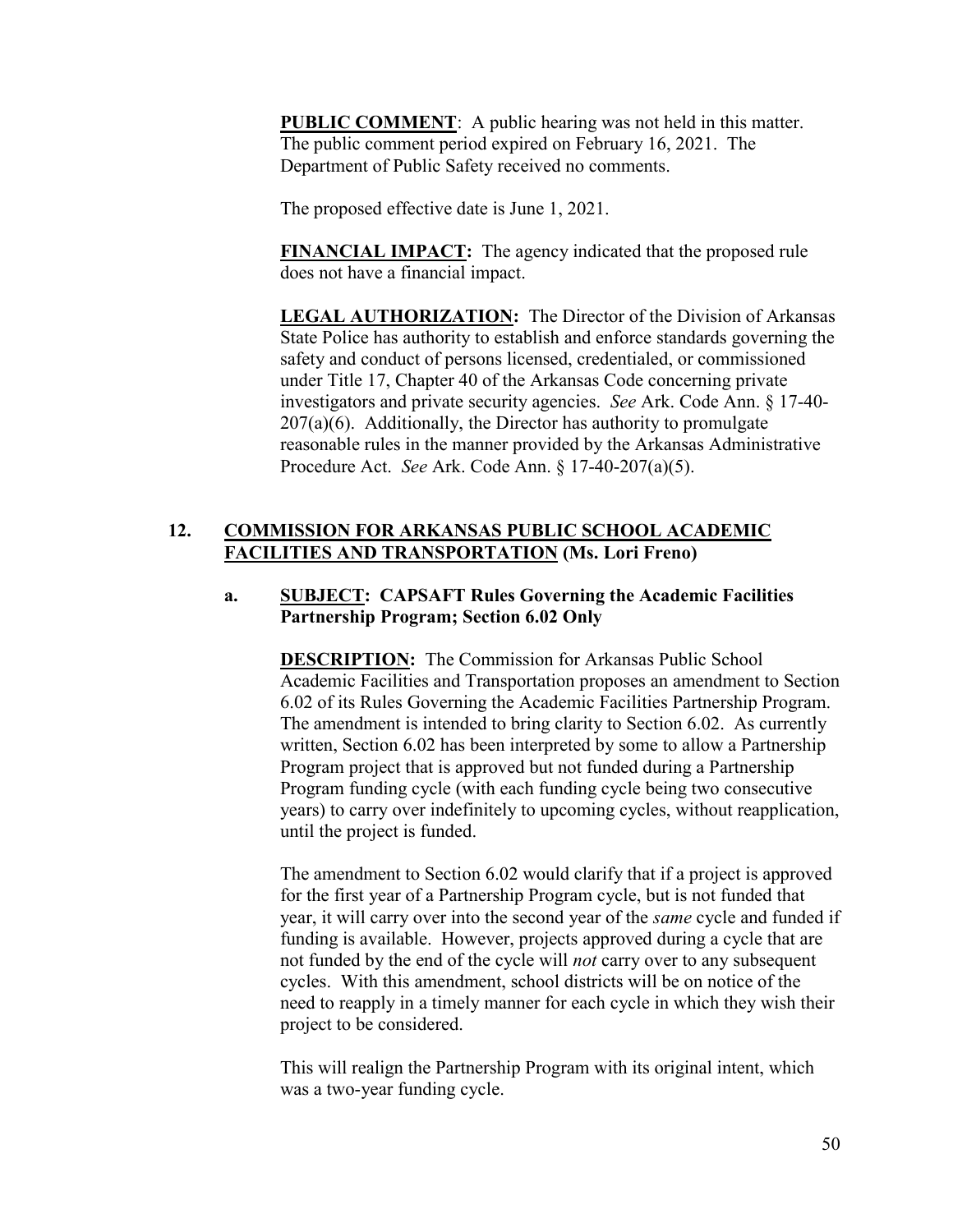**PUBLIC COMMENT:** A public hearing was held on November 10, 2020. The public comment period expired on November 17, 2020. The Commission provided the following summary of the comments that it received and its responses thereto:

### **Charles Stein, Facilities Consultant (11/2/20)**

**Comment:** With the proposed change it appears that districts would have to submit two applications for all Year Two projects, since funding for the first application in the first cycle would not be known until May 1, which is after the March 1 deadline for the second application for the next cycle. Is that correct? **Agency Response:** Comment considered. The Division [of Public School Academic Facilities and Transportation ("Division")] is working on a process to streamline the reapplication process so that it will provide the least amount of work for the school districts and the Division, while at the same time ensuring that applications contain updated and timely information concerning school district needs. No changes made.

**Scott Smith, Arkansas Public School Resource Center (11/17/20)**

**Comment:** The APSRC does not support this rule change because it would cause increased work requirements for school districts with no benefits to the districts. As currently existing in the Partnership Program Rules, Section 6.02 states that approved Partnership Program projects that are not funded in a project funding cycle may be carried over to the next cycle without submission of a new application. This current process has two benefits for both school districts and the Division. The first benefit is that school districts do not have to submit a new application to have the approved project considered for funding in the next funding cycle. To submit another application with the same information is redundant and not a beneficial use of the district's time and resources. The second benefit is that the existing process reduces paperwork for the Division that does not have to create another paper file folder for a duplicate project with the same information. During the presentation of this draft rule to the Commission for promulgation, the Division provided information that was incomplete. The Division stated that this rule change would revert to the original legislative intent that a new project application should be submitted for each funding cycle. That statement was true at the beginning of the Partnership Program in 2006 when the Commission funded projects for both years of the two-year project funding cycle following the Legislative Session every odd-numbered year. However, when the state initiated Fiscal Sessions in 2010 during the even-numbered years, the Commission began to fund projects annually following the Legislative session. Section 6.02 was inserted in rules following the annual funding process to alleviate districts from having to submit two project applications for Year Two projects due to timing issues as follows. Partnership Program project applications for the next funding cycle must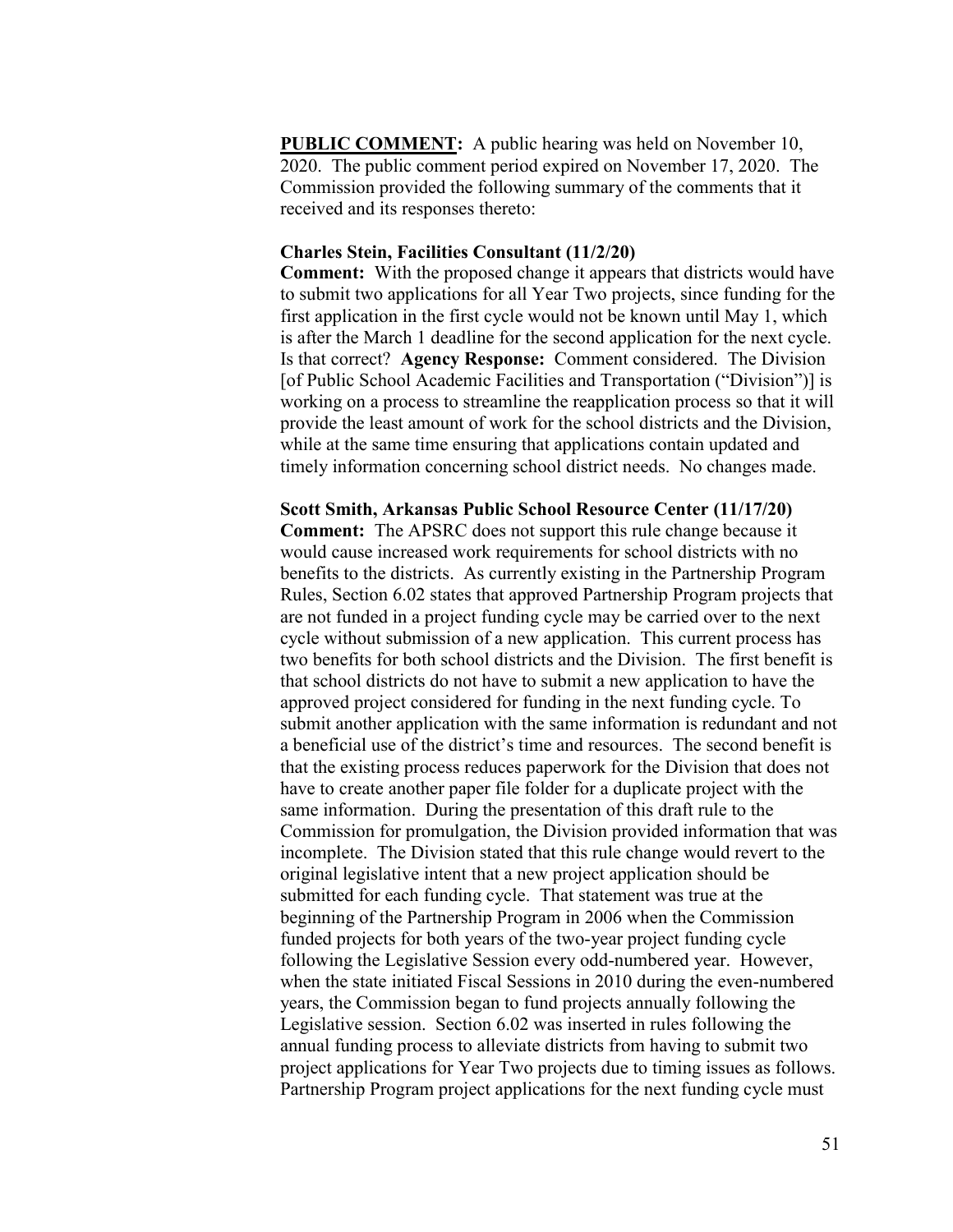be submitted by March 1 of every odd-numbered year. But, funding for Year Two projects of the current funding cycle is not known until about May 1 of every odd-numbered year, two months after the project application deadline for the next funding cycle. This timing means that districts will be required to submit duplicate and redundant project applications for all Year Two projects in a funding cycle to be considered for the next funding cycle in case the project is not funded in the current funding cycle. The Division has stated that the second application process will be simplified, but it will still be redundant and increase work for the district and Division. **Agency Response:** Comment considered. See Response to comment of Charles Stein (11/2/20). No changes made.

Rebecca Miller-Rice, an attorney with the Bureau of Legislative Research, asked the following question:

What prompted the Commission to propose the change to Section 6.02? **RESPONSE:** The CAPSAFT agreed with the Division's desire to realign Section 6.02 of the Partnership Program rules with the Partnership Program's biennial project funding cycle. Without this rule change, projects conceivably could roll over in perpetuity from one two-year funding cycle to another. This could result in an extensive list of unfunded projects from previous cycles that are no longer necessary or not truly tailored to a district's current needs. Additionally, school districts often complete unfunded projects on their own, thus making State Partnership Program funding no longer appropriate or available. The Division feels that this change to the rules will help ensure the long term stability of the Partnership Program and the prudent use of taxpayer funds.

The proposed effective date is pending legislative review and approval.

**FINANCIAL IMPACT:** The agency states that the amended rule has no financial impact.

**LEGAL AUTHORIZATION:** Pursuant to Arkansas Code Annotated § 6-20-2512, the Commission for Arkansas Public School Academic Facilities and Transportation shall promulgate rules necessary to administer the Arkansas Public School Academic Facilities Funding Act ("Act"), Ark. Code Ann. §§ 6-20-2501 through 6-20-2517, which shall promote the intent and purposes of the Act and assure the prudent and resourceful expenditure of state funds with regard to public school academic facilities throughout the state. *See also* Ark. Code Ann. § 6-20- 2507 (establishing the Academic Facilities Partnership Program). Further authority for the rulemaking can be found in Ark. Code Ann. § 6-21-  $114(e)(2)(A)$ , which provides that the Commission may adopt, amend, and rescind rules as necessary or desirable for the administration of the